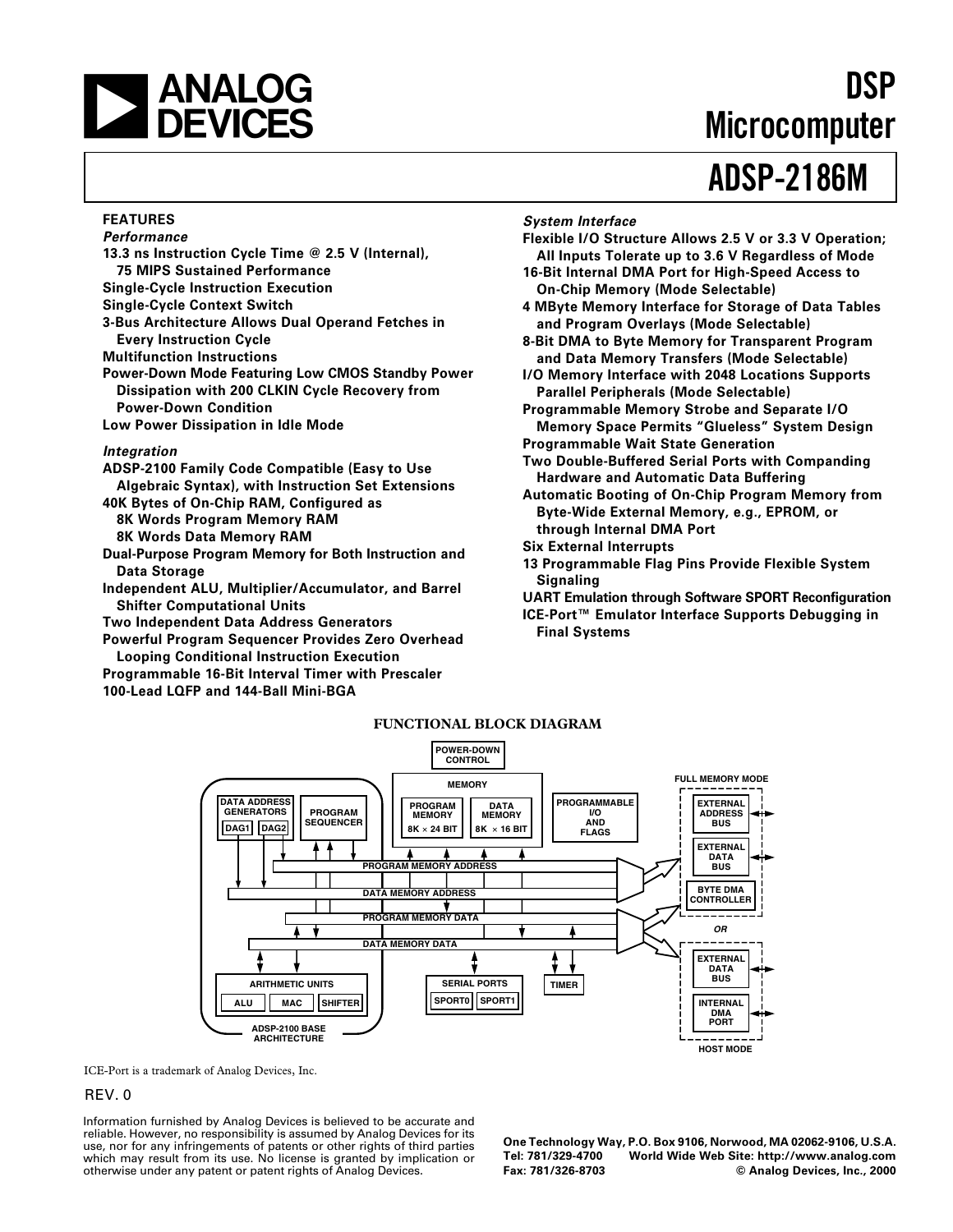### **TABLE OF CONTENTS**

| FUNCTIONAL BLOCK DIAGRAM  1                                                                     |    |
|-------------------------------------------------------------------------------------------------|----|
|                                                                                                 |    |
|                                                                                                 |    |
|                                                                                                 |    |
| ARCHITECTURE OVERVIEW  4                                                                        |    |
|                                                                                                 |    |
|                                                                                                 |    |
|                                                                                                 |    |
|                                                                                                 |    |
|                                                                                                 |    |
|                                                                                                 |    |
|                                                                                                 |    |
|                                                                                                 |    |
|                                                                                                 |    |
|                                                                                                 |    |
|                                                                                                 |    |
|                                                                                                 |    |
| Slow Idle $\ldots \ldots \ldots \ldots \ldots \ldots \ldots \ldots \ldots \ldots \ldots \ldots$ |    |
| SYSTEM INTERFACE  10                                                                            |    |
|                                                                                                 |    |
| <b>RESET</b>                                                                                    |    |
|                                                                                                 |    |
| MODES OF OPERATION  11                                                                          |    |
| Setting Memory Mode  11                                                                         |    |
|                                                                                                 |    |
|                                                                                                 |    |
|                                                                                                 |    |
| MEMORY ARCHITECTURE  12                                                                         |    |
|                                                                                                 |    |
|                                                                                                 |    |
| Memory Mapped Registers (New to the                                                             |    |
|                                                                                                 |    |
| I/O Space (Full Memory Mode)  13                                                                |    |
| Composite Memory Select (CMS)  14                                                               |    |
| Byte Memory Select (BMS)  14                                                                    |    |
|                                                                                                 |    |
| Byte Memory DMA (BDMA, Full Memory Mode)  14                                                    |    |
| <b>Internal Memory DMA Port</b>                                                                 |    |
| (IDMA Port; Host Memory Mode)  15                                                               |    |
|                                                                                                 |    |
| Bootstrap Loading (Booting)  15                                                                 | 16 |
| IDMA Port Booting                                                                               | 16 |
| Bus Request and Bus Grant                                                                       |    |
| Flag I/O Pins                                                                                   | 16 |
| Instruction Set Description                                                                     | 16 |
| DESIGNING AN EZ-ICE-COMPATIBLE SYSTEM                                                           | 16 |
| Target Board Connector for EZ-ICE Probe                                                         | 17 |
| Target Memory Interface                                                                         | 17 |
|                                                                                                 |    |
| Target System Interface Signals  17                                                             |    |

| RECOMMENDED OPERATING CONDITIONS  18       |  |
|--------------------------------------------|--|
| ELECTRICAL CHARACTERISTICS  18             |  |
| ABSOLUTE MAXIMUM RATINGS  19               |  |
|                                            |  |
|                                            |  |
|                                            |  |
| MEMORY TIMING SPECIFICATIONS  19           |  |
| FREQUENCY DEPENDENCY FOR                   |  |
| TIMING SPECIFICATIONS  20                  |  |
| ENVIRONMENTAL CONDITIONS  20               |  |
|                                            |  |
|                                            |  |
|                                            |  |
|                                            |  |
|                                            |  |
|                                            |  |
|                                            |  |
|                                            |  |
|                                            |  |
|                                            |  |
|                                            |  |
|                                            |  |
|                                            |  |
| IDMA Write, Short Write Cycle  30          |  |
| IDMA Write, Long Write Cycle  31           |  |
| IDMA Read, Long Read Cycle  32             |  |
| IDMA Read, Short Read Cycle  33            |  |
| IDMA Read, Short Read Cycle in Short Read  |  |
|                                            |  |
| 100-LEAD LQFP PIN CONFIGURATION  35        |  |
|                                            |  |
| 144-Ball Mini-BGA Package Pinout  37       |  |
|                                            |  |
| <b>OUTLINE DIMENSIONS</b>                  |  |
| 100-Lead Metric Thin Plastic Quad Flatpack |  |
|                                            |  |
| <b>OUTLINE DIMENSIONS</b>                  |  |
|                                            |  |
|                                            |  |
|                                            |  |
| <b>Tables</b>                              |  |
| Table I. Interrupt Priority and Interrupt  |  |
|                                            |  |
| Table II. Modes of Operation  11           |  |
| Table III. PMOVLAY Bits  12                |  |
| Table IV. DMOVLAY Bits  13                 |  |
| Table V. Wait States  14                   |  |

Table VI. Data Formats . . . . . . . . . . . . . . . . . . . . . . . . . . 14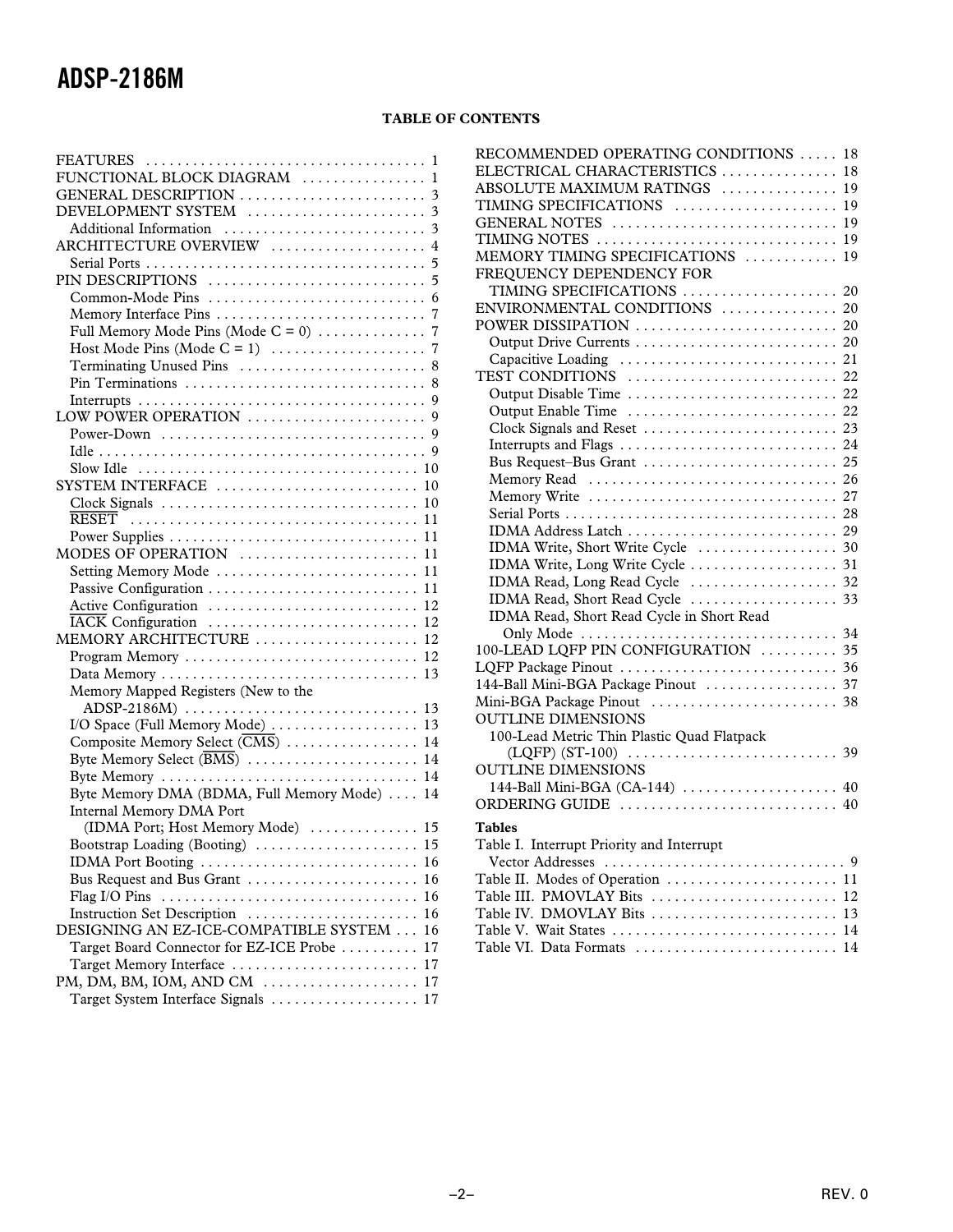#### **GENERAL DESCRIPTION**

The ADSP-2186M is a single-chip microcomputer optimized for digital signal processing (DSP) and other high-speed numeric processing applications.

The ADSP-2186M combines the ADSP-2100 family base architecture (three computational units, data address generators, and a program sequencer) with two serial ports, a 16-bit internal DMA port, a byte DMA port, a programmable timer, Flag I/O, extensive interrupt capabilities, and on-chip program and data memory.

The ADSP-2186M integrates 40K bytes of on-chip memory configured as 8K words (24-bit) of program RAM, and 8K words (16-bit) of data RAM. Power-down circuitry is also provided to meet the low power needs of battery-operated portable equipment. The ADSP-2186M is available in a 100-lead LQFP package and 144 Ball Mini-BGA.

In addition, the ADSP-2186M supports new instructions, which include bit manipulations—bit set, bit clear, bit toggle, bit test new ALU constants, new multiplication instruction ( $\times$  squared), biased rounding, result-free ALU operations, I/O memory transfers, and global interrupt masking, for increased flexibility.

Fabricated in a high-speed, low-power, CMOS process, the ADSP-2186M operates with a 13.3 ns instruction cycle time. Every instruction can execute in a single processor cycle.

The ADSP-2186M's flexible architecture and comprehensive instruction set allow the processor to perform multiple operations in parallel. In one processor cycle, the ADSP-2186M can:

- Generate the next program address
- Fetch the next instruction
- Perform one or two data moves
- Update one or two data address pointers
- Perform a computational operation

This takes place while the processor continues to:

- Receive and transmit data through the two serial ports
- Receive and/or transmit data through the internal DMA port
- Receive and/or transmit data through the byte DMA port
- Decrement timer

#### **DEVELOPMENT SYSTEM**

The ADSP-2100 Family Development Software, a complete set of tools for software and hardware system development, supports the ADSP-2186M. The System Builder provides a high-level method for defining the architecture of systems under development. The Assembler has an algebraic syntax that is easy to program and debug. The Linker combines object files into an executable file. The Simulator provides an interactive instructionlevel simulation with a reconfigurable user interface to display different portions of the hardware environment.

The EZ-KIT Lite is a hardware/software kit offering a complete evaluation environment for the ADSP-218x family: an ADSP-2189M-based evaluation board with PC monitor software plus assembler, linker, simulator, and PROM splitter software. The ADSP-2189M EZ-KIT Lite is a low cost, easy to use hardware platform on which you can quickly get started with your DSP software design. The EZ-KIT Lite includes the following features:

- 75 MHz ADSP-2189M
- Full 16-Bit Stereo Audio I/O with AD73322 Codec
- RS-232 Interface
- EZ-ICE Connector for Emulator Control
- DSP Demo Programs
- Evaluation Suite of VisualDSP

The ADSP-218x EZ-ICE® Emulator aids in the hardware debugging of an ADSP-2186M system. The ADSP-2186M integrates on-chip emulation support with a 14-pin ICE-Port interface. This interface provides a simpler target board connection that requires fewer mechanical clearance considerations than other ADSP-2100 Family EZ-ICEs. The ADSP-2186M device need not be removed from the target system when using the EZ-ICE, nor are any adapters needed. Due to the small footprint of the EZ-ICE connector, emulation can be supported in final board designs.

The EZ-ICE performs a full range of functions, including:

- In-target operation
- Up to 20 breakpoints
- Single-step or full-speed operation
- Registers and memory values can be examined and altered
- PC upload and download functions
- Instruction-level emulation of program booting and execution
- Complete assembly and disassembly of instructions
- C source-level debugging

See *Designing An EZ-ICE-Compatible Target System* in the *ADSP-2100 Family EZ-Tools Manual* (ADSP-2181 sections) as well as the Designing an EZ-ICE-Compatible System section of this data sheet for the exact specifications of the EZ-ICE target board connector.

#### **Additional Information**

This data sheet provides a general overview of ADSP-2186M functionality. For additional information on the architecture and instruction set of the processor, refer to the *ADSP-2100 Family User's Manual*. For more information about the development tools, refer to the ADSP-2100 Family Development Tools data sheet.

EZ-ICE is a registered trademark of Analog Devices, Inc.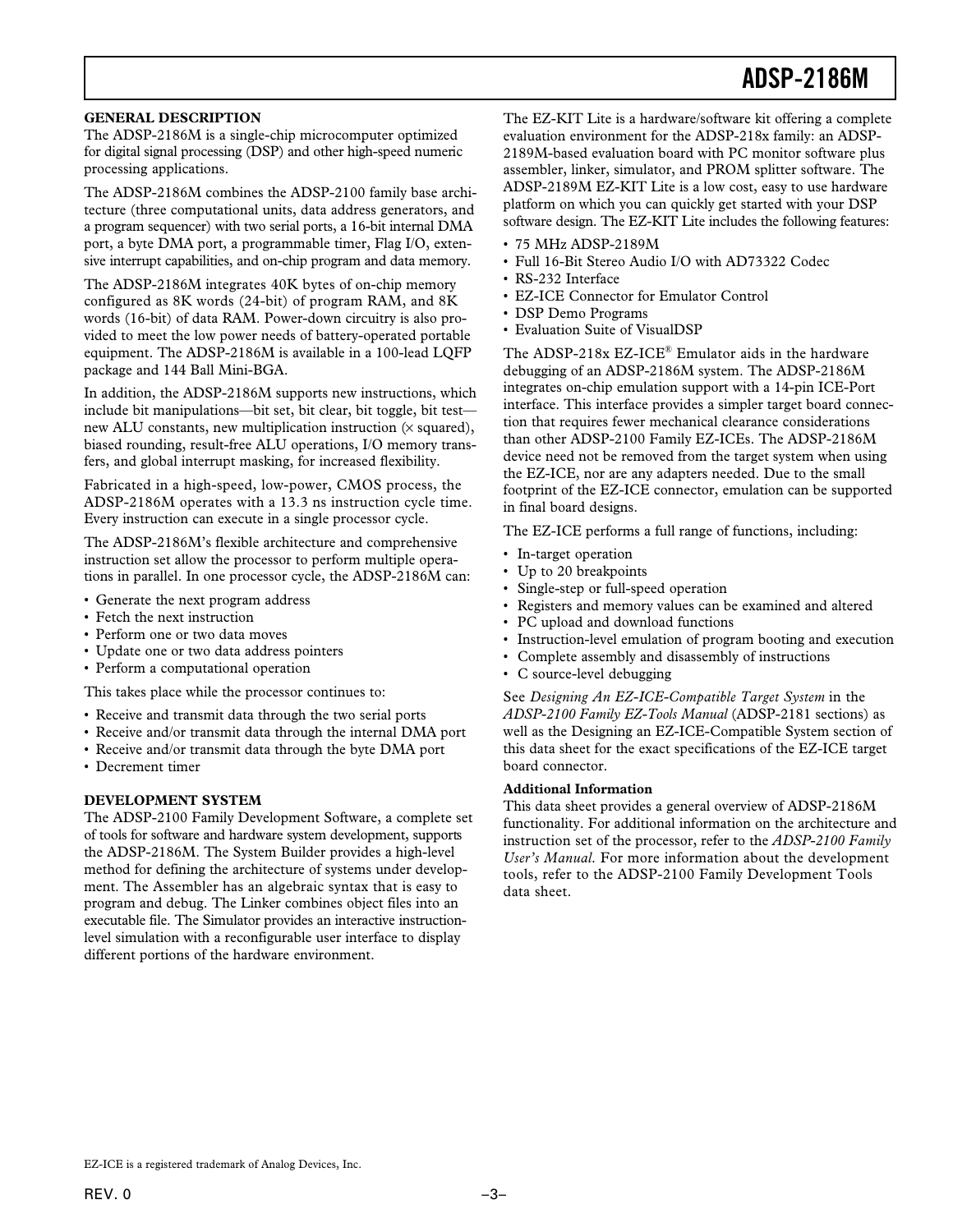

Figure 1. Functional Block Diagram

### **ARCHITECTURE OVERVIEW**

The ADSP-2186M instruction set provides flexible data moves and multifunction (one or two data moves with a computation) instructions. Every instruction can be executed in a single processor cycle. The ADSP-2186M assembly language uses an algebraic syntax for ease of coding and readability. A comprehensive set of development tools supports program development.

Figure 1 is an overall block diagram of the ADSP-2186M. The processor contains three independent computational units: the ALU, the multiplier/accumulator (MAC), and the shifter. The computational units process 16-bit data directly and have provisions to support multiprecision computations. The ALU performs a standard set of arithmetic and logic operations; division primitives are also supported. The MAC performs single-cycle multiply, multiply/add, and multiply/subtract operations with 40 bits of accumulation. The shifter performs logical and arithmetic shifts, normalization, denormalization, and derive exponent operations.

The shifter can be used to efficiently implement numeric format control, including multiword and block floating-point representations.

The internal result (R) bus connects the computational units so that the output of any unit may be the input of any unit on the next cycle.

A powerful program sequencer and two dedicated data address generators ensure efficient delivery of operands to these computational units. The sequencer supports conditional jumps, subroutine calls, and returns in a single cycle. With internal loop counters and loop stacks, the ADSP-2186M executes looped code with zero overhead; no explicit jump instructions are required to maintain loops.

Two data address generators (DAGs) provide addresses for simultaneous dual operand fetches (from data memory and program memory). Each DAG maintains and updates four address pointers. Whenever the pointer is used to access data

(indirect addressing), it is post-modified by the value of one of four possible modify registers. A length value may be associated with each pointer to implement automatic modulo addressing for circular buffers.

Efficient data transfer is achieved with the use of five internal buses:

- Program Memory Address (PMA) Bus
- Program Memory Data (PMD) Bus
- Data Memory Address (DMA) Bus
- Data Memory Data (DMD) Bus
- Result (R) Bus

The two address buses (PMA and DMA) share a single external address bus, allowing memory to be expanded off-chip, and the two data buses (PMD and DMD) share a single external data bus. Byte memory space and I/O memory space also share the external buses.

Program memory can store both instructions and data, permitting the ADSP-2186M to fetch two operands in a single cycle, one from program memory and one from data memory. The ADSP-2186M can fetch an operand from program memory and the next instruction in the same cycle.

In lieu of the address and data bus for external memory connection, the ADSP-2186M may be configured for 16-bit Internal DMA port (IDMA port) connection to external systems. The IDMA port is made up of 16 data/address pins and five control pins. The IDMA port provides transparent, direct access to the DSPs on-chip program and data RAM.

An interface to low-cost byte-wide memory is provided by the Byte DMA port (BDMA port). The BDMA port is bidirectional and can directly address up to four megabytes of external RAM or ROM for off-chip storage of program overlays or data tables.

The byte memory and I/O memory space interface supports slow memories and I/O memory-mapped peripherals with programmable wait state generation. External devices can gain control of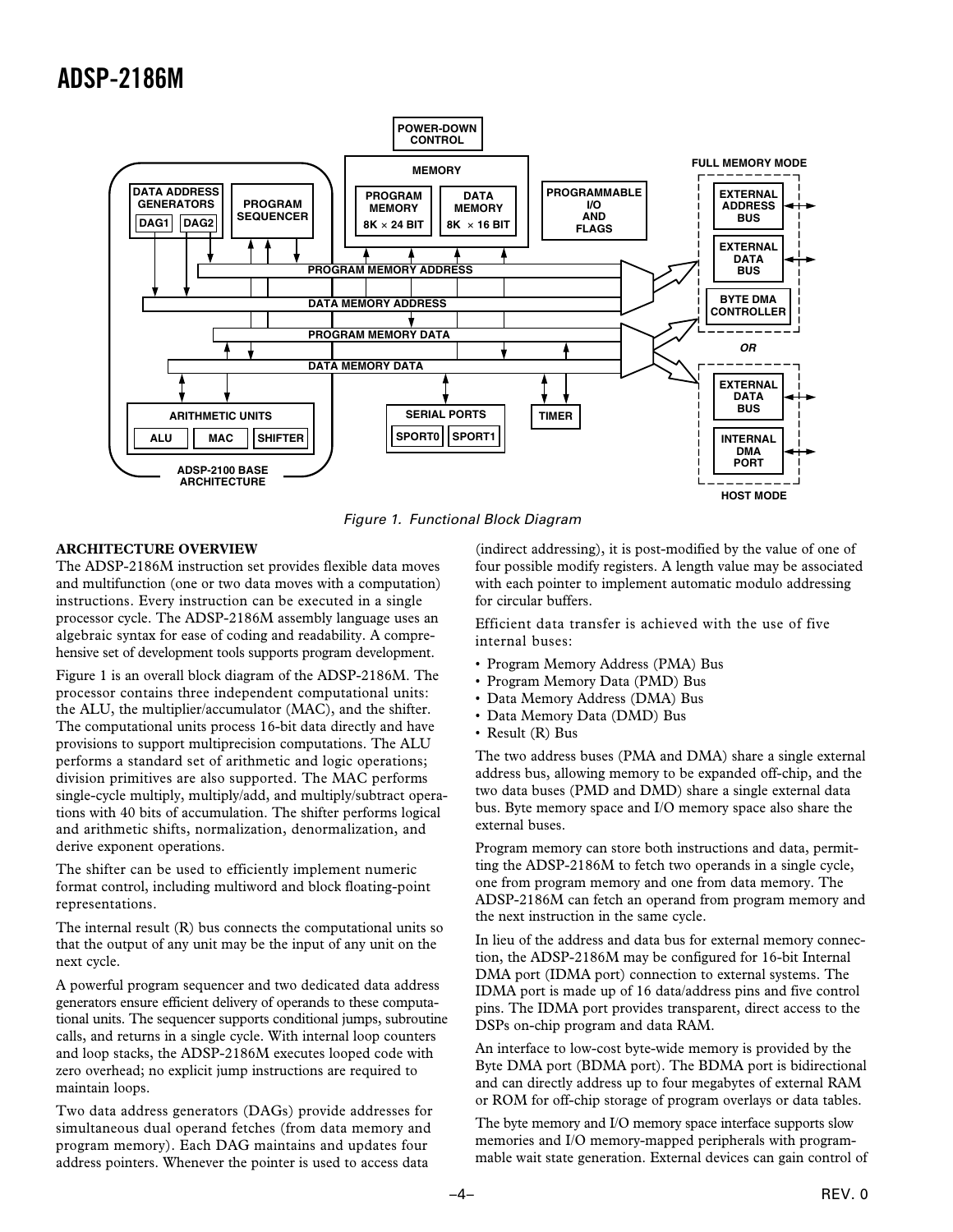external buses with bus request/grant signals (*BR*, *BGH*, and *BG*). One execution mode (Go Mode) allows the ADSP-2186M to continue running from on-chip memory. Normal execution mode requires the processor to halt while buses are granted.

The ADSP-2186M can respond to eleven interrupts. There can be up to six external interrupts (one edge-sensitive, two levelsensitive, and three configurable) and seven internal interrupts generated by the timer, the serial ports (SPORTs), the Byte DMA port, and the power-down circuitry. There is also a master *RESET* signal. The two serial ports provide a complete synchronous serial interface with optional companding in hardware and a wide variety of framed or frameless data transmit and receive modes of operation.

Each port can generate an internal programmable serial clock or accept an external serial clock.

The ADSP-2186M provides up to 13 general-purpose flag pins. The data input and output pins on SPORT1 can be alternatively configured as an input flag and an output flag. In addition, eight flags are programmable as inputs or outputs, and three flags are always outputs.

A programmable interval timer generates periodic interrupts. A 16-bit count register (TCOUNT) decrements every n processor cycle, where n is a scaling value stored in an 8-bit register (TSCALE). When the value of the count register reaches zero, an interrupt is generated and the count register is reloaded from a 16-bit period register (TPERIOD).

#### **Serial Ports**

The ADSP-2186M incorporates two complete synchronous serial ports (SPORT0 and SPORT1) for serial communications and multiprocessor communication.

Here is a brief list of the capabilities of the ADSP-2186M SPORTs. For additional information on Serial Ports, refer to the *ADSP-2100 Family User's Manual*.

• SPORTs are bidirectional and have a separate, doublebuffered transmit and receive section.

- SPORTs can use an external serial clock or generate their own serial clock internally.
- SPORTs have independent framing for the receive and transmit sections. Sections run in a frameless mode or with frame synchronization signals internally or externally generated. Frame sync signals are active high or inverted, with either of two pulsewidths and timings.
- SPORTs support serial data word lengths from 3 to 16 bits and provide optional A-law and µ-law companding according to CCITT recommendation G.711.
- SPORT receive and transmit sections can generate unique interrupts on completing a data word transfer.
- SPORTs can receive and transmit an entire circular buffer of data with only one overhead cycle per data word. An interrupt is generated after a data buffer transfer.
- SPORT0 has a multichannel interface to selectively receive and transmit a 24 or 32 word, time- division multiplexed, serial bitstream.
- SPORT1 can be configured to have two external interrupts (*IRQ0* and *IRQ1*) and the FI and FO signals. The internally generated serial clock may still be used in this configuration.

### **PIN DESCRIPTIONS**

The ADSP-2186M is available in a 100-lead LQFP package and a 144-Ball Mini-BGA package. In order to maintain maximum functionality and reduce package size and pin count, some serial port, programmable flag, interrupt and external bus pins have dual, multiplexed functionality. The external bus pins are configured during *RESET* only, while serial port pins are software configurable during program execution. Flag and interrupt functionality is retained concurrently on multiplexed pins. In cases where pin functionality is reconfigurable, the default state is shown in plain text; alternate functionality is shown in italics.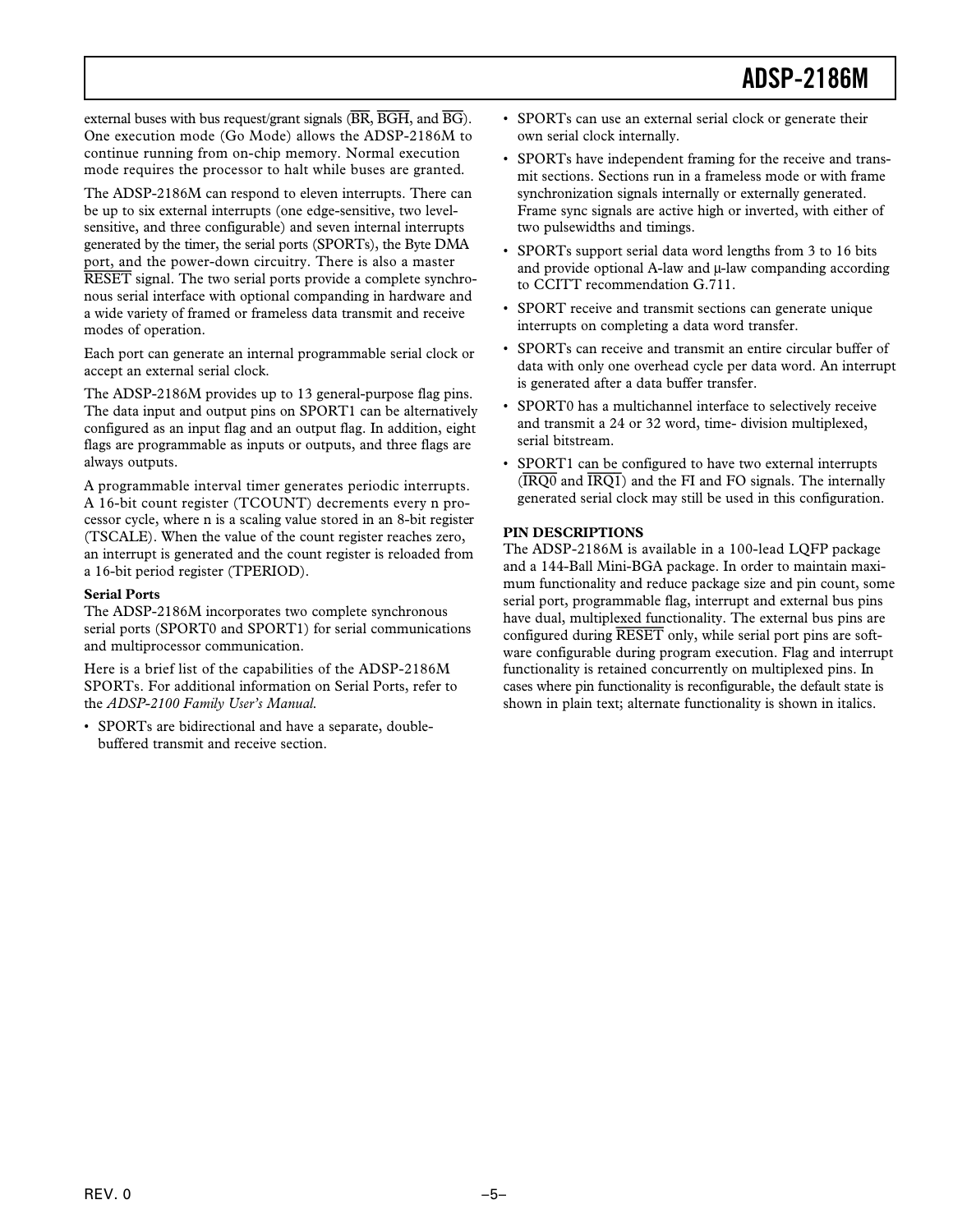#### **Common-Mode Pins**

| <b>Pin Name</b>                 | # of Pins      | $IIO$          | <b>Function</b>                                                                             |  |
|---------------------------------|----------------|----------------|---------------------------------------------------------------------------------------------|--|
| <b>RESET</b>                    | 1              | I              | Processor Reset Input                                                                       |  |
| $\overline{\text{BR}}$          | 1              | I              | <b>Bus Request Input</b>                                                                    |  |
| $\overline{\mathrm{BG}}$        | 1              | $\mathcal{O}$  | <b>Bus Grant Output</b>                                                                     |  |
| $\overline{BGH}$                | 1              | O              | <b>Bus Grant Hung Output</b>                                                                |  |
| $\overline{\text{DMS}}$         | 1              | O              | Data Memory Select Output                                                                   |  |
| $\overline{\text{PMS}}$         |                | O              | Program Memory Select Output                                                                |  |
| <b>IOMS</b>                     |                | О              | Memory Select Output                                                                        |  |
| $\overline{BMS}$                | 1              | О              | <b>Byte Memory Select Output</b>                                                            |  |
| $\overline{\text{CMS}}$         |                | О              | Combined Memory Select Output                                                               |  |
| $\overline{RD}$                 | 1              | O              | Memory Read Enable Output                                                                   |  |
| $\overline{\text{WR}}$          | 1              | $\mathcal{O}$  | Memory Write Enable Output                                                                  |  |
| IRQ2                            | $\mathbf{1}$   | I              | Edge- or Level-Sensitive Interrupt Request <sup>1</sup>                                     |  |
| $PF7$                           |                | $\rm I/O$      | Programmable I/O Pin                                                                        |  |
| <b>IRQL1</b><br>PF <sub>6</sub> | 1              | I<br>$\rm I/O$ | Level-Sensitive Interrupt Requests <sup>1</sup><br>Programmable I/O Pin                     |  |
| IRQL <sub>0</sub>               | $\mathbf{1}$   | I              | Level-Sensitive Interrupt Requests <sup>1</sup>                                             |  |
| PF5                             |                | $\rm I/O$      | Programmable I/O Pin                                                                        |  |
| <b>IRQE</b>                     | $\mathbf{1}$   | I              | Edge-Sensitive Interrupt Requests <sup>1</sup>                                              |  |
| PF4                             |                | $\rm I/O$      | Programmable I/O Pin                                                                        |  |
| Mode D                          | $\mathbf{1}$   | $\mathbf I$    | Mode Select Input-Checked Only During RESET                                                 |  |
| PF3                             |                | $\rm I/O$      | Programmable I/O Pin During Normal Operation                                                |  |
| Mode C<br>PF <sub>2</sub>       | $\mathbf{1}$   | I<br>$\rm I/O$ | Mode Select Input—Checked Only During RESET<br>Programmable I/O Pin During Normal Operation |  |
| Mode B                          | $\mathbf{1}$   | I              | Mode Select Input—Checked Only During RESET                                                 |  |
| PF1                             |                | $\rm I/O$      | Programmable I/O Pin During Normal Operation                                                |  |
| Mode A                          | $\mathbf{1}$   | I              | Mode Select Input—Checked Only During RESET                                                 |  |
| PF0                             |                | $\rm I/O$      | Programmable I/O Pin During Normal Operation                                                |  |
| CLKIN, XTAL                     | $\overline{c}$ | $\bf{I}$       | Clock or Quartz Crystal Input                                                               |  |
| <b>CLKOUT</b>                   | 1              | $\mathbf{O}$   | Processor Clock Output                                                                      |  |
| SPORT0                          | 5              | I/O            | Serial Port I/O Pins                                                                        |  |
| SPORT1                          | 5              | I/O            | Serial Port I/O Pins                                                                        |  |
| IRQ1:0, FI, FO                  |                |                | Edge- or Level-Sensitive Interrupts, FI, $FO2$                                              |  |
| <b>PWD</b>                      | 1              | $\mathbf{I}$   | Power-Down Control Input                                                                    |  |
| <b>PWDACK</b>                   | 1              | $\mathcal{O}$  | Power-Down Control Output                                                                   |  |
| FL0, FL1, FL2                   | 3              | O              | <b>Output Flags</b>                                                                         |  |
| $V_{DDINT}$                     | 2              | I              | Internal $V_{DD}$ (2.5 V) Power (LQFP)                                                      |  |
| <b>VDDEXT</b>                   | 4              | I              | External $V_{DD}$ (2.5 V or 3.3 V) Power (LQFP)                                             |  |
| <b>GND</b>                      | 10             | I              | Ground (LQFP)                                                                               |  |
| $\rm V_{DDINT}$                 | 4              | I              | Internal $V_{DD}$ (2.5 V) Power (Mini-BGA)                                                  |  |
| $\rm V_{\rm DDEXT}$             | 7              | I              | External $V_{DD}$ (2.5 V or 3.3 V) Power (Mini-BGA)                                         |  |
| <b>GND</b>                      | 20             | I              | Ground (Mini-BGA)                                                                           |  |
| EZ-Port                         | 9              | I/O            | For Emulation Use                                                                           |  |

NOTES

1 Interrupt/Flag pins retain both functions concurrently. If IMASK is set to enable the corresponding interrupts, then the DSP will vector to the appropriate interrupt vector address when the pin is asserted, either by external devices, or set as a programmable flag. 2 SPORT configuration determined by the DSP System Control Register. Software configurable.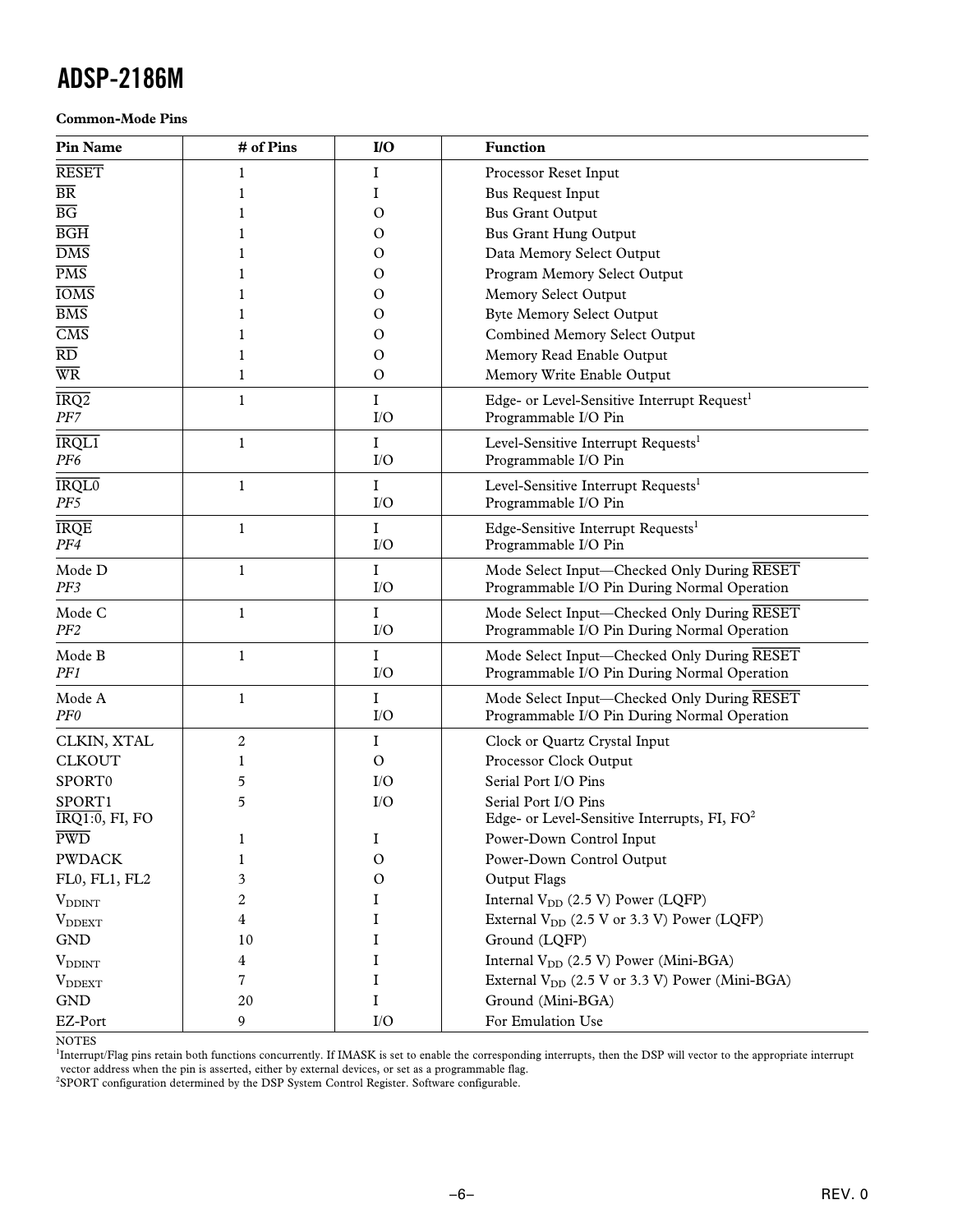#### **Memory Interface Pins**

The ADSP-2186M processor can be used in one of two modes: Full Memory Mode, which allows BDMA operation with full external overlay memory and I/O capability, or Host Mode, which allows IDMA operation with limited external addressing capabilities. The operating mode is determined by the state of the Mode C pin during *RESET* and cannot be changed while the processor is running.

The following tables list the active signals at specific pins of the DSP during either of the two operating modes (Full Memory or Host). A signal in one table shares a pin with a signal from the other table, with the active signal determined by the mode set. For the shared pins and their alternate signals (e.g., A4/IAD3), refer to the package pinout tables.

#### **Full Memory Mode Pins (Mode C = 0)**

| <b>Pin Name</b> | # of Pins | <b>I/O</b> | <b>Function</b>                                                                                           |  |
|-----------------|-----------|------------|-----------------------------------------------------------------------------------------------------------|--|
| A13:0           | 14        |            | Address Output Pins for Program, Data, Byte, and I/O Spaces                                               |  |
| D23:0           | 24        | I/O        | Data I/O Pins for Program, Data, Byte, and I/O Spaces (8 MSBs are also<br>used as Byte Memory Addresses.) |  |

#### **Host Mode Pins (Mode C = 1)**

| <b>Pin Name</b>          | # of Pins | IJО       | <b>Function</b>                                                          |
|--------------------------|-----------|-----------|--------------------------------------------------------------------------|
| IAD15:0                  | 16        | I/O       | <b>IDMA Port Address/Data Bus</b>                                        |
| A <sub>0</sub>           |           | $\Omega$  | Address Pin for External I/O, Program, Data, or Byte Access <sup>1</sup> |
| D23:8                    | 16        | $\rm I/O$ | Data I/O Pins for Program, Data, Byte, and I/O Spaces                    |
| <b>IWR</b>               |           |           | <b>IDMA Write Enable</b>                                                 |
| <b>IRD</b>               |           |           | <b>IDMA Read Enable</b>                                                  |
| IAL                      |           |           | <b>IDMA Address Latch Pin</b>                                            |
| $\overline{\text{IS}}$   |           |           | <b>IDMA</b> Select                                                       |
| $\overline{\text{IACK}}$ |           | $\Omega$  | IDMA Port Acknowledge Configurable in Mode D; Open Drain                 |

NOTE

1 In Host Mode, external peripheral addresses can be decoded using the A0, *CMS*, *PMS*, *DMS*, and *IOMS* signals.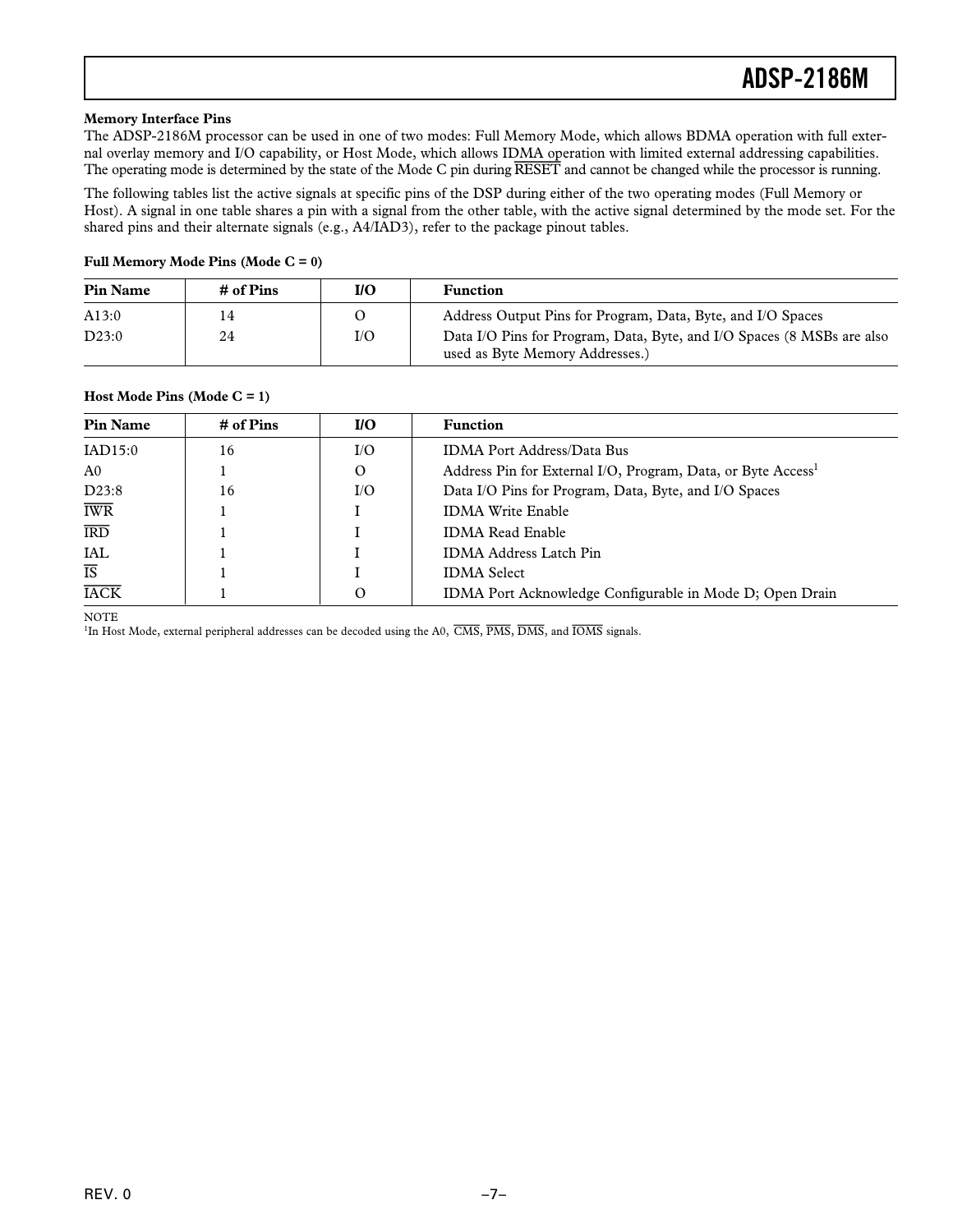#### **Terminating Unused Pins**

The following table shows the recommendations for terminating unused pins.

### **Pin Terminations**

|                                                    | I/O 3-State   | <b>Reset</b>  | $Hi-Z*$                                          |                                                                      |
|----------------------------------------------------|---------------|---------------|--------------------------------------------------|----------------------------------------------------------------------|
| <b>Pin Name</b>                                    | (Z)           | <b>State</b>  | <b>Caused By</b>                                 | <b>Unused Configuration</b>                                          |
| <b>XTAL</b>                                        | $\rm I$       | I             |                                                  | Float                                                                |
| <b>CLKOUT</b>                                      | $\mathcal{O}$ | $\Omega$      |                                                  | Float                                                                |
| A13:1 or                                           | O(Z)          | $Hi-Z$        | BR, EBR                                          | Float                                                                |
| IAD12:0                                            | I/O(Z)        | $Hi-Z$        | $\overline{IS}$                                  | Float                                                                |
| ${\rm A0}$                                         | O(Z)          | $Hi-Z$        | BR, EBR                                          | Float                                                                |
| D23:8                                              | I/O $(Z)$     | $Hi-Z$        | BR, EBR                                          | Float                                                                |
| D7 or                                              | I/O(Z)        | $Hi-Z$        | BR, EBR                                          | Float                                                                |
| $\overline{\text{IWR}}$                            | I             | I             |                                                  | High (Inactive)                                                      |
| D <sub>6</sub> or                                  | I/O $(Z)$     | $Hi-Z$        | BR, EBR                                          | Float                                                                |
| <b>IRD</b>                                         | I             | $\mathbf I$   | $\overline{\text{BR}}$ , $\overline{\text{EBR}}$ | High (Inactive)                                                      |
| D <sub>5</sub> or                                  | I/O $(Z)$     | $Hi-Z$        |                                                  | Float                                                                |
| <b>IAL</b>                                         | I             | I             |                                                  | Low (Inactive)                                                       |
| D4 or                                              | I/O $(Z)$     | $Hi-Z$        | BR, EBR                                          | Float                                                                |
| $\overline{\text{IS}}$                             | I             | I             |                                                  | High (Inactive)                                                      |
| D <sub>3</sub> or                                  | I/O(Z)        | $Hi-Z$        | $\overline{\text{BR}}$ , $\overline{\text{EBR}}$ | Float                                                                |
| <b>IACK</b>                                        |               |               |                                                  | Float                                                                |
| $D2:0$ or                                          | I/O(Z)        | $Hi-Z$        | BR, EBR                                          | Float                                                                |
| IAD15:13                                           | I/O(Z)        | $Hi-Z$        | ĪŜ                                               | Float                                                                |
| PMS                                                | O(Z)          | $\mathcal{O}$ | BR, EBR                                          | Float                                                                |
| $\overline{DMS}$                                   | O(Z)          | $\mathbf{O}$  | BR, EBR                                          | Float                                                                |
| <b>BMS</b>                                         | O(Z)          | $\mathcal{O}$ | BR, EBR                                          | Float                                                                |
| <b>IOMS</b>                                        | O(Z)          | $\mathbf{O}$  | $\overline{\text{BR}}$ , $\overline{\text{EBR}}$ | Float                                                                |
| $\overline{\text{CMS}}$                            | O(Z)          | $\mathcal{O}$ | $\overline{\text{BR}}$ , $\overline{\text{EBR}}$ | Float                                                                |
| $\overline{RD}$                                    | O(Z)          | $\mathcal{O}$ | BR, EBR                                          | Float                                                                |
| $\overline{\text{WR}}$                             | O(Z)          | $\mathcal{O}$ | BR, EBR                                          | Float                                                                |
| $\overline{\text{BR}}$                             | I             | I             |                                                  | High (Inactive)                                                      |
| $\overline{BG}$                                    | O(Z)          | $\mathcal{O}$ | $\rm{EE}$                                        | Float                                                                |
| $\overline{BGH}$                                   | $\mathcal{O}$ | $\mathcal{O}$ |                                                  | Float                                                                |
| $\overline{\text{IRQ2}}$ / $\overline{\text{PF7}}$ | I/O(Z)        | I             |                                                  | Input = High (Inactive) or Program as Output, Set to 1, Let Float    |
| IRQL1/PF6                                          | I/O(Z)        | I             |                                                  | Input = High (Inactive) or Program as Output, Set to $1$ , Let Float |
| IRQL0/PF5                                          | I/O(Z)        | I             |                                                  | Input = High (Inactive) or Program as Output, Set to 1, Let Float    |
| IRQE/PF4                                           | I/O(Z)        | I             |                                                  | Input = High (Inactive) or Program as Output, Set to 1, Let Float    |
| SCLK0                                              | I/O           | I             |                                                  | $Input = High or Low, Output = Float$                                |
| RFS0                                               | I/O           | I             |                                                  | High or Low                                                          |
| DR <sub>0</sub>                                    | $\bf{I}$      | I             |                                                  | High or Low                                                          |
| TFS0                                               | I/O           | I             |                                                  | High or Low                                                          |
| $\mathop{\rm DT}\nolimits 0$                       | $\rm{O}$      | $\mathcal{O}$ |                                                  | Float                                                                |
| SCLK1                                              | I/O           | I             |                                                  | $Input = High or Low, Output = float$                                |
| RFS1/IRQ0                                          | I/O           | I             |                                                  | High or Low                                                          |
| DR1/FI                                             | $\bf I$       | $\bf I$       |                                                  | High or Low                                                          |
| TFS1/IRQ1                                          | I/O           | I             |                                                  | High or Low                                                          |
| DT1/FO                                             | $\mathcal O$  | $\mathbf{O}$  |                                                  | Float                                                                |
| $\rm{EE}$                                          | I             | I             |                                                  | Float                                                                |
| <b>EBR</b>                                         | $\mathbf I$   | $\mathbf I$   |                                                  | Float                                                                |
| $\overline{\text{EBG}}$                            | $\mathbf{O}$  | $\mathbf{O}$  |                                                  | Float                                                                |
| <b>ERESET</b>                                      | I             | I             |                                                  | Float                                                                |
| <b>EMS</b>                                         | $\mathbf{O}$  | $\mathbf{O}$  |                                                  | Float                                                                |
| <b>EINT</b>                                        | $\rm I$       | $\rm I$       |                                                  | Float                                                                |
| $\operatorname{ECLK}$                              | $\bf I$       | $\bf I$       |                                                  | Float                                                                |
| $\operatorname{ELIN}$                              | $\bf I$       | $\bf I$       |                                                  | Float                                                                |
| <b>ELOUT</b>                                       | $\mathbf{O}$  | $\mathbf 0$   |                                                  | Float                                                                |
|                                                    |               |               |                                                  |                                                                      |

NOTES \*Hi-Z = High Impedance.

1. If the CLKOUT pin is not used, turn it OFF, using CLKODIS in SPORT0 autobuffer control register.

2. If the Interrupt/Programmable Flag pins are not used, there are two options: Option 1: When these pins are configured as INPUTS at reset and function as interrupts and input flag pins, pull the pins High (inactive). Option 2: Program the unused pins as OUTPUTS, set them to 1, prior to enabling interrupts, and let pins float.

3. All bidirectional pins have three-stated outputs. When the pin is configured as an output, the output is Hi-Z (high impedance) when inactive.

4. CLKIN, *RESET*, and PF3:0/MODE D:A are not included in the table because these pins must be used.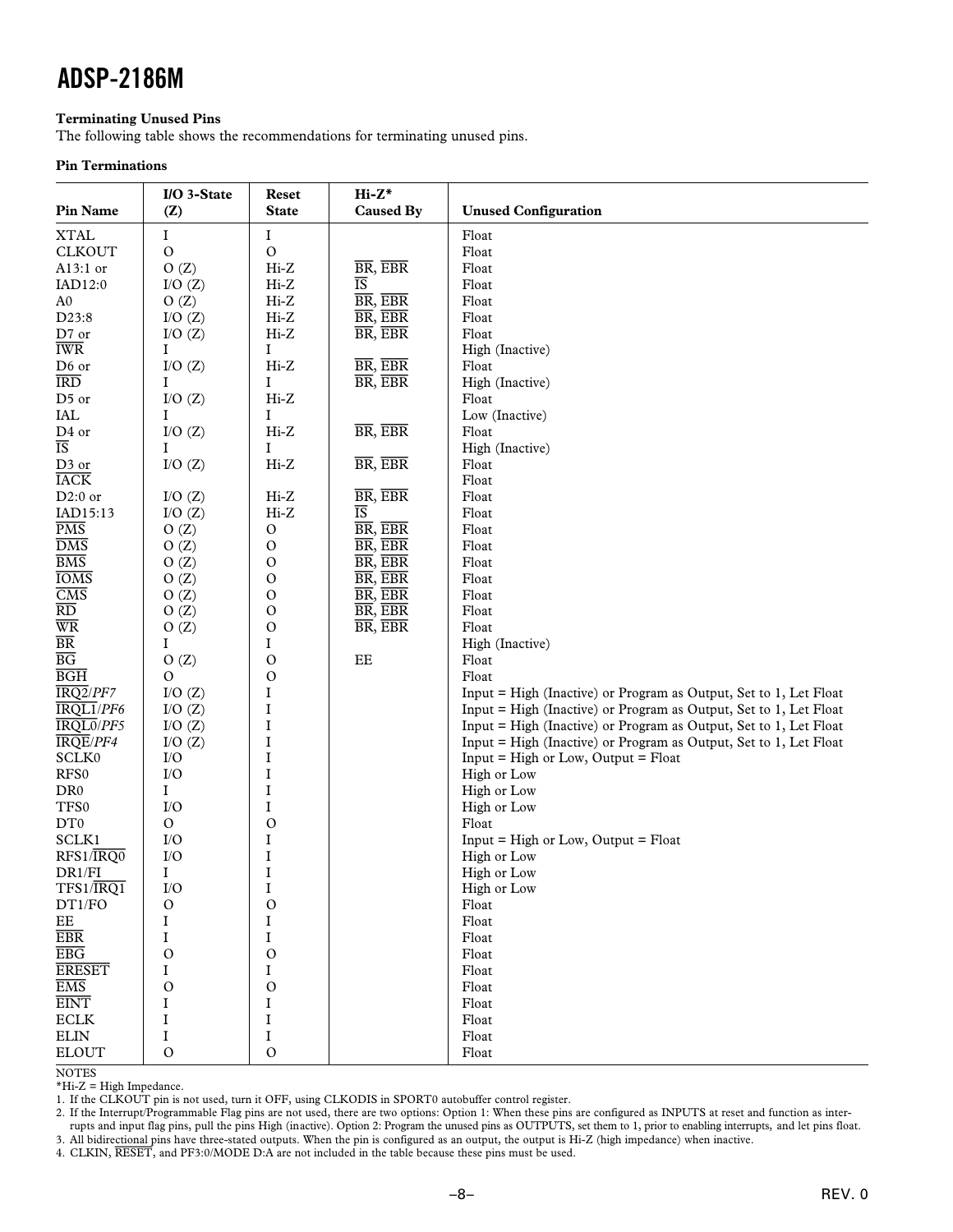#### **Interrupts**

The interrupt controller allows the processor to respond to the 11 possible interrupts and reset with minimum overhead. The ADSP-2186M provides four dedicated external interrupt input pins: *IRQ2*, *IRQL0*, *IRQL1*, and *IRQE* (shared with the PF7:4 pins). In addition, SPORT1 may be reconfigured for *IRQ0*, *IRQ1*, FI and FO, for a total of six external interrupts. The ADSP-2186M also supports internal interrupts from the timer, the byte DMA port, the two serial ports, software, and the powerdown control circuit. The interrupt levels are internally prioritized and individually maskable (except power- down and reset). The *IRQ2*, *IRQ0*, and *IRQ1* input pins can be programmed to be either level- or edge-sensitive. *IRQL0* and *IRQL1* are levelsensitive and *IRQE* is edge-sensitive. The priorities and vector addresses of all interrupts are shown in Table I.

| Table I. Interrupt Priority and Interrupt Vector Addresses |  |  |  |  |  |  |
|------------------------------------------------------------|--|--|--|--|--|--|
|------------------------------------------------------------|--|--|--|--|--|--|

| <b>Source Of Interrupt</b>                  | <b>Interrupt Vector</b><br><b>Address (Hex)</b> |
|---------------------------------------------|-------------------------------------------------|
| Reset (or Power-Up with $\text{PUCR} = 1$ ) | 0000 (Highest Priority)                         |
| Power-Down (Nonmaskable)                    | 002C                                            |
| IRO <sub>2</sub>                            | 0004                                            |
| IROL1                                       | 0008                                            |
| <b>IROL0</b>                                | 000C                                            |
| SPORT0 Transmit                             | 0010                                            |
| <b>SPORTO</b> Receive                       | 0014                                            |
| <b>IRQE</b>                                 | 0018                                            |
| <b>BDMA</b> Interrupt                       | 001C                                            |
| SPORT1 Transmit or IRQ1                     | 0020                                            |
| SPORT1 Receive or IRO0                      | 0024                                            |
| Timer                                       | 0028 (Lowest Priority)                          |

Interrupt routines can either be nested with higher priority interrupts taking precedence or processed sequentially. Interrupts can be masked or unmasked with the IMASK register. Individual interrupt requests are logically ANDed with the bits in IMASK; the highest priority unmasked interrupt is then selected. The power-down interrupt is nonmaskable.

The ADSP-2186M masks all interrupts for one instruction cycle following the execution of an instruction that modifies the IMASK register. This does not affect serial port autobuffering or DMA transfers.

The interrupt control register, ICNTL, controls interrupt nesting and defines the *IRQ0*, *IRQ1*, and *IRQ2* external interrupts to be either edge- or level-sensitive. The *IRQE* pin is an external edge sensitive interrupt and can be forced and cleared. The *IRQL0* and *IRQL1* pins are external level sensitive interrupts.

The IFC register is a write-only register used to force and clear interrupts. On-chip stacks preserve the processor status and are automatically maintained during interrupt handling. The stacks are twelve levels deep to allow interrupt, loop, and subroutine nesting. The following instructions allow global enable or disable servicing of the interrupts (including power down), regardless

of the state of IMASK. Disabling the interrupts does not affect serial port autobuffering or DMA.

*ENA INTS; DIS INTS;*

When the processor is reset, interrupt servicing is enabled.

#### **LOW POWER OPERATION**

The ADSP-2186M has three low power modes that significantly reduce the power dissipation when the device operates under standby conditions. These modes are:

- Power-Down
- Idle
- Slow Idle

The CLKOUT pin may also be disabled to reduce external power dissipation.

#### **Power-Down**

The ADSP-2186M processor has a low power feature that lets the processor enter a very low-power dormant state through hardware or software control. Following is a brief list of powerdown features. Refer to the *ADSP-2100 Family User's Manual*, "System Interface" chapter, for detailed information about the power-down feature.

- Quick recovery from power-down. The processor begins executing instructions in as few as 200 CLKIN cycles.
- Support for an externally generated TTL or CMOS processor clock. The external clock can continue running during powerdown without affecting the lowest power rating and 200 CLKIN cycle recovery.
- Support for crystal operation includes disabling the oscillator to save power (the processor automatically waits approximately 4096 CLKIN cycles for the crystal oscillator to start or stabilize), and letting the oscillator run to allow 200 CLKIN cycle start-up.
- Power-down is initiated by either the power-down pin (*PWD*) or the software power-down force bit. Interrupt support allows an unlimited number of instructions to be executed before optionally powering down. The power-down interrupt also can be used as a nonmaskable, edge-sensitive interrupt.
- Context clear/save control allows the processor to continue where it left off or start with a clean context when leaving the power-down state.
- The *RESET* pin also can be used to terminate power-down.
- Power-down acknowledge pin indicates when the processor has entered power-down.

#### **Idle**

When the ADSP-2186M is in the Idle Mode, the processor waits indefinitely in a low-power state until an interrupt occurs. When an unmasked interrupt occurs, it is serviced; execution then continues with the instruction following the IDLE instruction. In Idle mode IDMA, BDMA and autobuffer cycle steals still occur.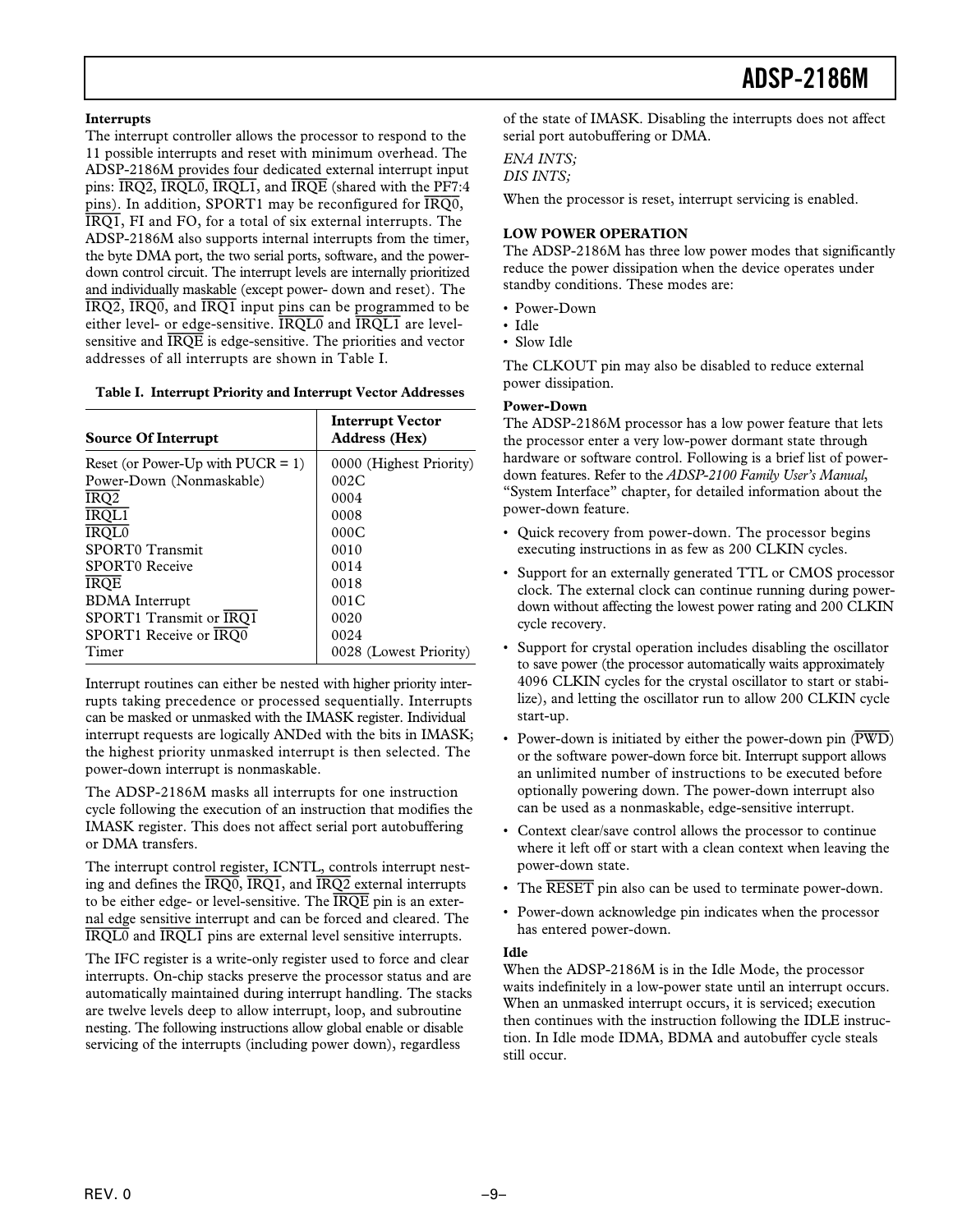#### **Slow Idle**

The IDLE instruction is enhanced on the ADSP-2186M to let the processor's internal clock signal be slowed, further reducing power consumption. The reduced clock frequency, a programmable fraction of the normal clock rate, is specified by a selectable divisor given in the IDLE instruction.

The format of the instruction is:

*IDLE (n);*

where  $n = 16, 32, 64$ , or 128. This instruction keeps the processor fully functional, but operating at the slower clock rate. While it is in this state, the processor's other internal clock signals, such as SCLK, CLKOUT, and timer clock, are reduced by the same ratio. The default form of the instruction, when no clock divisor is given, is the standard IDLE instruction.

When the IDLE (n) instruction is used, it effectively slows down the processor's internal clock and thus its response time to incoming interrupts. The one-cycle response time of the standard idle state is increased by n, the clock divisor. When an enabled interrupt is received, the ADSP-2186M will remain in the idle state for up to a maximum of n processor cycles ( $n = 16, 32, 64$ , or 128) before resuming normal operation.

When the IDLE (n) instruction is used in systems that have an externally generated serial clock (SCLK), the serial clock rate may be faster than the processor's reduced internal clock rate. Under these conditions, interrupts must not be generated at a faster than can be serviced, due to the additional time the processor takes to come out of the idle state (a maximum of n processor cycles).

### **SYSTEM INTERFACE**

Figure 2 shows typical basic system configurations with the ADSP-2186M, two serial devices, a byte-wide EPROM, and optional external program and data overlay memories (modeselectable). Programmable wait state generation allows the processor to connect easily to slow peripheral devices. The

ADSP-2186M also provides four external interrupts and two serial ports or six external interrupts and one serial port. Host Memory Mode allows access to the full external data bus, but limits addressing to a single address bit (A0). Through the use of external hardware, additional system peripherals can be added in this mode to generate and latch address signals.

### **Clock Signals**

The ADSP-2186M can be clocked by either a crystal or a TTL-compatible clock signal.

The CLKIN input cannot be halted, changed during operation, nor operated below the specified frequency during normal operation. The only exception is while the processor is in the power-down state. For additional information, refer to Chapter 9, *ADSP-2100 Family User's Manual,* for detailed information on this power-down feature.

If an external clock is used, it should be a TTL-compatible signal running at half the instruction rate. The signal is connected to the processor's CLKIN input. When an external clock is used, the XTAL input must be left unconnected.

The ADSP-2186M uses an input clock with a frequency equal to half the instruction rate; a 37.50 MHz input clock yields a 13 ns processor cycle (which is equivalent to 75 MHz). Normally, instructions are executed in a single processor cycle. All device timing is relative to the internal instruction clock rate, which is indicated by the CLKOUT signal when enabled.

Because the ADSP-2186M includes an on-chip oscillator circuit, an external crystal may be used. The crystal should be connected across the CLKIN and XTAL pins, with two capacitors connected as shown in Figure 3. Capacitor values are dependent on crystal type and should be specified by the crystal manufacturer. A parallel-resonant, fundamental frequency, microprocessorgrade crystal should be used.

A clock output (CLKOUT) signal is generated by the processor at the processor's cycle rate. This can be enabled and disabled by the CLKODIS bit in the SPORT0 Autobuffer Control Register.



### Figure 2. Basic System Interface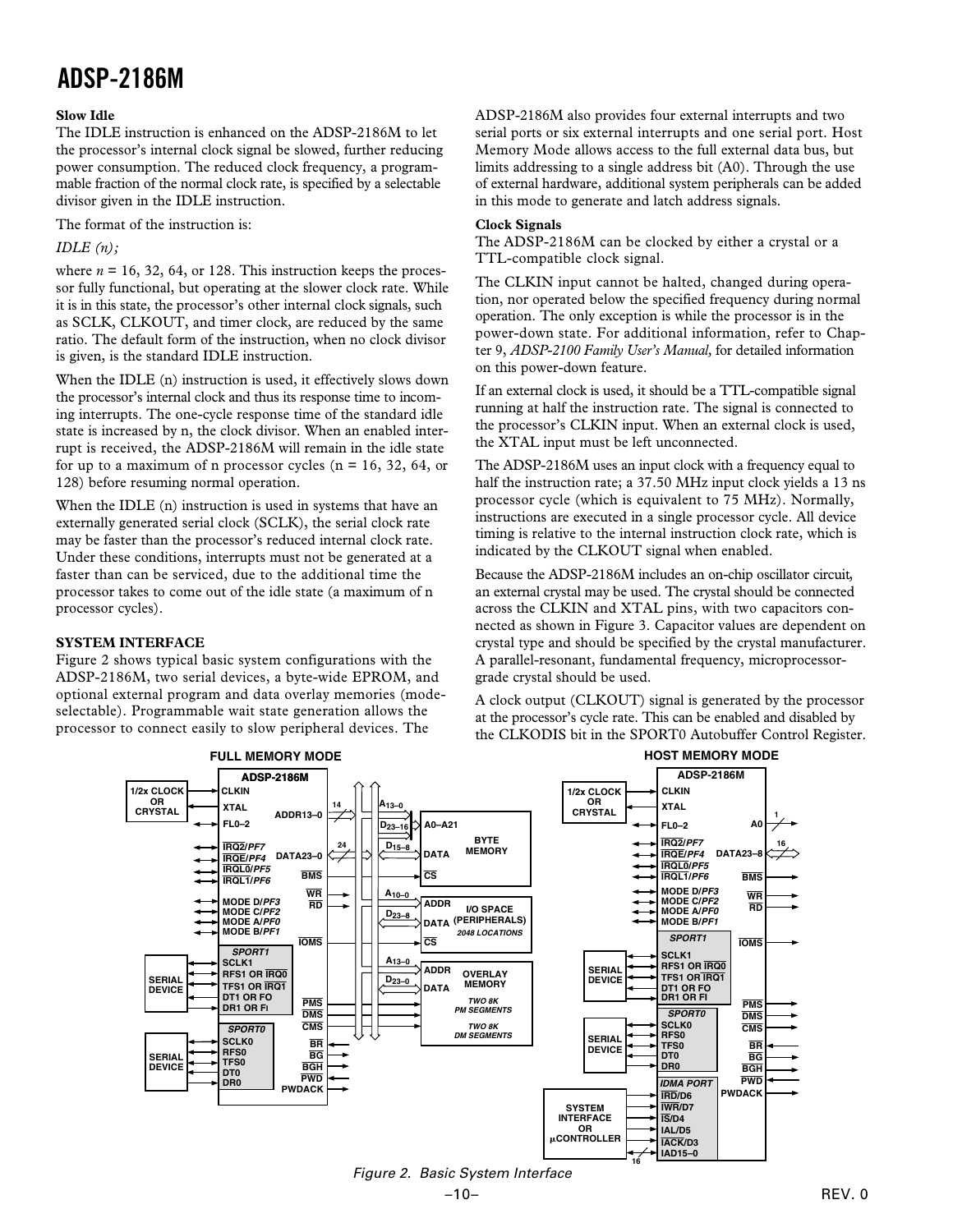

Figure 3. External Crystal Connections

### **RESET**

The *RESET* signal initiates a master reset of the ADSP-2186M. The *RESET* signal must be asserted during the power-up sequence to assure proper initialization. *RESET* during initial power-up must be held long enough to allow the internal clock to stabilize. If *RESET* is activated any time after power-up, the clock continues to run and does not require stabilization time.

The power-up sequence is defined as the total time required for the crystal oscillator circuit to stabilize after a valid  $V_{DD}$  is applied to the processor, and for the internal phase-locked loop (PLL) to lock onto the specific crystal frequency. A minimum of 2000 CLKIN cycles ensures that the PLL has locked but does not include the crystal oscillator start-up time. During this power-up sequence the *RESET* signal should be held low. On any subsequent resets, the *RESET* signal must meet the minimum pulsewidth specification, t<sub>RSP</sub>.

The *RESET* input contains some hysteresis; however, if an RC circuit is used to generate the *RESET* signal, the use of an external Schmidt trigger is recommended.

The master reset sets all internal stack pointers to the empty stack condition, masks all interrupts, and clears the MSTAT register. When *RESET* is released, if there is no pending bus request and the chip is configured for booting, the boot-loading sequence is

performed. The first instruction is fetched from on-chip program memory location 0x0000 once boot loading completes.

#### **Power Supplies**

The ADSP-2186M has separate power supply connections for the internal ( $V_{DDINT}$ ) and external ( $V_{DDEXT}$ ) power supplies. The internal supply must meet the 2.5 V requirement. The external supply can be connected to either a 2.5 V or 3.3 V supply. All external supply pins must be connected to the same supply. All input and I/O pins can tolerate input voltages up to 3.6 V, regardless of the external supply voltage. This feature provides maximum flexibility in mixing 2.5 V and 3.3 V components.

#### **MODES OF OPERATION Setting Memory Mode**

Memory Mode selection for the ADSP-2186M is made during chip reset through the use of the Mode C pin. This pin is multiplexed with the DSP's PF2 pin, so care must be taken in how the mode selection is made. The two methods for selecting the value of Mode C are active and passive.

#### **Passive Configuration**

Passive Configuration involves the use a pull-up or pull-down resistor connected to the Mode C pin. To minimize power consumption, or if the PF2 pin is to be used as an output in the DSP application, a weak pull-up or pull-down, on the order of 10 k $\Omega$ , can be used. This value should be sufficient to pull the pin to the desired level and still allow the pin to operate as a programmable flag output without undue strain on the processor's output driver. For minimum power consumption during power-down, reconfigure PF2 to be an input, as the pull-up or pull-down will hold the pin in a known state, and will not switch.

| <b>MODE D</b> | <b>MODE C</b> | <b>MODE B</b> | <b>MODE A</b> | <b>Booting Method</b>                                                                                                                                                                                                                                                                  |  |
|---------------|---------------|---------------|---------------|----------------------------------------------------------------------------------------------------------------------------------------------------------------------------------------------------------------------------------------------------------------------------------------|--|
| X             | 0             | $\Omega$      | $\Omega$      | BDMA feature is used to load the first 32 program memory words from<br>the byte memory space. Program execution is held off until all 32 words<br>have been loaded. Chip is configured in Full Memory Mode. <sup>1</sup>                                                               |  |
| $\mathbf{X}$  | $\Omega$      |               | $\Omega$      | No automatic boot operations occur. Program execution starts at external<br>memory location 0. Chip is configured in Full Memory Mode. BDMA can<br>still be used, but the processor does not automatically use or wait for these<br>operations.                                        |  |
| $\Omega$      |               | 0             | $\Omega$      | BDMA feature is used to load the first 32 program memory words from<br>the byte memory space. Program execution is held off until all 32 words<br>have been loaded. Chip is configured in Host Mode. $\overline{\text{IACK}}$ has active<br>pull-down. (REQUIRES ADDITIONAL HARDWARE). |  |
| $\Omega$      |               | 0             |               | IDMA feature is used to load any internal memory as desired. Program<br>execution is held off until internal program memory location 0 is written<br>to. Chip is configured in Host Mode. $\overline{\text{ACK}}$ has active pull-down. <sup>1</sup>                                   |  |
|               |               | 0             | $\Omega$      | BDMA feature is used to load the first 32 program memory words from<br>the byte memory space. Program execution is held off until all 32 words<br>have been loaded. Chip is configured in Host Mode; IACK requires exter-<br>nal pull down. (REQUIRES ADDITIONAL HARDWARE)             |  |
|               |               | $\Omega$      |               | IDMA feature is used to load any internal memory as desired. Program<br>execution is held off until internal program memory location 0 is written<br>to. Chip is configured in Host Mode. IACK requires external pull-down. <sup>1</sup>                                               |  |

#### **Table II. Modes of Operation**

**NOTE** 

<sup>1</sup>Considered as standard operating settings. Using these configurations allows for easier design and better memory management.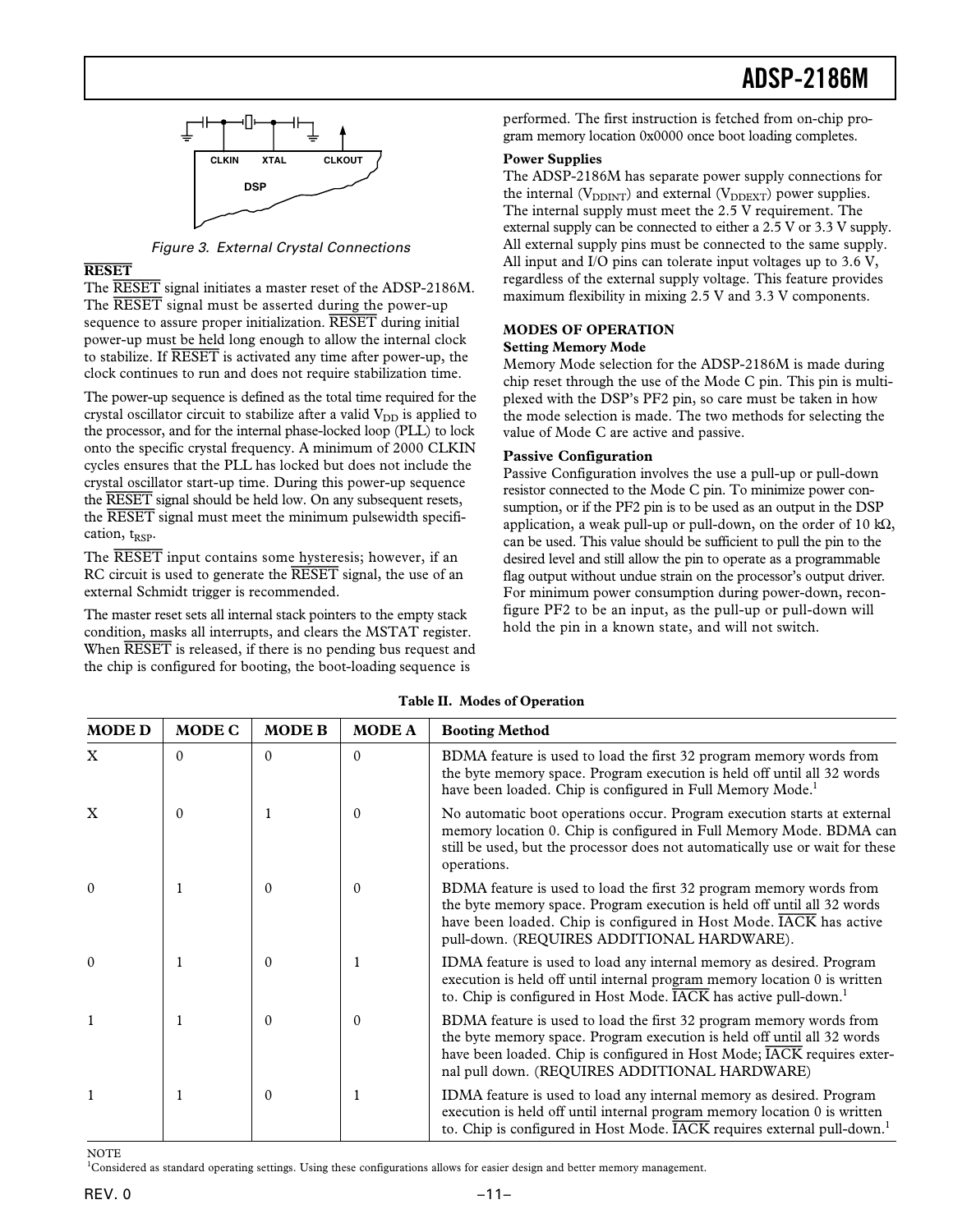### **Active Configuration**

Active Configuration involves the use of a three-statable external driver connected to the Mode C pin. A driver's output enable should be connected to the DSP's *RESET* signal such that it only drives the PF2 pin when *RESET* is active (low). When *RESET* is deasserted, the driver should three-state, thus allowing full use of the PF2 pin as either an input or output. To minimize power consumption during power-down, configure the programmable flag as an output when connected to a threestated buffer. This ensures that the pin will be held at a constant level, and will not oscillate should the three-state driver's level hover around the logic switching point.

### **IACK Configuration**

Mode  $D = 0$  and in host mode:  $\overline{\text{ACK}}$  is an active, driven signal and cannot be "wire OR'd."

Mode  $D = 1$  and in host mode:  $\overline{\text{IACK}}$  is an open drain and requires an external pull-down, but multiple *IACK* pins can be "wire OR'd" together.

### **MEMORY ARCHITECTURE**

The ADSP-2186M provides a variety of memory and peripheral interface options. The key functional groups are Program Memory, Data Memory, Byte Memory, and I/O. Refer to the following figures and tables for PM and DM memory allocations in the ADSP-2186M.

#### **Program Memory**

**Program Memory (Full Memory Mode)** is a 24-bit-wide space for storing both instruction opcodes and data. The ADSP-2186M has 8K words of Program Memory RAM on chip, and the capability of accessing up to two 8K external memory overlay spaces using the external data bus.

**Program Memory (Host Mode)** allows access to all internal memory. External overlay access is limited by a single external address line (A0). External program execution is not available in host mode due to a restricted data bus that is 16 bits wide only.



Figure 4. Program Memory

|  |  |  | <b>Table III. PMOVLAY Bits</b> |
|--|--|--|--------------------------------|
|--|--|--|--------------------------------|

| <b>PMOVLAY</b> | <b>Memory</b>                                        | A13            | A12:0                                                                                                          |
|----------------|------------------------------------------------------|----------------|----------------------------------------------------------------------------------------------------------------|
|                | Reserved<br>External Overlay 1<br>External Overlay 2 | Not Applicable | Not Applicable<br>13 LSBs of Address Between 0x2000 and 0x3FFF<br>13 LSBs of Address Between 0x2000 and 0x3FFF |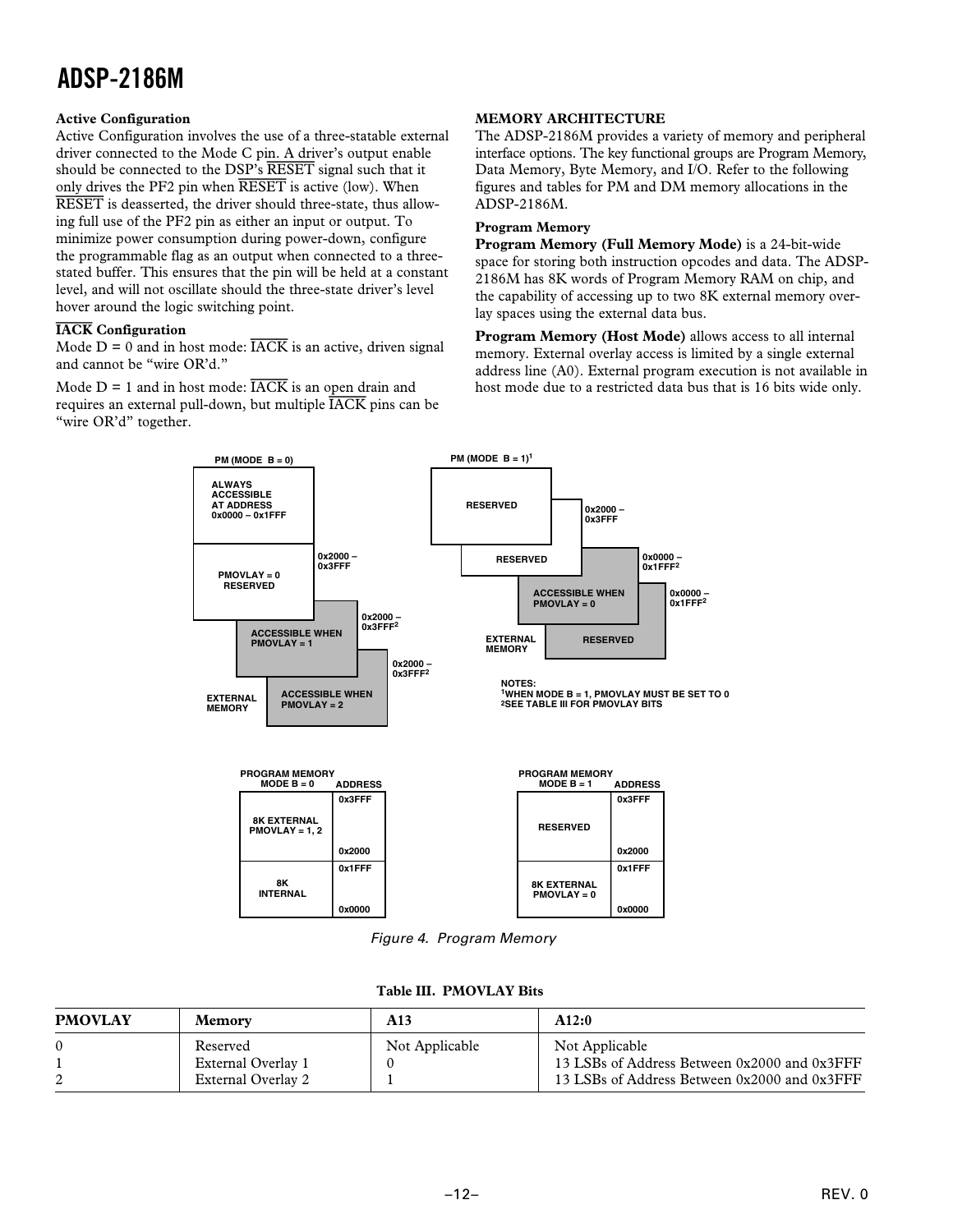#### **Data Memory**

**Data Memory (Full Memory Mode)** is a 16-bit-wide space used for the storage of data variables and for memory-mapped control registers. The ADSP-2186M has 8K words on Data Memory RAM on-chip. Part of this space is used by 32 memory-mapped registers. Support also exists for up to two 8K external memory overlay spaces through the external data bus. All internal accesses

complete in one cycle. Accesses to external memory are timed using the wait states specified by the DWAIT register and the wait state mode bit.

**Data Memory (Host Mode)** allows access to all internal memory. External overlay access is limited by a single external address line (A0).



Figure 5. Data Memory Map

**Table IV. DMOVLAY Bits**

| <b>DMOVLAY</b> | <b>Memory</b>      | A <sub>13</sub> | A12:0                                        |
|----------------|--------------------|-----------------|----------------------------------------------|
|                | Reserved           | Not Applicable  | Not Applicable                               |
|                | External Overlay 1 |                 | 13 LSBs of Address Between 0x2000 and 0x3FFF |
|                | External Overlay 2 |                 | 13 LSBs of Address Between 0x2000 and 0x3FFF |

#### **Memory Mapped Registers (New to the ADSP-2186M)**

The ADSP-2186M has three memory mapped registers that differ from other ADSP-21xx Family DSPs. The slight modifications to these registers (Wait State Control, Programmable Flag and Composite Select Control, and System Control) provide the ADSP-2186M's wait state and *BMS* control features. Default bit values at reset are shown; if no value is shown, the bit is undefined at reset. Reserved bits are shown on a grey field. These bits should always be written with zeros.



- **WAIT STATE MODE SELECT**
- **0 = NORMAL MODE (PWAIT, DWAIT, IOWAIT0–3 = N WAIT STATES, RANGING FROM 0 TO 7)**
- **1 = 2N + 1 MODE (PWAIT, DWAIT, IOWAIT0–3 = 2N + 1 WAIT STATES, RANGING FROM 0 TO 15)**

Figure 6. Wait State Control Register



Figure 7. Programmable Flag and Composite Control Register



**NOTE: RESERVED BITS ARE SHOWN ON A GRAY FIELD. THESE BITS SHOULD ALWAYS BE WRITTEN WITH ZEROS.**

### Figure 8. System Control Register

#### **I/O Space (Full Memory Mode)**

The ADSP-2186M supports an additional external memory space called I/O space. This space is designed to support simple connections to peripherals (such as data converters and external registers) or to bus interface ASIC data registers. I/O space supports 2048 locations of 16-bit wide data. The lower eleven bits of the external address bus are used; the upper three bits are undefined. Two instructions were added to the core ADSP-2100 Family instruction set to read from and write to I/O memory space. The I/O space also has four dedicated three-bit wait state registers, IOWAIT0–3, which in combination with the wait state mode bit, specify up to 15 wait states to be automatically generated for each of four regions. The wait states act on address ranges as shown in Table V.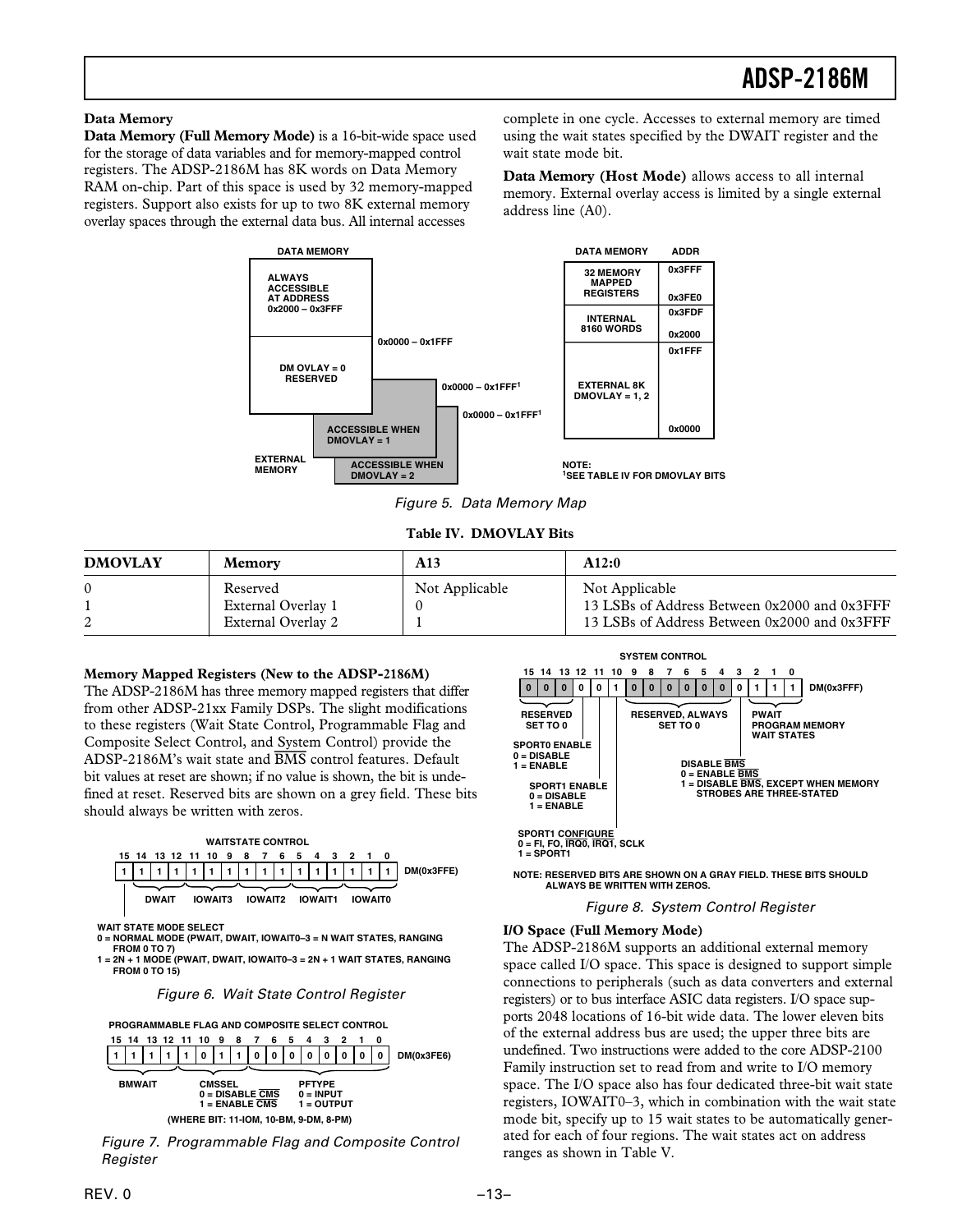**Table V. Wait States**

| <b>Address Range</b>               | <b>Wait State Register</b>                                                                     |
|------------------------------------|------------------------------------------------------------------------------------------------|
| $0x000-0x1FF$                      | <b>IOWAIT0</b> and Wait State Mode Select Bit                                                  |
| $0x200 - 0x3FF$<br>$0x400 - 0x5FF$ | <b>IOWAIT1</b> and Wait State Mode Select Bit<br><b>IOWAIT2</b> and Wait State Mode Select Bit |
| $0x600 - 0x7FF$                    | IOWAIT3 and Wait State Mode Select Bit                                                         |

### **Composite Memory Select (CMS)**

The ADSP-2186M has a programmable memory select signal that is useful for generating memory select signals for memories mapped to more than one space. The *CMS* signal is generated to have the same timing as each of the individual memory select signals (*PMS*, *DMS*, *BMS*, *IOMS*) but can combine their functionality.

Each bit in the CMSSEL register, when set, causes the *CMS* signal to be asserted when the selected memory select is asserted. For example, to use a 32K word memory to act as both program and data memory, set the *PMS* and *DMS* bits in the CMSSEL register and use the *CMS* pin to drive the chip select of the memory, and use either *DMS* or *PMS* as the additional address bit.

The *CMS* pin functions like the other memory select signals with the same timing and bus request logic. A 1 in the enable bit causes the assertion of the *CMS* signal at the same time as the selected memory select signal. All enable bits default to 1 at reset, except the *BMS* bit.

#### **Byte Memory Select (BMS)**

The ADSP-2186M's *BMS* disable feature combined with the *CMS* pin allows use of multiple memories in the byte memory space. For example, an EPROM could be attached to the *BMS* select, and an SRAM could be connected to *CMS*. Because at reset *BMS* is enabled, the EPROM would be used for booting. After booting, software could disable *BMS* and set the *CMS* signal to respond to *BMS*, enabling the SRAM.

#### **Byte Memory**

The byte memory space is a bidirectional, 8-bit-wide, external memory space used to store programs and data. Byte memory is accessed using the BDMA feature. The byte memory space consists of 256 pages, each of which is  $16K \times 8$ .

The byte memory space on the ADSP-2186M supports read and write operations as well as four different data formats. The byte memory uses data bits 15:8 for data. The byte memory uses data bits 23:16 and address bits 13:0 to create a 22-bit address. This allows up to a 4 meg  $\times$  8 (32 megabit) ROM or RAM to be used without glue logic. All byte memory accesses are timed by the BMWAIT register and the wait state mode bit.

#### **Byte Memory DMA (BDMA, Full Memory Mode)**

The byte memory DMA controller allows loading and storing of program instructions and data using the byte memory space. The BDMA circuit is able to access the byte memory space while the processor is operating normally and steals only one DSP cycle per 8-, 16- or 24-bit word transferred.



Figure 9. BDMA Control Register

The BDMA circuit supports four different data formats that are selected by the BTYPE register field. The appropriate number of 8-bit accesses are done from the byte memory space to build the word size selected. Table VI shows the data formats supported by the BDMA circuit.

**Table VI. Data Formats**

| <b>BTYPE</b> | Internal Memory Space   Word Size   Alignment |    |             |
|--------------|-----------------------------------------------|----|-------------|
| 00           | Program Memory                                | 24 | Full Word   |
| 01           | Data Memory                                   | 16 | Full Word   |
| 10           | Data Memory                                   | 8  | <b>MSBs</b> |
| -11          | Data Memory                                   | 8  | <b>LSBs</b> |

Unused bits in the 8-bit data memory formats are filled with 0s. The BIAD register field is used to specify the starting address for the on-chip memory involved with the transfer. The 14-bit BEAD register specifies the starting address for the external byte memory space. The 8-bit BMPAGE register specifies the starting page for the external byte memory space. The BDIR register field selects the direction of the transfer. Finally, the 14-bit BWCOUNT register specifies the number of DSP words to transfer and initiates the BDMA circuit transfers.

BDMA accesses can cross page boundaries during sequential addressing. A BDMA interrupt is generated on the completion of the number of transfers specified by the BWCOUNT register.

The BWCOUNT register is updated after each transfer so it can be used to check the status of the transfers. When it reaches zero, the transfers have finished and a BDMA interrupt is generated. The BMPAGE and BEAD registers must not be accessed by the DSP during BDMA operations.

The source or destination of a BDMA transfer will always be on-chip program or data memory.

When the BWCOUNT register is written with a nonzero value the BDMA circuit starts executing byte memory accesses with wait states set by BMWAIT. These accesses continue until the count reaches zero. When enough accesses have occurred to create a destination word, it is transferred to or from on-chip memory. The transfer takes one DSP cycle. DSP accesses to external memory have priority over BDMA byte memory accesses.

The BDMA Context Reset bit (BCR) controls whether the processor is held off while the BDMA accesses are occurring. Setting the BCR bit to 0 allows the processor to continue operations. Setting the BCR bit to 1 causes the processor to stop execution while the BDMA accesses are occurring, to clear the context of the processor, and start execution at address 0 when the BDMA accesses have completed.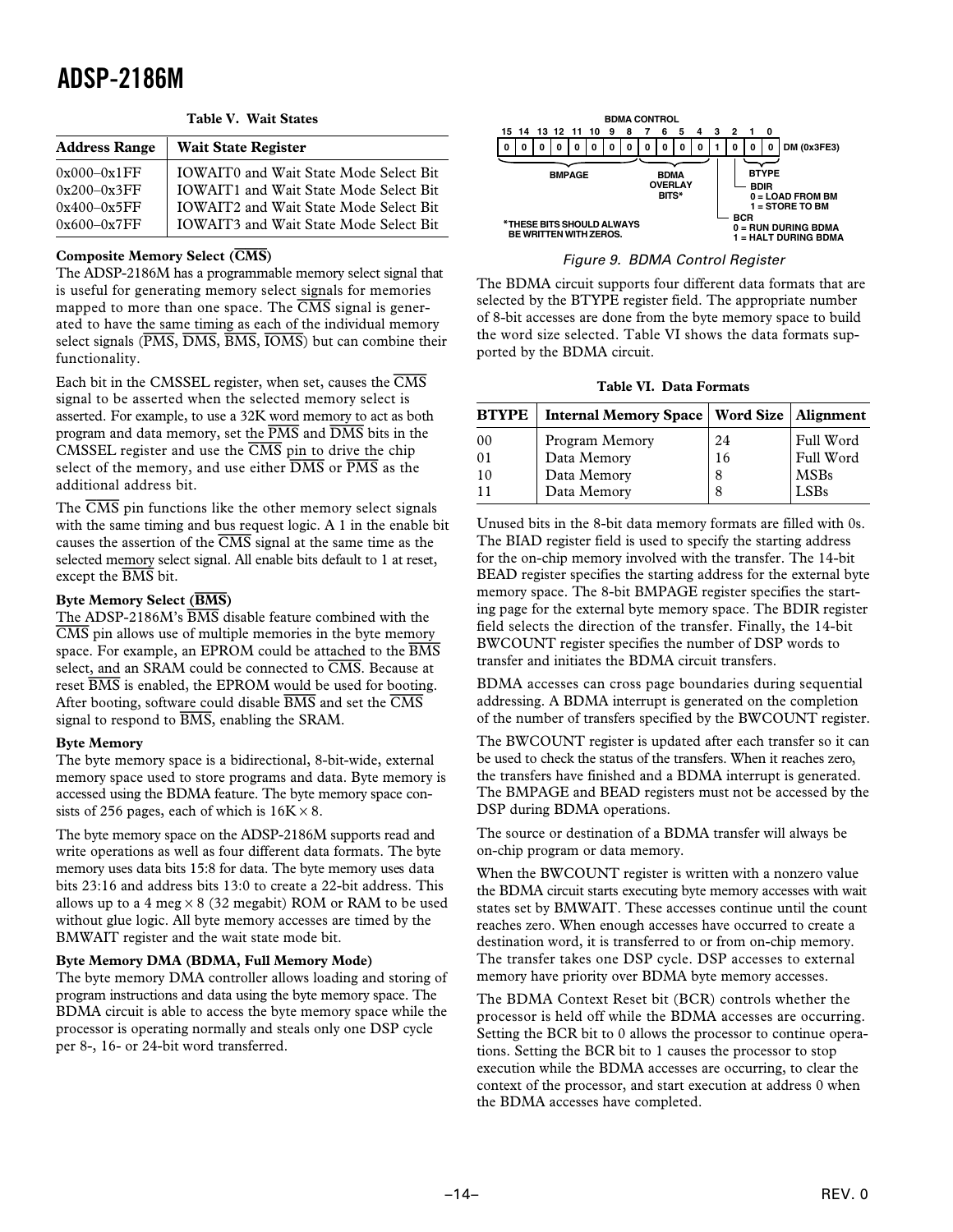The BDMA overlay bits specify the OVLAY memory blocks to be accessed for internal memory. For ADSP-2186M, set to zero BDMA overlay bits in BDMA control register.

The BMWAIT field, which has four bits on ADSP-2186M, allows selection of up to 15 wait states for BDMA transfers.

#### **Internal Memory DMA Port (IDMA Port; Host Memory Mode)**

The IDMA Port provides an efficient means of communication between a host system and the ADSP-2186M. The port is used to access the on-chip program memory and data memory of the DSP with only one DSP cycle per word overhead. The IDMA port cannot, however, be used to write to the DSP's memorymapped control registers. A typical IDMA transfer process is described as follows:

- 1. Host starts IDMA transfer.
- 2. Host checks *IACK* control line to see if the DSP is busy.
- 3. Host uses *IS* and IAL control lines to latch either the DMA starting address (IDMAA) or the PM/DM OVLAY selection into the DSP's IDMA control registers. If Bit  $15 = 1$ , the value of bits 7:0 represent the IDMA overlay: bits 14:8 must be set to 0. If Bit  $15 = 0$ , the value of Bits 13:0 represent the starting address of internal memory to be accessed and Bit 14 reflects PM or DM for access. For ADSP-2186M, IDDMOVLAY and IDPMOVLAY bits in IDMA overlay register should be set to zero.
- 4. Host uses *IS* and *IRD* (or *IWR*) to read (or write) DSP internal memory (PM or DM).
- 5. Host checks *IACK* line to see if the DSP has completed the previous IDMA operation.
- 6. Host ends IDMA transfer.

The IDMA port has a 16-bit multiplexed address and data bus and supports 24-bit program memory. The IDMA port is completely asynchronous and can be written while the ADSP-2186M is operating at full speed.

The DSP memory address is latched and then automatically incremented after each IDMA transaction. An external device can therefore access a block of sequentially addressed memory by specifying only the starting address of the block. This increases throughput as the address does not have to be sent for each memory access.

IDMA Port access occurs in two phases. The first is the IDMA Address Latch cycle. When the acknowledge is asserted, a 14-bit address and 1-bit destination type can be driven onto the bus by an external device. The address specifies an on-chip memory location, the destination type specifies whether it is a DM or PM access. The falling edge of the IDMA address latch signal (IAL) or the missing edge of the IDMA select signal (*IS*) latches this value into the IDMAA register.

Once the address is stored, data can be read from, or written to, the ADSP-2186M's on-chip memory. Asserting the select line (*IS*) and the appropriate read or write line (*IRD* and *IWR* respectively) signals the ADSP-2186M that a particular transaction is required. In either case, there is a one-processor-cycle delay for synchronization. The memory access consumes one additional processor cycle.

Once an access has occurred, the latched address is automatically incremented, and another access can occur.

Through the IDMAA register, the DSP can also specify the starting address and data format for DMA operation. Asserting the IDMA port select  $(\overline{IS})$  and address latch enable (IAL) directs the ADSP-2186M to write the address onto the IAD0–14 bus into the IDMA Control Register. If Bit 15 is set to 0, IDMA latches the address. If Bit 15 is set to 1, IDMA latches into the OVLAY register. This register, shown below, is memory mapped at address DM (0x3FE0). Note that the latched address (IDMAA) cannot be read back by the host. When Bit 14 in 0x3FE7 is set to 1, timing in Figure 31 applies for short reads. When Bit 14 in 0x3FE7 is set to zero, short reads use the timing shown in Figure 32. For ADSP-2186M, IDDMOVLAY and IDPMOVLAY bits in IDMA overlay register should be set to zero.

Refer to the following figures for more information on IDMA and DMA memory maps.



Figure 10. IDMA Control/OVLAY Registers



**NOTE: IDMA AND BDMA HAVE SEPARATE DMA CONTROL REGISTERS.**

Figure 11. Direct Memory Access—PM and DM Memory Maps

#### **Bootstrap Loading (Booting)**

The ADSP-2186M has two mechanisms to allow automatic loading of the internal program memory after reset. The method for booting is controlled by the Mode A, B, and C configuration bits.

When the MODE pins specify BDMA booting, the ADSP-2186M initiates a BDMA boot sequence when reset is released.

The BDMA interface is set up during reset to the following defaults when BDMA booting is specified: the BDIR, BMPAGE, BIAD, and BEAD registers are set to 0, the BTYPE register is set to 0 to specify program memory 24-bit words, and the BWCOUNT register is set to 32. This causes 32 words of on-chip program memory to be loaded from byte memory.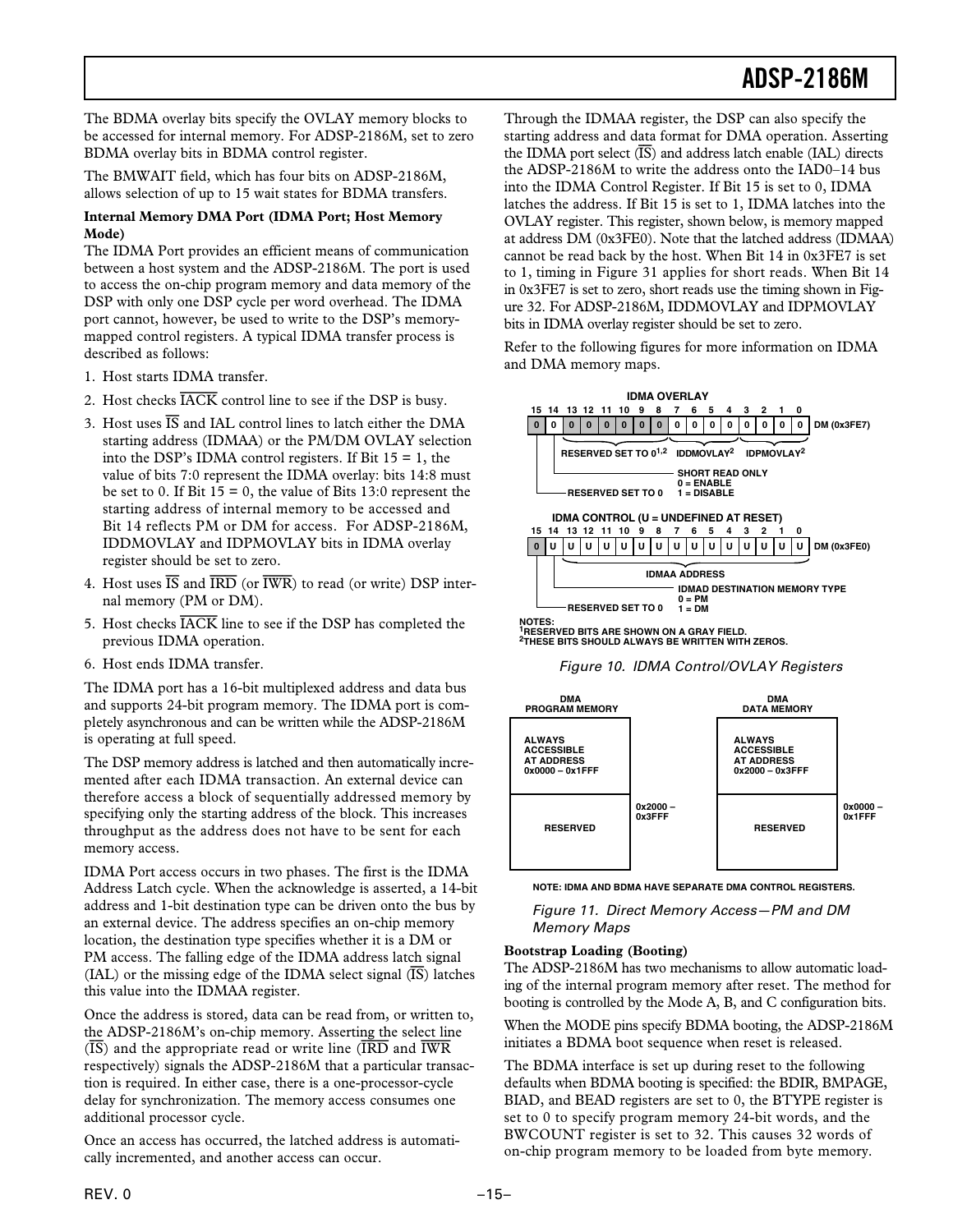These 32 words are used to set up the BDMA to load in the remaining program code. The BCR bit is also set to 1, which causes program execution to be held off until all 32 words are loaded into on-chip program memory. Execution then begins at address 0.

The ADSP-2100 Family development software (Revision 5.02 and later) fully supports the BDMA booting feature and can generate byte-memory space-compatible boot code.

The IDLE instruction can also be used to allow the processor to hold off execution while booting continues through the BDMA interface. For BDMA accesses while in Host Mode, the addresses to boot memory must be constructed externally to the ADSP-2186M. The only memory address bit provided by the processor is A0.

#### **IDMA Port Booting**

The ADSP-2186M can also boot programs through its Internal DMA port. If Mode C = 1, Mode B = 0, and Mode A = 1, the ADSP-2186M boots from the IDMA port. IDMA feature can load as much on-chip memory as desired. Program execution is held off until on-chip program memory location 0 is written to.

#### **Bus Request and Bus Grant**

The ADSP-2186M can relinquish control of the data and address buses to an external device. When the external device requires access to memory, it asserts the bus request  $(\overline{BR})$  signal. If the ADSP-2186M is not performing an external memory access, it responds to the active  $\overline{BR}$  input in the following processor cycle by:

- Three-stating the data and address buses and the *PMS*, *DMS*, *BMS*, *CMS*, *IOMS*, *RD*, *WR* output drivers,
- Asserting the bus grant (*BG*) signal, and
- Halting program execution.

If Go Mode is enabled, the ADSP-2186M will not halt program execution until it encounters an instruction that requires an external memory access.

If the ADSP-2186M is performing an external memory access when the external device asserts the  $\overline{BR}$  signal, it will not threestate the memory interfaces nor assert the *BG* signal until the processor cycle after the access completes. The instruction does not need to be completed when the bus is granted. If a single instruction requires two external memory accesses, the bus will be granted between the two accesses.

When the *BR* signal is released, the processor releases the *BG* signal, re-enables the output drivers, and continues program execution from the point at which it stopped.

The bus request feature operates at all times, including when the processor is booting and when *RESET* is active.

The *BGH* pin is asserted when the ADSP-2186M requires the external bus for a memory or BDMA access, but is stopped. The other device can release the bus by deasserting bus request. Once the bus is released, the ADSP-2186M deasserts *BG* and *BGH* and executes the external memory access.

### **Flag I/O Pins**

The ADSP-2186M has eight general purpose programmable input/output flag pins. They are controlled by two memory mapped registers. The PFTYPE register determines the direction,  $1 =$  output and  $0 =$  input. The PFDATA register is used to

read and write the values on the pins. Data being read from a pin configured as an input is synchronized to the ADSP-2186M's clock. Bits that are programmed as outputs will read the value being output. The PF pins default to input during reset.

In addition to the programmable flags, the ADSP-2186M has five fixed-mode flags, FI, FO, FL0, FL1, and FL2. FL0–FL2 are dedicated output flags. FI and FO are available as an alternate configuration of SPORT1.

Note: Pins PF0, PF1, PF2, and PF3 are also used for device configuration during reset.

#### **Instruction Set Description**

The ADSP-2186M assembly language instruction set has an algebraic syntax that was designed for ease of coding and readability. The assembly language, which takes full advantage of the processor's unique architecture, offers the following benefits:

- The algebraic syntax eliminates the need to remember cryptic assembler mnemonics. For example, a typical arithmetic add instruction, such as  $AR = AX0 + AY0$ , resembles a simple equation.
- Every instruction assembles into a single, 24-bit word that can execute in a single instruction cycle.
- The syntax is a superset ADSP-2100 Family assembly language and is completely source and object code compatible with other family members. Programs may need to be relocated to utilize on-chip memory and conform to the ADSP-2186M's interrupt vector and reset vector map.
- Sixteen condition codes are available. For conditional jump, call, return, or arithmetic instructions, the condition can be checked and the operation executed in the same instruction cycle.
- Multifunction instructions allow parallel execution of an arithmetic instruction with up to two fetches or one write to processor memory space during a single instruction cycle.

#### **DESIGNING AN EZ-ICE-COMPATIBLE SYSTEM**

The ADSP-2186M has on-chip emulation support and an ICE-Port, a special set of pins that interface to the EZ-ICE. These features allow in-circuit emulation without replacing the target system processor by using only a 14-pin connection from the target system to the EZ-ICE. Target systems must have a 14-pin connector to accept the EZ-ICE's in-circuit probe, a 14-pin plug.

Issuing the chip reset command during emulation causes the DSP to perform a full chip reset, including a reset of its memory mode. Therefore, it is vital that the mode pins are set correctly PRIOR to issuing a chip reset command from the emulator user interface. If a passive method of maintaining mode information is being used (as discussed in Setting Memory Modes), it does not matter that the mode information is latched by an emulator reset. However, if the *RESET* pin is being used as a method of setting the value of the mode pins, the effects of an emulator reset must be taken into consideration.

One method of ensuring that the values located on the mode pins are those desired is to construct a circuit like the one shown in Figure 12. This circuit forces the value located on the Mode A pin to logic high; regardless of whether it is latched via the *RESET* or *ERESET* pin.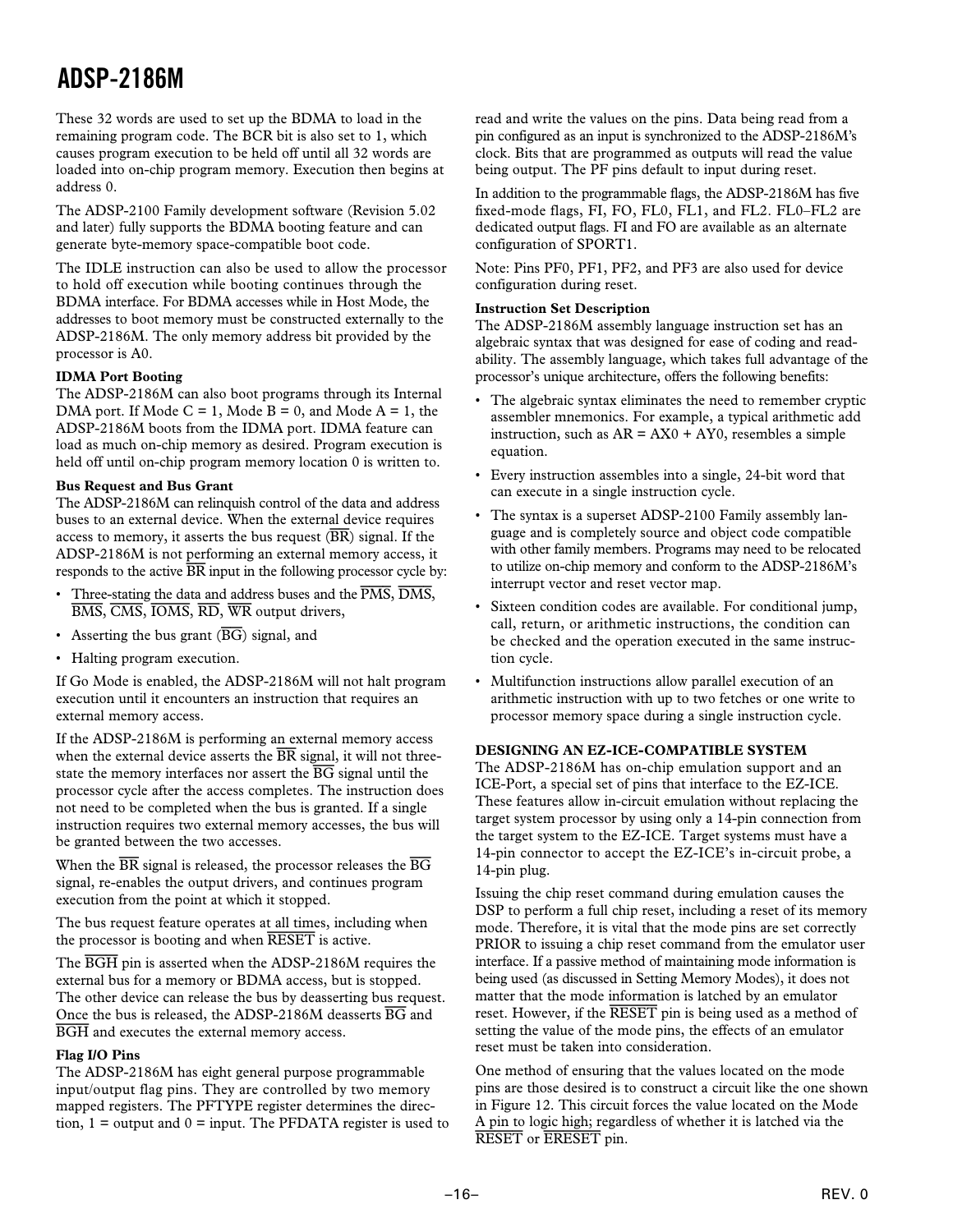

Figure 12. Mode A Pin/EZ-ICE Circuit

See the ADSP-2100 Family EZ-Tools data sheet for complete information on ICE products.

The ICE-Port interface consists of the following ADSP-2186M pins: *EBR*, *EINT*, EE, *EBG*, ECLK, *ERESET*, ELIN, *EMS*, and ELOUT

These ADSP-2186M pins must be connected only to the EZ-ICE connector in the target system. These pins have no function except during emulation, and do not require pull-up or pull-down resistors. The traces for these signals between the ADSP-2186M and the connector must be kept as short as possible, no longer than 3 inches.

The following pins are also used by the EZ-ICE: *BR*, *BG*, *RESET*, and GND.

The EZ-ICE uses the EE (emulator enable) signal to take control of the ADSP-2186M in the target system. This causes the processor to use its *ERESET*, *EBR*, and *EBG* pins instead of the *RESET*, *BR*, and *BG* pins. The *BG* output is three-stated. These signals do not need to be jumper-isolated in your system.

The EZ-ICE connects to your target system via a ribbon cable and a 14-pin female plug. The female plug is plugged onto the 14-pin connector (a pin strip header) on the target board.

### **Target Board Connector for EZ-ICE Probe**

The EZ-ICE connector (a standard pin strip header) is shown in Figure 13. You must add this connector to your target board design if you intend to use the EZ-ICE. Be sure to allow enough room in your system to fit the EZ-ICE probe onto the 14-pin connector.



Figure 13. Target Board Connector for EZ-ICE

The 14-pin, 2-row pin strip header is keyed at the Pin 7 location—Pin 7 must be removed from the header. The pins must be 0.025 inch square and at least 0.20 inch in length. Pin spacing should be  $0.1 \times 0.1$  inches. The pin strip header must have at least 0.15 inch clearance on all sides to accept the EZ- ICE probe plug.

Pin strip headers are available from vendors such as 3M, McKenzie, and Samtec.

### **Target Memory Interface**

For your target system to be compatible with the EZ-ICE emulator, it must comply with the memory interface guidelines listed below.

### **PM, DM, BM, IOM, AND CM**

Design your Program Memory (PM), Data Memory (DM), Byte Memory (BM), I/O Memory (IOM), and Composite Memory (CM) external interfaces to comply with worst case device timing requirements and switching characteristics as specified in this data sheet. The performance of the EZ- ICE may approach published worst-case specification for some memory access timing requirements and switching characteristics.

Note: If your target does not meet the worst-case chip specification for memory access parameters, you may not be able to emulate your circuitry at the desired CLKIN frequency. Depending on the severity of the specification violation, you may have trouble manufacturing your system as DSP components statistically vary in switching characteristic and timing requirements within published limits.

Restriction: All memory strobe signals on the ADSP-2186M (*RD*, *WR*, *PMS*, *DMS*, *BMS*, *CMS*, and *IOMS*) used in your target system must have 10 k $\Omega$  pull-up resistors connected when the EZ-ICE is being used. The pull-up resistors are necessary because there are no internal pull-ups to guarantee their state during prolonged three-state conditions resulting from typical EZ-ICE debugging sessions. These resistors may be removed at your option when the EZ-ICE is not being used.

### **Target System Interface Signals**

When the EZ-ICE board is installed, the performance on some system signals change. Design your system to be compatible with the following system interface signal changes introduced by the EZ-ICE board:

- EZ-ICE emulation introduces an 8 ns propagation delay between your target circuitry and the DSP on the *RESET* signal.
- EZ-ICE emulation introduces an 8 ns propagation delay between your target circuitry and the DSP on the *BR* signal.
- EZ-ICE emulation ignores *RESET* and *BR* when singlestepping.
- EZ-ICE emulation ignores *RESET* and *BR* when in Emulator Space (DSP halted).
- EZ-ICE emulation ignores the state of target *BR* in certain modes. As a result, the target system may take control of the DSP's external memory bus only if bus grant (*BG*) is asserted by the EZ- ICE board's DSP.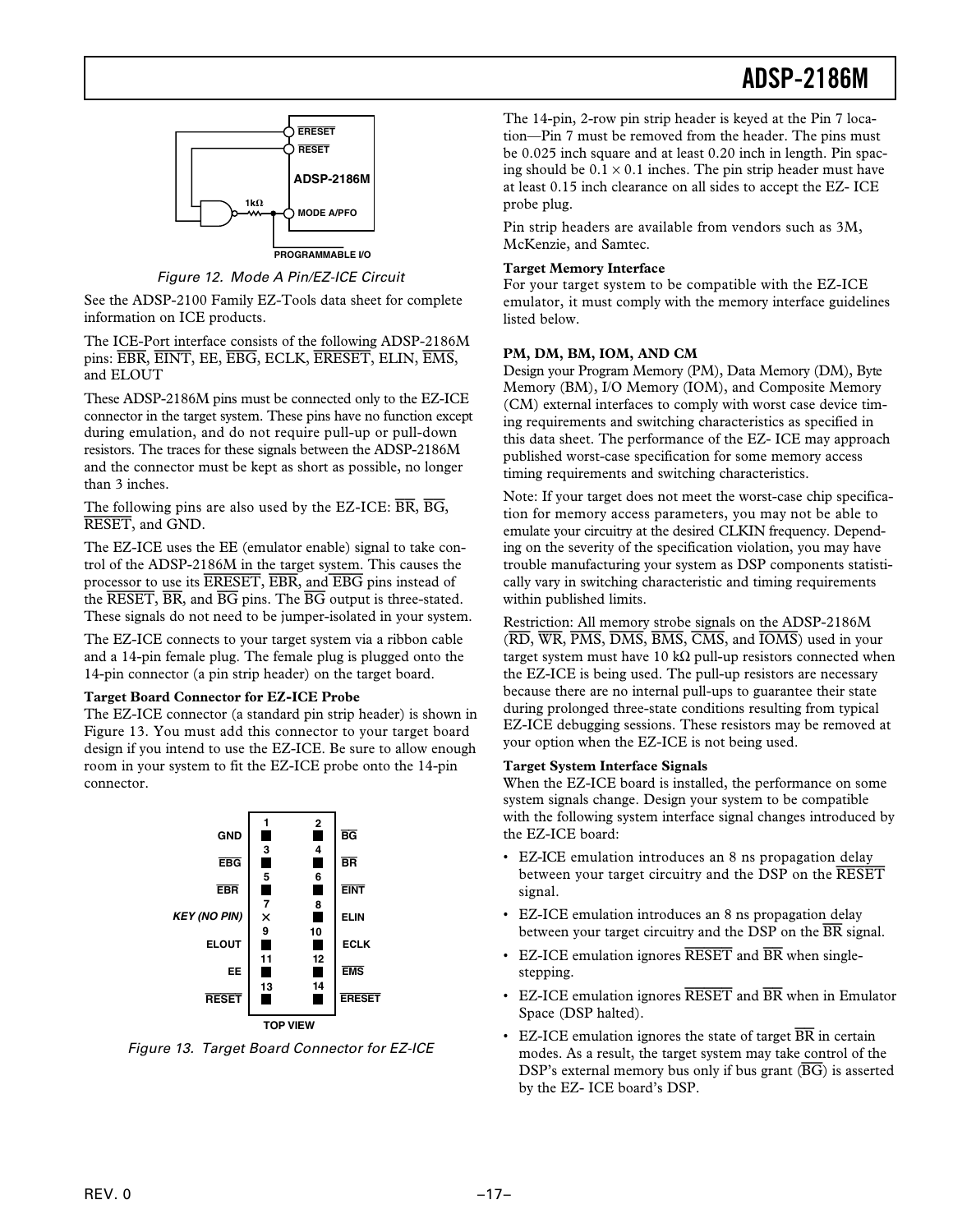# **ADSP-2186M–SPECIFICATIONS RECOMMENDED OPERATING CONDITIONS**

|                  | K Grade                |                 | <b>B</b> Grade  |                 |                 |
|------------------|------------------------|-----------------|-----------------|-----------------|-----------------|
| Parameter        | Min                    | Max             | Min             | Max             | Unit            |
| $V_{DDINT}$      | 2.37                   | 2.63            | 2.25            | 2.75            |                 |
| <b>VDDEXT</b>    | 2.37                   | 3.6             | 2.25            | 3.6             |                 |
| $V_{INPUT}^{-1}$ | $V_{\text{IL}} = -0.3$ | $V_{IH}$ = +3.6 | $V_{IL} = -0.3$ | $V_{IH}$ = +3.6 |                 |
| $T_{AMB}$        |                        | $+70$           | $-40$           | $+85$           | $\rm ^{\circ}C$ |

**NOTES** 

<sup>1</sup>The ADSP-2186M is 3.3 V tolerant (always accepts up to 3.6 V max V<sub>IH</sub>), but voltage compliance (on outputs, V<sub>OH</sub>) depends on the input V<sub>DDEXT</sub>; because V<sub>OH</sub> (max) ≈ VDDEXT (max). This applies to bidirectional pins (D0–D23, RFS0, RFS1, SCLK0, SCLK1, TFS0, TFS1, A1–A13, PF0–PF7) and input only pins (CLKIN, *RESET*, *BR*, DR0, DR1, *PWD*).

Specifications subject to change without notice.

## **ELECTRICAL CHARACTERISTICS**

|                |                                                |                                                                                                     |                          | <b>K/B Grades</b> |     |      |
|----------------|------------------------------------------------|-----------------------------------------------------------------------------------------------------|--------------------------|-------------------|-----|------|
| Parameter      |                                                | <b>Test Conditions</b>                                                                              | Min                      | Typ               | Max | Unit |
| $\rm V_{IH}$   | Hi-Level Input Voltage <sup>1, 2</sup>         | $\omega$ V <sub>DDINT</sub> = max                                                                   | 1.5                      |                   |     | V    |
| $V_{IH}$       | Hi-Level CLKIN Voltage                         | $\omega$ V <sub>DDINT</sub> = max                                                                   | 2.0                      |                   |     | V    |
| $V_{IL}$       | Lo-Level Input Voltage <sup>1, 3</sup>         | $@V_{DDINT} = min$                                                                                  |                          |                   | 0.7 | V    |
| $V_{OH}$       | Hi-Level Output Voltage <sup>1, 4, 5</sup>     | @ $V_{\text{DDEXT}}$ = min, $I_{\text{OH}}$ = -0.5 mA                                               | 2.0                      |                   |     | V    |
|                |                                                | @ $V_{\text{DDEXT}}$ = 3.0 V, I <sub>OH</sub> = -0.5 mA                                             | 2.4                      |                   |     | V    |
|                |                                                | $\omega$ V <sub>DDEXT</sub> = min, I <sub>OH</sub> = -100 μA <sup>6</sup>                           | $V_{\text{DDEXT}} - 0.3$ |                   |     | V    |
| $V_{OL}$       | Lo-Level Output Voltage <sup>1, 4, 5</sup>     | @ $V_{\text{DDEXT}}$ = min, $I_{\text{OL}}$ = 2 mA                                                  |                          |                   | 0.4 | V    |
| $I_{\rm IH}$   | Hi-Level Input Current <sup>3</sup>            | @ $V_{DDINT}$ = max, $V_{IN}$ = 3.6 V                                                               |                          |                   | 10  | μA   |
| $I_{IL}$       | Lo-Level Input Current <sup>3</sup>            | @ $V_{DDINT}$ = max, $V_{IN}$ = 0 V                                                                 |                          |                   | 10  | μA   |
| $I_{OZH}$      | Three-State Leakage Current <sup>7</sup>       | @ $V_{\text{DDEXT}}$ = max, $V_{\text{IN}}$ = 3.6 $V^8$                                             |                          |                   | 10  | μA   |
| $I_{OZL}$      | Three-State Leakage Current <sup>7</sup>       | @ $V_{\text{DDEXT}}$ = max, $V_{\text{IN}}$ = 0 $V^8$                                               |                          |                   | 10  | μA   |
| $I_{DD}$       | Supply Current $(Idle)^9$                      | @ $V_{DDINT}$ = 2.5, t <sub>CK</sub> = 15 ns                                                        |                          | 9                 |     | mA   |
| $I_{DD}$       | Supply Current $(Idle)^9$                      | @ $V_{DDINT}$ = 2.5, t <sub>CK</sub> = 13.3 ns                                                      |                          | 10                |     | mA   |
| $I_{DD}$       | Supply Current $(Dynamic)^{10}$                | @ $V_{DDINT}$ = 2.5, t <sub>CK</sub> = 15 ns <sup>11</sup> , T <sub>AMR</sub> = 25 <sup>o</sup> C   |                          | 35                |     | mA   |
| $\rm I_{DD}$   | Supply Current $(Dynamic)^{10}$                | @ $V_{DDINT}$ = 2.5, t <sub>CK</sub> = 13.3 ns <sup>11</sup> , T <sub>AMB</sub> = 25 <sup>o</sup> C |                          | 38                |     | mA   |
| $I_{DD}$       | Supply Current $(Power-Down)^{12}$             | @ $V_{DDINT}$ = 2.5, $T_{AMB}$ = 25°C in Lowest                                                     |                          | 100               |     | μA   |
|                |                                                | Power Mode                                                                                          |                          |                   |     |      |
| $C_I$          | Input Pin Capacitance <sup>3, 6</sup>          | @ $V_{\text{IN}}$ = 2.5 V, f <sub>IN</sub> = 1.0 MHz, $T_{\text{AMB}}$ = 25 <sup>o</sup> C          |                          |                   | 8   | pF   |
| C <sub>o</sub> | Output Pin Capacitance <sup>6, 7, 12, 13</sup> | @ $V_{IN}$ = 2.5 V, f <sub>IN</sub> = 1.0 MHz, T <sub>AMB</sub> = 25 <sup>o</sup> C                 |                          |                   | 8   | pF   |

NOTES

1Bidirectional pins: D0–D23, RFS0, RFS1, SCLK0, SCLK1, TFS0, TFS1, A1–A13, PF0–PF7.

<sup>2</sup> Input only pins: *RESET*, *BR*, DR0, DR1, *PWD*.

<sup>3</sup> Input only pins: CLKIN, *RESET*, *BR*, DR0, DR1, *PWD*.

<sup>4</sup> Output pins: *BG*, *PMS*, *DMS*, *BMS*, *IOMS*, *CMS*, *RD*, *WR*, PWDACK, A0, DT0, DT1, CLKOUT, FL2–0, *BGH*.

 $^5$  Although specified for TTL outputs, all ADSP-2186M outputs are CMOS-compatible and will drive to V $_{\rm DDEXT}$  and GND, assuming no dc loads.

<sup>6</sup> Guaranteed but not tested.

<sup>7</sup> Three-statable pins: A0–A13, D0–D23, *PMS*, *DMS*, *BMS*, *IOMS*, *CMS*, *RD*, *WR*, DT0, DT1, SCLK0, SCLK1, TFS0, TFS1, RFS0, RFS1, PF0–PF7.  $^8$  0 V on  $\overline{\text{BR}}.$ 

 $9$  Idle refers to ADSP-2186M state of operation during execution of IDLE instruction. Deasserted pins are driven to either V<sub>DD</sub> or GND.

 $^{10}I_{DD}$  measurement taken with all instructions executing from internal memory. 50% of the instructions are multifunction (Types 1, 4, 5, 12, 13, 14), 30% are Type 2 and Type 6, and 20% are idle instructions.

 $11V_{\text{IN}} = 0$  V and 3 V. For typical figures for supply currents, refer to Power Dissipation section.

<sup>12</sup> See Chapter 9 of the *ADSP-2100 Family User's Manual* for details.

<sup>13</sup> Output pin capacitance is the capacitive load for any three-stated output pin.

Specifications subject to change without notice.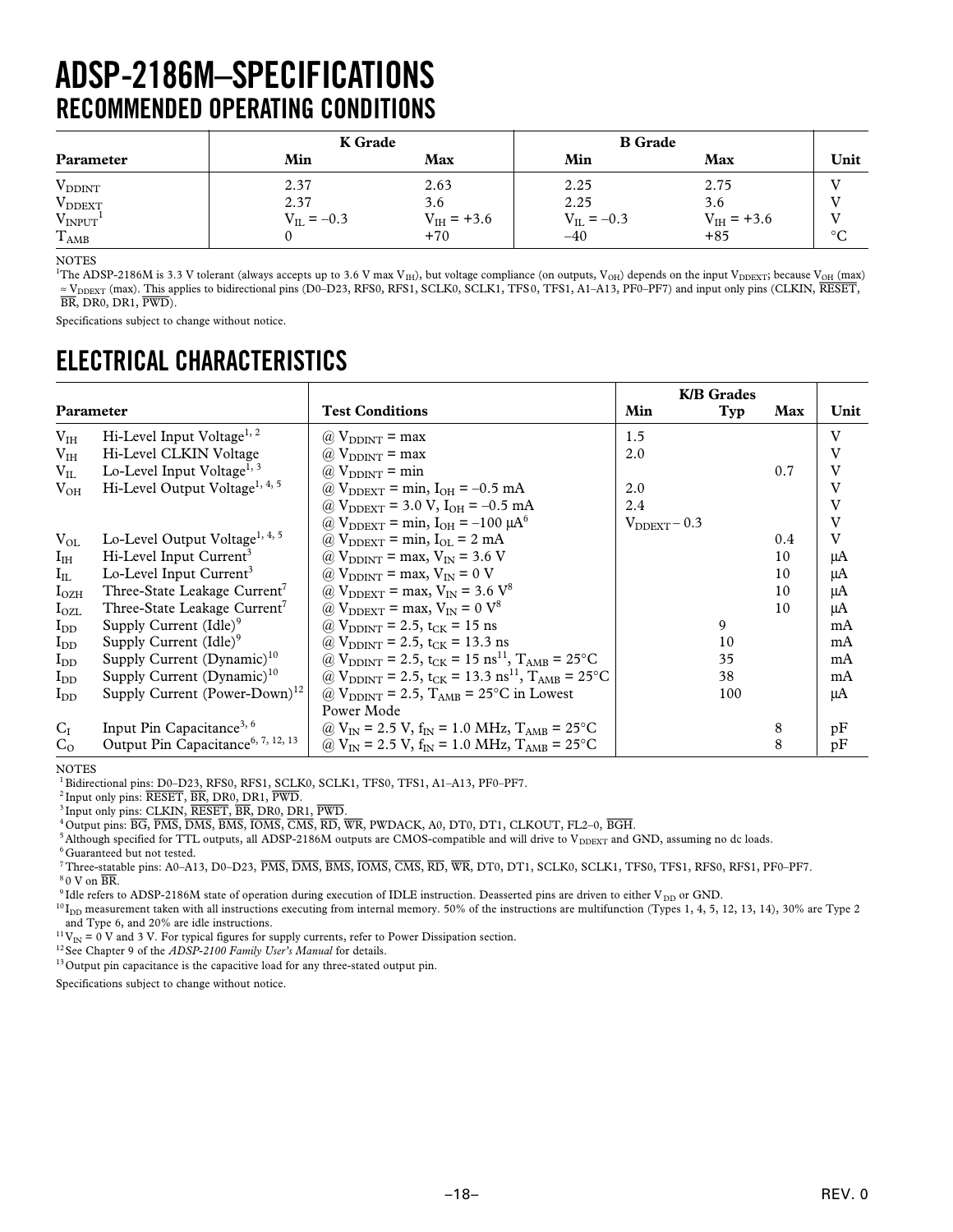#### **ABSOLUTE MAXIMUM RATINGS<sup>1</sup>**

|                                               | Value           |                            |
|-----------------------------------------------|-----------------|----------------------------|
| Parameter                                     | Min             | Max                        |
| Internal Supply Voltage ( $V_{DDINT}$ )       | $-0.3 V$        | $+3.0 V$                   |
| External Supply Voltage (V <sub>DDEXT</sub> ) | $-0.3 V$        | $+4.0 V$                   |
| Input Voltage <sup>2</sup>                    | $-0.5$ V        | $+4.0 V$                   |
| Output Voltage Swing <sup>3</sup>             | $-0.5 V$        | $V_{\text{DDEXT}}$ + 0.5 V |
| <b>Operating Temperature Range</b>            | $-40^{\circ}$ C | $+85^{\circ}$ C            |
| Storage Temperature Range                     | $-65^{\circ}$ C | $+150^{\circ}$ C           |
| Lead Temperature (5 sec) LQFP                 |                 | $280^{\circ}$ C            |

#### **NOTES**

<sup>1</sup>Stresses greater than those listed may cause permanent damage to the device. These are stress ratings only; functional operation of the device at these or any other conditions greater than those indicated in the operational sections of this specification is not implied. Exposure to absolute maximum rating conditions for extended periods may affect device reliability.

<sup>2</sup>Applies to Bidirectional pins (D0-D23, RFS0, RFS1, SCLK0, SCLK1, TFS0, TFS1, A1–A13, PF0–PF7) and Input only pins (CLKIN, *RESET*, *BR*, DR0, DR1, *PWD*).

3 Applies to Output pins (*BG*, *PMS*, *DMS*, *BMS*, *IOMS*, *CMS*, *RD*, *WR*, PWDACK, A0, DT0, DT1, CLKOUT, FL2–0, *BGH*).

#### **ESD SENSITIVITY**

ESD (electrostatic discharge) sensitive device. Electrostatic charges as high as 4000 V readily accumulate on the human body and test equipment and can discharge without detection. Although the ADSP-2186M features proprietary ESD protection circuitry, permanent damage may occur on devices subjected to high-energy electrostatic discharges. Therefore, proper ESD precautions are recommended to avoid performance degradation or loss of functionality.



## **TIMING SPECIFICATIONS**

#### **GENERAL NOTES**

Use the exact timing information given. Do not attempt to derive parameters from the addition or subtraction of others. While addition or subtraction would yield meaningful results for an individual device, the values given in this data sheet reflect statistical variations and worst cases. Consequently, you cannot meaningfully add up parameters to derive longer times.

#### **TIMING NOTES**

Switching characteristics specify how the processor changes its signals. You have no control over this timing—circuitry external to the processor must be designed for compatibility with these signal characteristics. Switching characteristics tell you what the processor will do in a given circumstance. You can also use switching characteristics to ensure that any timing requirement of a device connected to the processor (such as memory) is satisfied.

Timing requirements apply to signals that are controlled by circuitry external to the processor, such as the data input for a read operation. Timing requirements guarantee that the processor operates correctly with other devices.

#### **MEMORY TIMING SPECIFICATIONS**

The table below shows common memory device specifications and the corresponding ADSP-2186M timing parameters, for your convenience.

| Memory<br><b>Device</b><br><b>Specification</b> | Parameter     | Timing<br>Parameter<br>Definition <sup>1</sup>                           |
|-------------------------------------------------|---------------|--------------------------------------------------------------------------|
| Address Setup to<br>Write Start                 | $t_{ASW}$     | $A0 - A13$ , $\overline{xMS}$ Setup before<br>$\overline{\text{WR}}$ Low |
| Address Setup to<br>Write End                   | $t_{AW}$      | A0-A13, xMS Setup before<br><b>WR</b> Deasserted                         |
| Address Hold Time                               | $t_{\rm WRA}$ | A0-A13, xMS Hold before<br>$\overline{\mathbf{W}}$ R Low                 |
| Data Setup Time                                 | $t_{\rm DW}$  | Data Setup before WR<br>High                                             |
| Data Hold Time                                  | $t_{\rm DH}$  | Data Hold after WR High                                                  |
| OE to Data Valid                                | $t_{RDD}$     | RD Low to Data Valid                                                     |
| Address Access Time                             | $t_{AA}$      | A0-A13, xMS to Data Valid                                                |

**NOTE** 

 $\frac{1}{2}$   $\overline{M}$   $\overline{MS}$  =  $\overline{PMS}$ ,  $\overline{DMS}$ ,  $\overline{BMS}$ ,  $\overline{CMS}$  or  $\overline{IOMS}$ .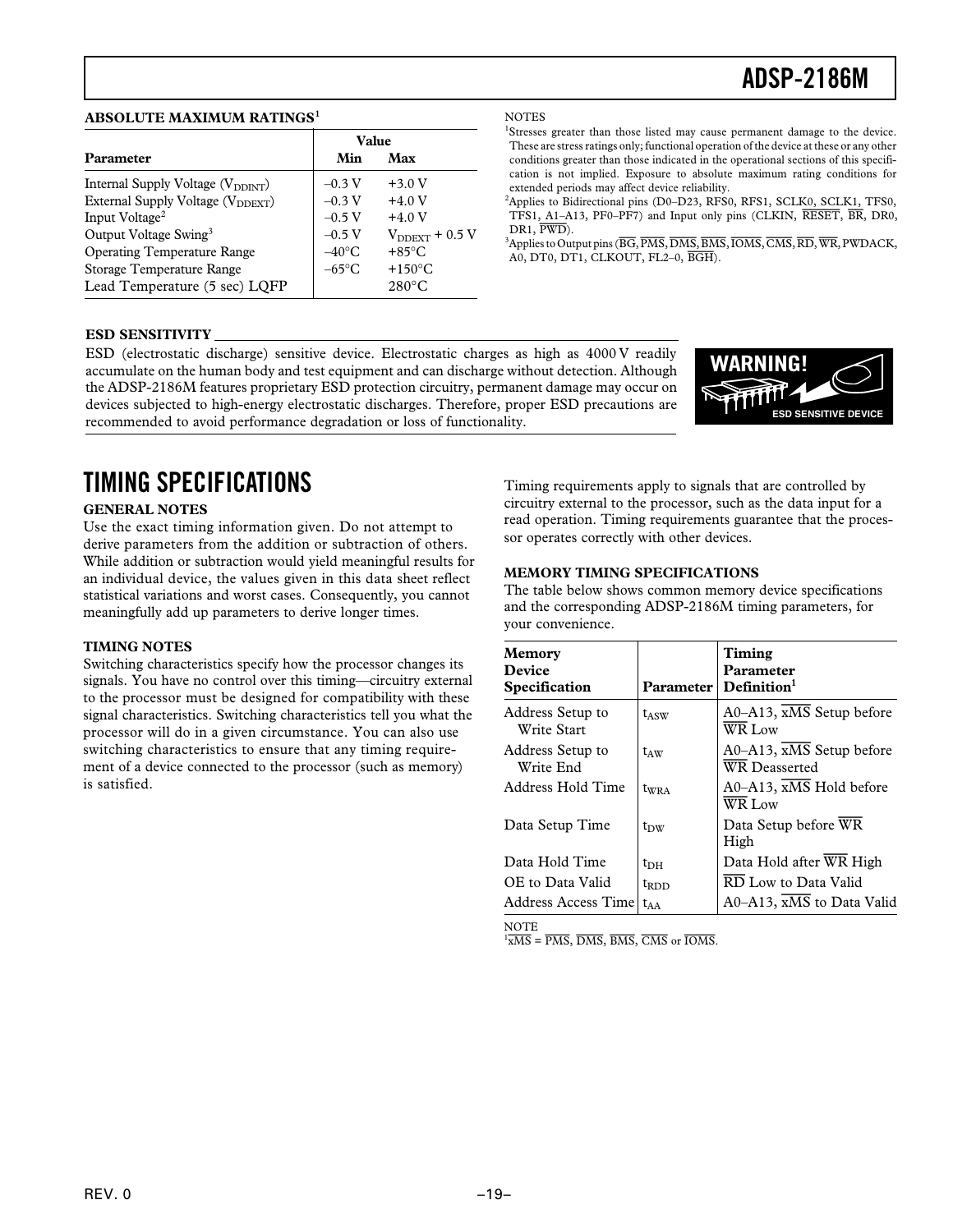#### **FREQUENCY DEPENDENCY FOR TIMING SPECIFICATIONS**

 $t_{CK}$  is defined as 0.5  $t_{CKI}$ . The ADSP-2186M uses an input clock with a frequency equal to half the instruction rate. For example, a 37.50 MHz input clock (which is equivalent to 26.6 ns) yields a 13.3 ns processor cycle (equivalent to 75 MHz).  $t_{CK}$  values within the range of  $0.5$  t<sub>CKI</sub> period should be substituted for all relevant timing parameters to obtain the specification value.

Example:  $t_{CKH} = 0.5$   $t_{CK} - 2$  ns = 0.5 (15 ns) – 2 ns = 5.5 ns

| ENVIRONMENTAL CONDITIONS <sup>1</sup> |  |
|---------------------------------------|--|
|                                       |  |

| <b>Rating</b>                               |                   |                  |                    |
|---------------------------------------------|-------------------|------------------|--------------------|
| Description                                 | <b>Symbol</b>     | <b>LQFP</b>      | Mini-BGA           |
| Thermal Resistance                          | $\theta_{CA}$     | $48^{\circ}$ C/W | $63.3^{\circ}$ C/W |
| (Case-to-Ambient)                           |                   |                  |                    |
| Thermal Resistance<br>(Junction-to-Ambient) | $\theta_{IA}$     | $50^{\circ}$ C/W | $70.7^{\circ}$ C/W |
| Thermal Resistance                          | $\theta_{\rm IC}$ | $2^{\circ}$ C/W  | $7.4^{\circ}$ C/W  |
| (Junction-to-Case)                          |                   |                  |                    |

**NOTE** 

<sup>1</sup>Where the Ambient Temperature Rating  $(T_{\rm AMB})$  is:

 $T_{\text{AMB}} = T_{\text{CASE}} - (\text{PD} \times \theta_{\text{CA}})$ 

 $T_{\text{CASE}}$  = Case Temperature in  $^{\circ}$ C

PD = Power Dissipation in W

### **POWER DISSIPATION**

To determine total power dissipation in a specific application, the following equation should be applied for each output:

 $C \times V_{\text{DD}} 2 \times f$ 

 $C =$  load capacitance,  $f =$  output switching frequency.

#### Example:

In an application where external data memory is used and no other outputs are active, power dissipation is calculated as follows:

Assumptions:

- External data memory is accessed every cycle with 50% of the address pins switching.
- External data memory writes occur every other cycle with 50% of the data pins switching.
- Each address and data pin has a 10 pF total load at the pin.
- The application operates at  $V_{\text{DDEXT}}$  = 3.3 V and t<sub>CK</sub> = 30 ns.

*Total Power Dissipation* =  $P_{INT}$  + ( $C \times V_{DDEXT}^2 \times f$ )

 $P_{INT}$  = internal power dissipation from Power vs. Frequency graph (Figure 15).

 $(C \times V_{DDEXT}^2 \times f)$  is calculated for each output:

| <b>Parameters</b>          | # of<br>Pins | $\times C$<br>pF | $\times$ $V_{\text{DDEXT}}^2$ | $\times f$<br><b>MHz</b> | <b>PD</b><br>mW |
|----------------------------|--------------|------------------|-------------------------------|--------------------------|-----------------|
| Address<br>Data Output, WR | g            | 10<br>10         | $3.3^{2}$<br>$3.3^{2}$        | 16.67<br>16.67           | 12.7<br>16.3    |
| $\overline{RD}$            |              | 10               | $3.3^{2}$                     | 16.67                    | 1.8             |
| CLKOUT, DMS                | 2            | 10               | $3.3^{2}$                     | 33.3                     | 7.2<br>38.0     |

Total power dissipation for this example is  $P_{INT}$  + 38.0 mW.

#### **Output Drive Currents**

Figure 14 shows typical I-V characteristics for the output drivers on the ADSP-2186M. The curves represent the current drive capability of the output drivers as a function of output voltage.



Figure 14. Typical Output Driver Characteristics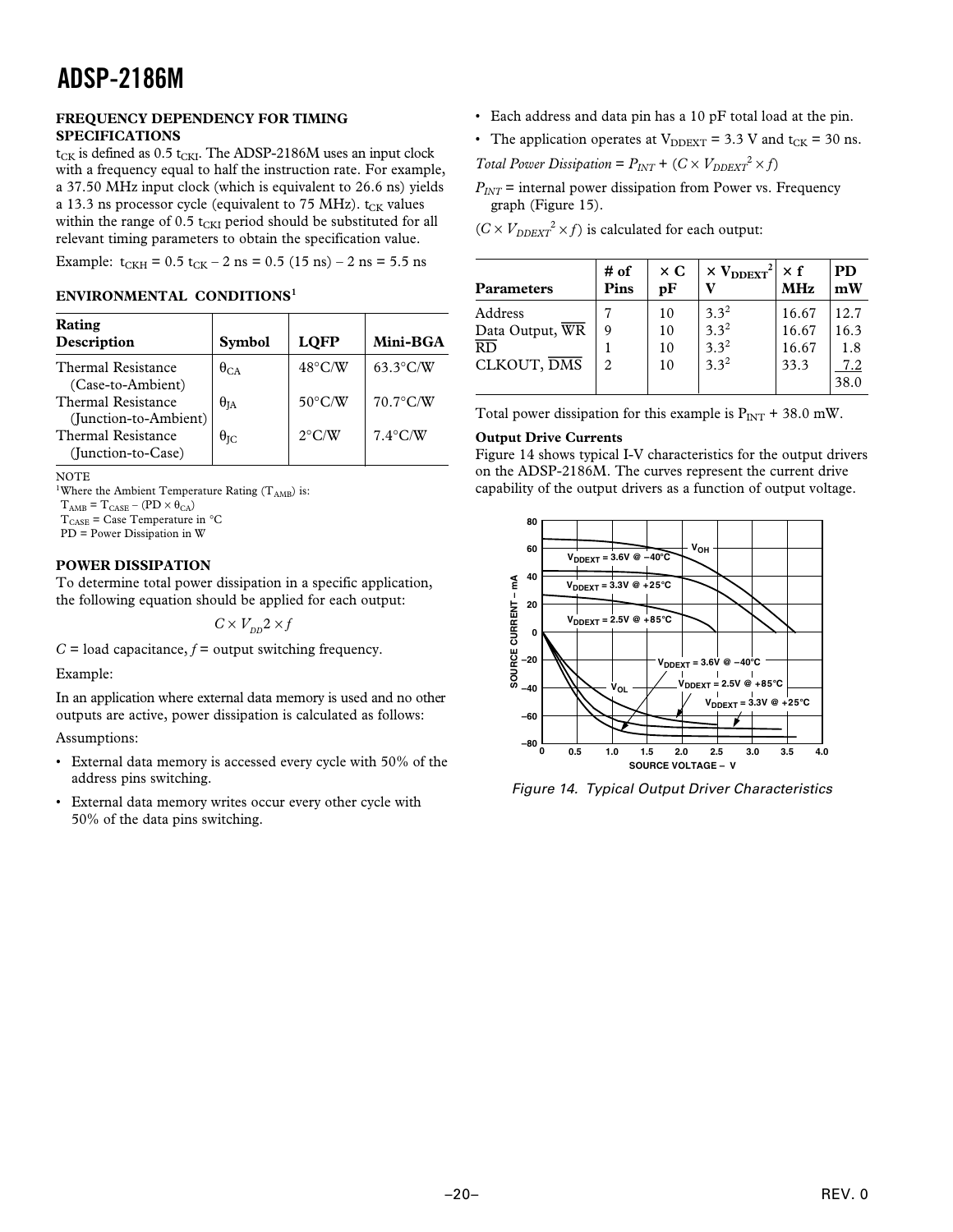

**VALID FOR ALL TEMPERATURE GRADES.**

**1POWER REFLECTS DEVICE OPERATING WITH NO OUTPUT LOADS.** <sup>2</sup>TYPICAL POWER DISSIPATION AT 2.5V V<sub>DDINT</sub> AND 25°C, EXCEPT  **WHERE SPECIFIED.**

 $3$ I<sub>DD</sub> MEASUREMENT TAKEN WITH ALL INSTRUCTIONS EXECUTING FROM  **INTERNAL MEMORY. 50% OF THE INSTRUCTIONS ARE MULTIFUNCTION (TYPES 1, 4, 5, 12, 13, 14), 30% ARE TYPE 2 AND TYPE 6, AND 20% ARE IDLE INSTRUCTIONS.**

**4IDLE REFERS TO STATE OF OPERATION DURING EXECUTION**

**OF IDLE INSTRUCTION. DEASSERTED PINS ARE DRIVEN TO EITHER V<sub>DD</sub> OR GND.**

Figure 15. Power vs. Frequency

#### **Capacitive Loading**

Figure 16 and Figure 17 show the capacitive loading characteristics of the ADSP-2186M.



Figure 16. Typical Output Rise Time vs. Load Capacitance (at Maximum Ambient Operating Temperature)



Figure 17. Typical Output Valid Delay or Hold vs. Load Capacitance,  $C_L$  (at Maximum Ambient Operating Temperature)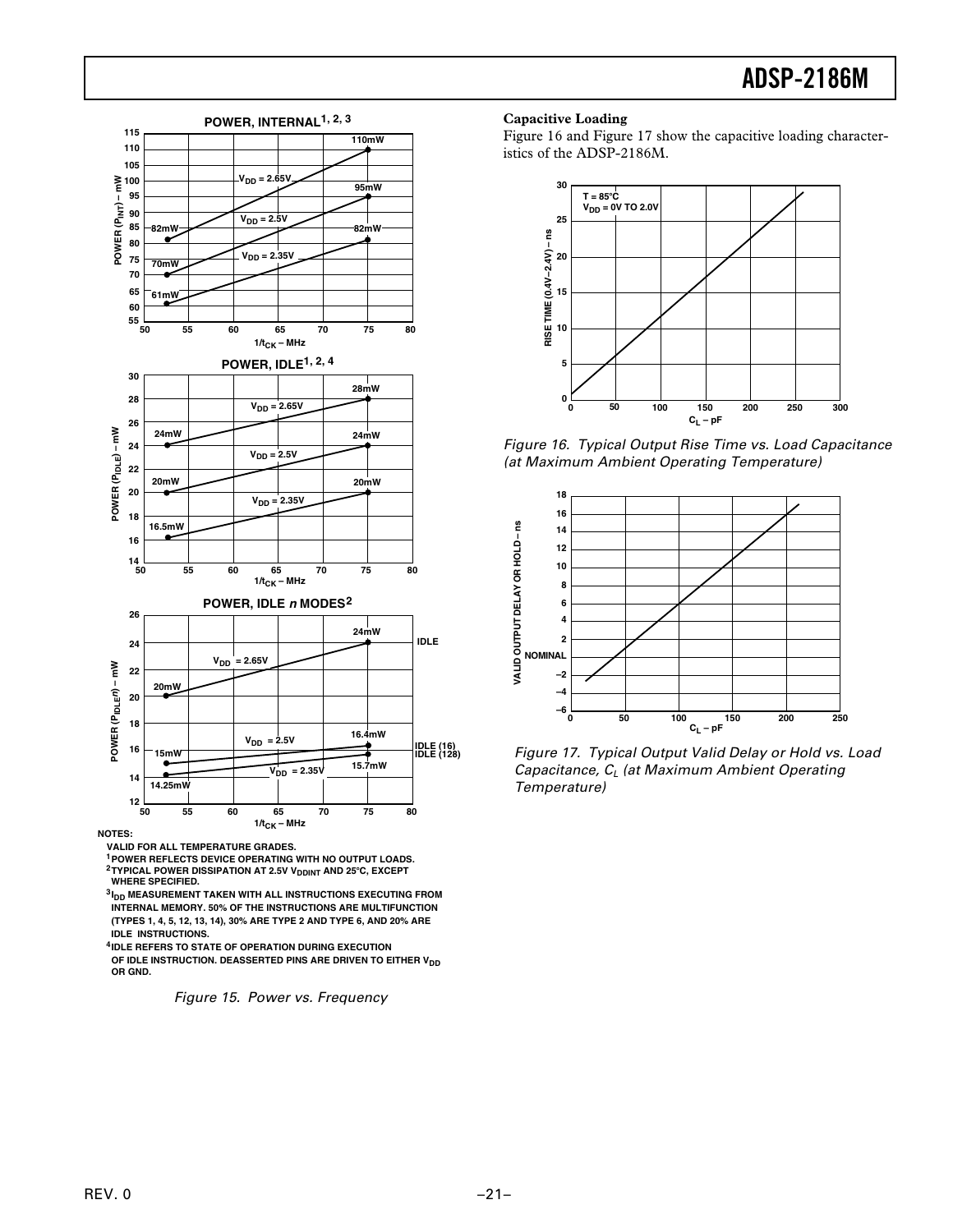### **TEST CONDITIONS**

### **Output Disable Time**

Output pins are considered to be disabled when they have stopped driving and started a transition from the measured output high or low voltage to a high impedance state. The output disable time ( $t_{DIS}$ ) is the difference of  $t_{MEASURED}$  and  $t_{DECAY}$ , as shown in the Output Enable/Disable diagram. The time is the interval from when a reference signal reaches a high or low voltage level to when the output voltages have changed by 0.5 V from the measured output high or low voltage.

The decay time, t<sub>DECAY</sub>, is dependent on the capacitive load,  $C_L$ , and the current load,  $i_L$ , on the output pin. It can be approximated by the following equation:

$$
t_{DECAY} = \frac{C_L \times 0.5 V}{i_L}
$$

from which

$$
t_{\rm DIS} = t_{\rm MEASURED} - t_{\rm DECAY}
$$

is calculated. If multiple pins (such as the data bus) are disabled, the measurement value is that of the last pin to stop driving.



Figure 18. Voltage Reference Levels for AC Measurements (Except Output Enable/Disable)

#### **Output Enable Time**

Output pins are considered to be enabled when they have made a transition from a high-impedance state to when they start driving. The output enable time  $(t<sub>ENA</sub>)$  is the interval from when a reference signal reaches a high or low voltage level to when the output has reached a specified high or low trip point, as shown Figure 19. If multiple pins (such as the data bus) are enabled, the measurement value is that of the first pin to start driving.







Figure 20. Equivalent Loading for AC Measurements (Including All Fixtures)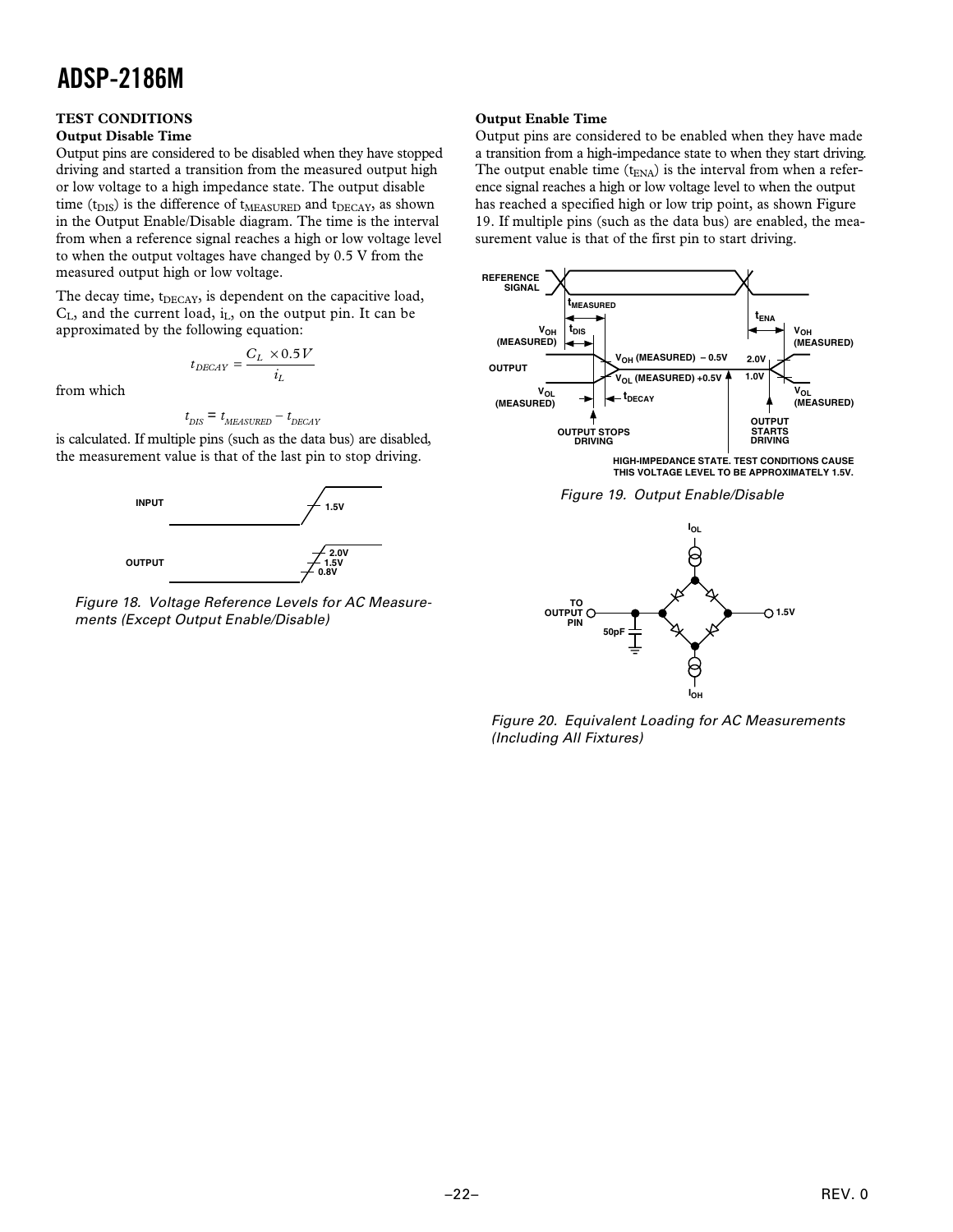| Parameter            |                                             | Min                                | Max | Unit |
|----------------------|---------------------------------------------|------------------------------------|-----|------|
|                      | <b>Clock Signals and Reset</b>              |                                    |     |      |
| Timing Requirements: |                                             |                                    |     |      |
| $t_{\rm CKI}$        | <b>CLKIN</b> Period                         | 26.6                               | 80  | ns   |
| $t_{\rm CKIL}$       | <b>CLKIN Width Low</b>                      | 8                                  |     | ns   |
| $t_{\rm CKIH}$       | CLKIN Width High                            | 8                                  |     | ns   |
|                      | Switching Characteristics:                  |                                    |     |      |
| $t_{\text{CKL}}$     | <b>CLKOUT Width Low</b>                     |                                    |     | ns   |
| $t_{\rm CKH}$        | CLKOUT Width High                           | $0.5t_{CK} - 2$<br>$0.5t_{CK} - 2$ |     | ns   |
| $t_{CKOH}$           | CLKIN High to CLKOUT High                   | $\Omega$                           | 13  | ns   |
|                      | <b>Control Signals Timing Requirements:</b> |                                    |     |      |
| $t_{RSP}$            | <b>RESET Width Low</b>                      | $5t_{CK}$ <sup>1</sup>             |     | ns   |
| $t_{MS}$             | Mode Setup before RESET High                | 2                                  |     | ns   |
| $t_{MH}$             | Mode Hold after RESET High                  | 5                                  |     | ns   |

NOTE<br><sup>1</sup>Applies after power-up sequence is complete. Internal phase lock loop requires no more than 2000 CLKIN cycles assuming stable CLKIN (not including crystal oscillator start-up time).



**\*PF3 IS MODE D, PF2 IS MODE C, PF1 IS MODE B, PF0 IS MODE A**

Figure 21. Clock Signals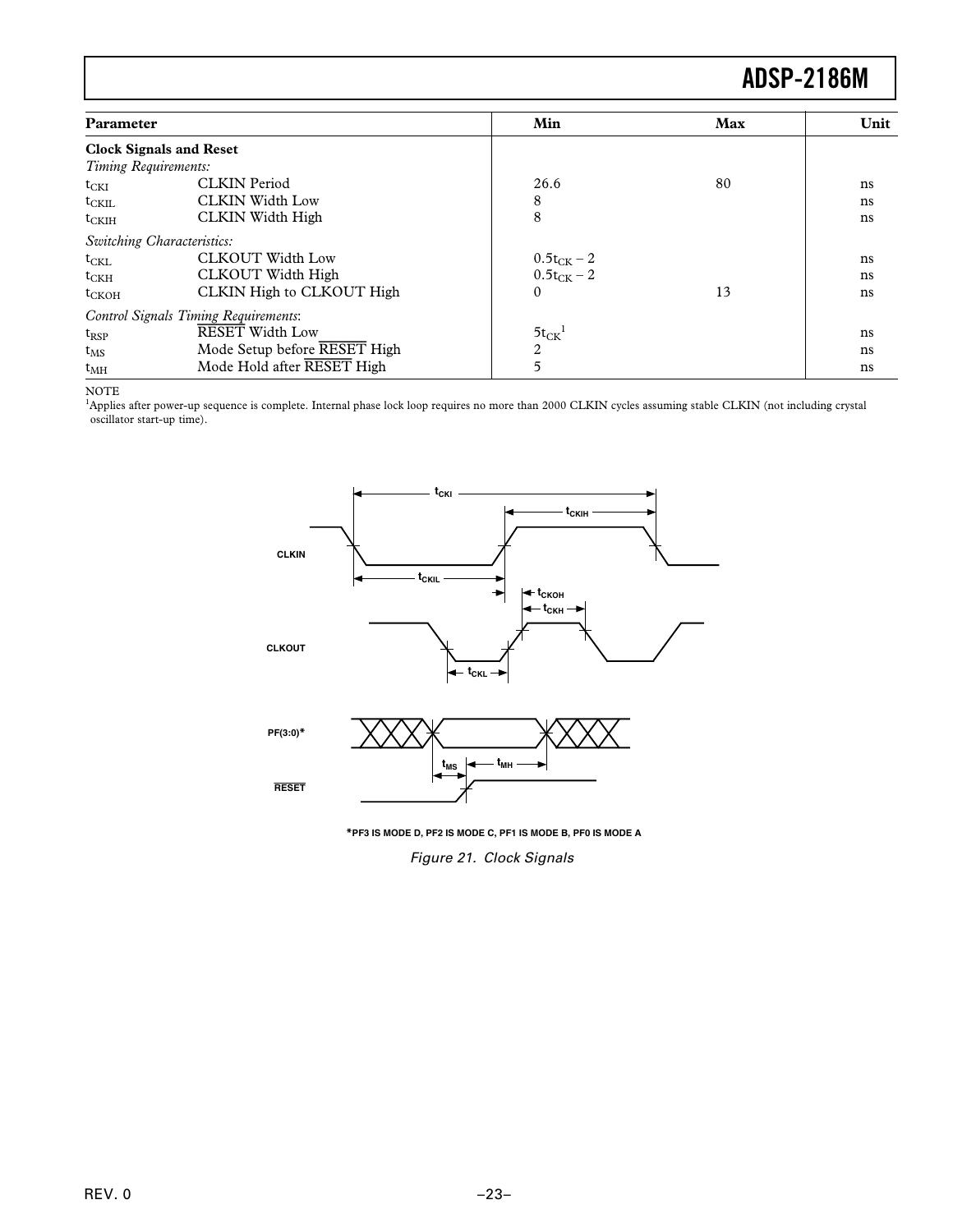| Parameter                   |                                                                                     | Min               | Max             | Unit |
|-----------------------------|-------------------------------------------------------------------------------------|-------------------|-----------------|------|
| <b>Interrupts and Flags</b> |                                                                                     |                   |                 |      |
| Timing Requirements:        |                                                                                     |                   |                 |      |
| $t_{\rm{IFS}}$              | $\overline{\text{IRQx}}$ , FI, or PFx Setup before CLKOUT Low <sup>1, 2, 3, 4</sup> | $0.25t_{CK}$ + 10 |                 | ns   |
| $t_{\rm IFH}$               | $\overline{\text{IRQx}}$ , FI, or PFx Hold after CLKOUT High <sup>1, 2, 3, 4</sup>  | $0.25t_{CK}$      |                 | ns   |
|                             | Switching Characteristics:                                                          |                   |                 |      |
| $t_{\rm FOH}$               | Flag Output Hold after CLKOUT Low <sup>5</sup>                                      | $0.5t_{CK} - 5$   |                 | ns   |
| $t_{FOD}$                   | Flag Output Delay from CLKOUT Low <sup>5</sup>                                      |                   | $0.5t_{CK} + 4$ | ns   |

NOTES

<sup>1</sup>If  $\overline{\text{IRQx}}$  and FI inputs meet t<sub>IFS</sub> and t<sub>IFH</sub> setup/hold requirements, they will be recognized during the current clock cycle; otherwise the signals will be recognized on the following cycle. (Refer to "Interrupt Controller Operation" in the Program Control chapter of the *ADSP-2100 Family User's Manual* for further information on interrupt servicing.)

2 Edge-sensitive interrupts require pulsewidths greater than 10 ns; level-sensitive interrupts must be held low until serviced. 3 *IRQx* = *IRQ0*, *IRQ1*, *IRQ2*, *IRQL0*, *IRQL1*, *IRQLE*.

4 PFx = PF0, PF1, PF2, PF3, PF4, PF5, PF6, PF7.

5 Flag Outputs = PFx, FL0, FL1, FL2, FO.



Figure 22. Interrupts and Flags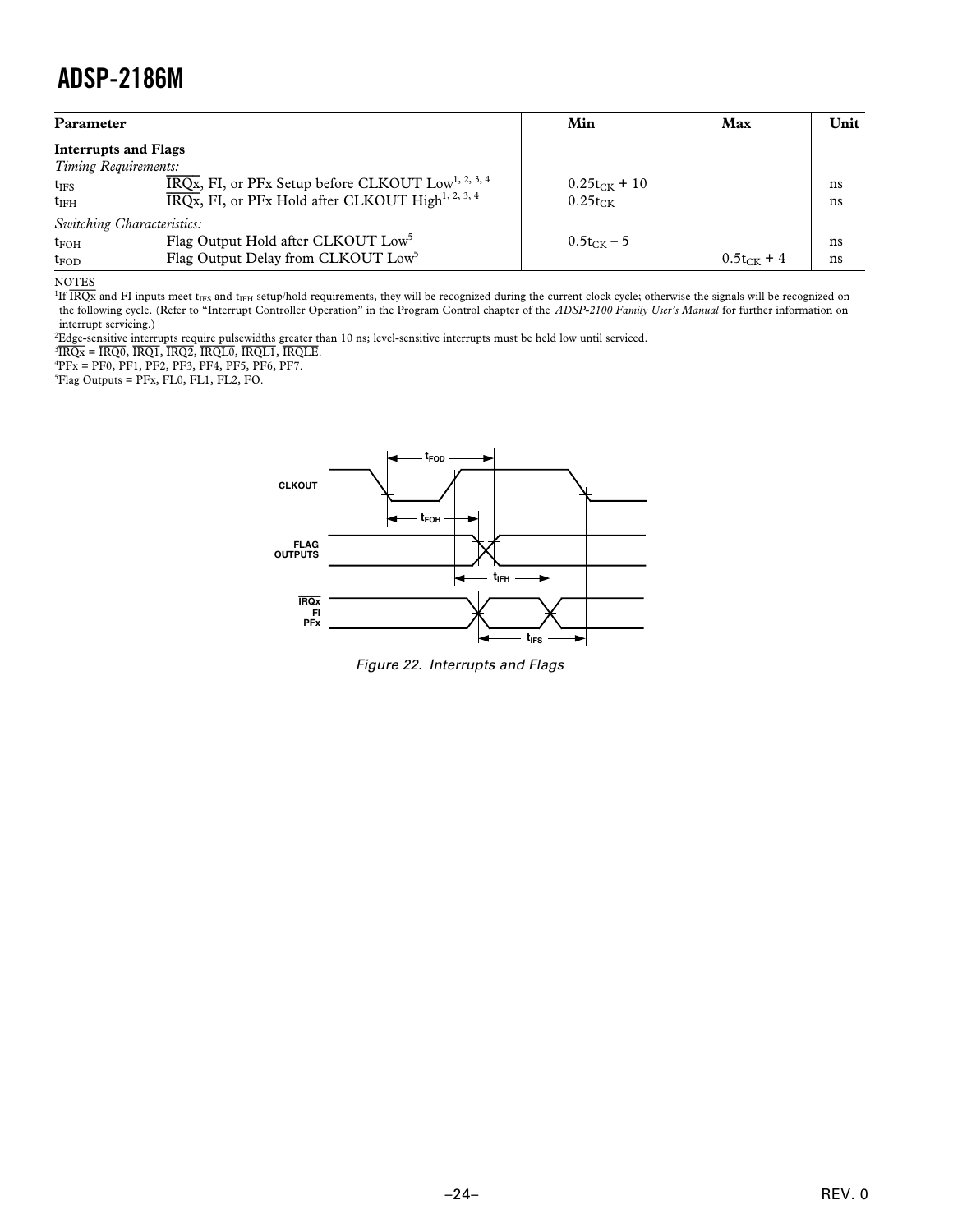| Parameter            |                                                                                                                               | Min               | Max              | Unit |
|----------------------|-------------------------------------------------------------------------------------------------------------------------------|-------------------|------------------|------|
|                      | <b>Bus Request-Bus Grant</b>                                                                                                  |                   |                  |      |
| Timing Requirements: |                                                                                                                               |                   |                  |      |
| $t_{BH}$             | $\overline{\text{BR}}$ Hold after CLKOUT High <sup>1</sup>                                                                    | $0.25t_{CK}$ + 2  |                  | ns   |
| $t_{\rm BS}$         | BR Setup before CLKOUT Low <sup>1</sup>                                                                                       | $0.25t_{CK}$ + 10 |                  | ns   |
|                      | Switching Characteristics:                                                                                                    |                   |                  |      |
| $t_{SD}$             | CLKOUT High to $\overline{xMS}$ , $\overline{RD}$ , $\overline{WR}$ Disable                                                   |                   | $0.25t_{CK}$ + 8 | ns   |
| $t_{SDB}$            | $\overline{xMS}$ , $\overline{RD}$ , $\overline{WR}$ Disable to $\overline{BG}$ Low                                           | $\Omega$          |                  | ns   |
| $t_{\rm SE}$         | $\overline{BG}$ High to $\overline{xMS}$ , $\overline{RD}$ , $\overline{WR}$ Enable                                           | $\theta$          |                  | ns   |
| $t_{SEC}$            | $\overline{xMS}$ , $\overline{RD}$ , $\overline{WR}$ Enable to CLKOUT High                                                    | $0.25t_{CK} - 3$  |                  | ns   |
| $t_{SDBH}$           | $\overline{\text{xMS}}, \overline{\text{RD}}, \overline{\text{WR}}$ Disable to $\overline{\text{BGH}}$ Low <sup>2</sup>       | $\Omega$          |                  | ns   |
| $t_{\rm SEH}$        | $\overline{\text{BGH}}$ High to $\overline{\text{xMS}}$ , $\overline{\text{RD}}$ , $\overline{\text{WR}}$ Enable <sup>2</sup> | $\theta$          |                  | ns   |

NOTES

*xMS* = *PMS*, *DMS*, *CMS*, *IOMS*, *BMS*.

<sup>1</sup>BR is an asynchronous signal. If **BR** meets the setup/hold requirements, it will be recognized during the current clock cycle; otherwise the signal will be recognized on the following cycle. Refer to the *ADSP-2100 Family User's Manual* for *BR*/*BG* cycle relationships.

<sup>2</sup>*BGH* is asserted when the bus is granted and the processor or BDMA requires control of the bus to continue.



Figure 23. Bus Request–Bus Grant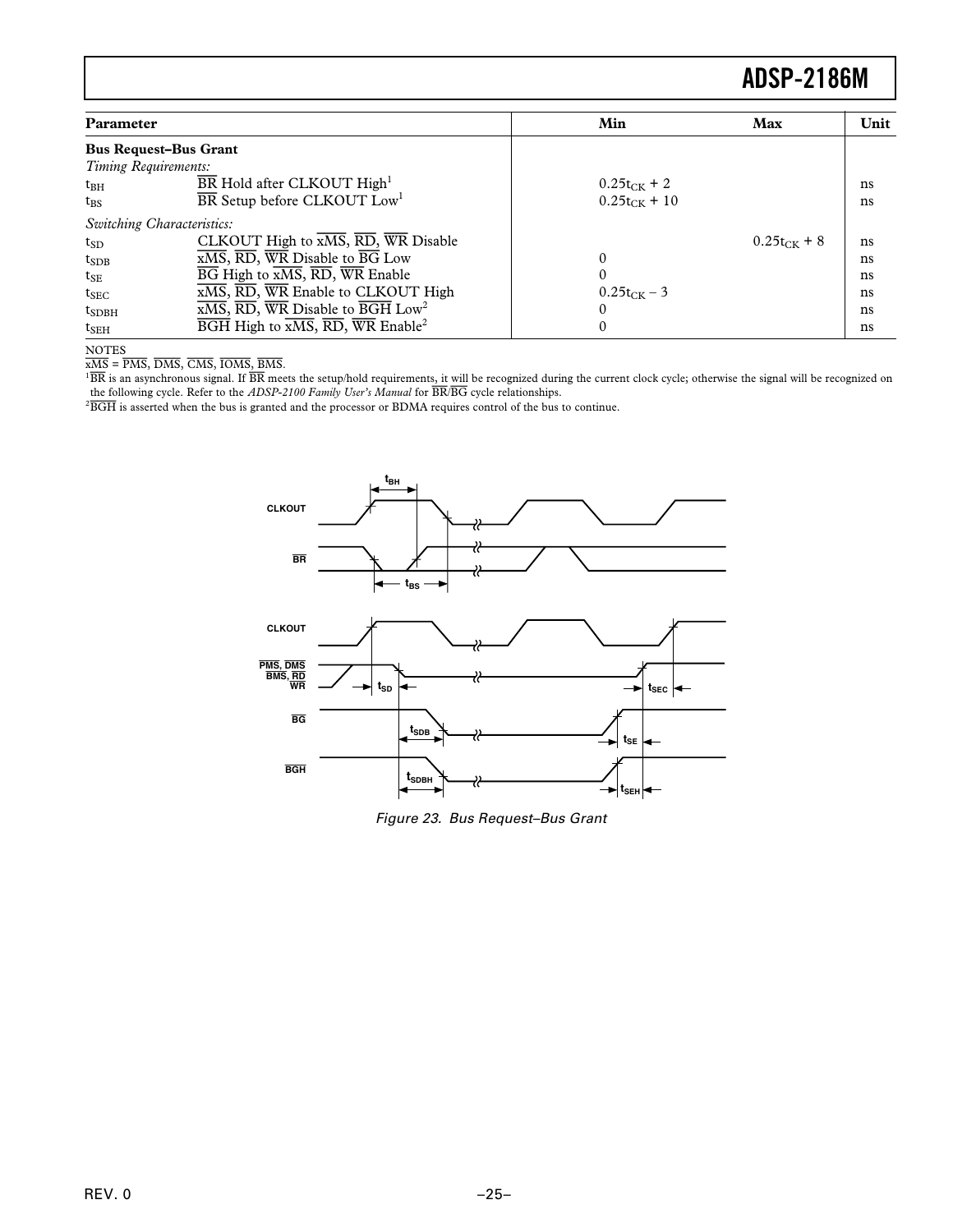| Parameter                                                  |                                                                                               | Min                 | Max                                         | Unit           |
|------------------------------------------------------------|-----------------------------------------------------------------------------------------------|---------------------|---------------------------------------------|----------------|
| <b>Memory Read</b>                                         |                                                                                               |                     |                                             |                |
| Timing Requirements:<br>$t_{RDD}$<br>$t_{AA}$<br>$t_{RDH}$ | RD Low to Data Valid<br>$A0 - A13$ , $\overline{xMS}$ to Data Valid<br>Data Hold from RD High | $\theta$            | $0.5t_{CK} - 5 + w$<br>$0.75t_{CK} - 6 + w$ | ns<br>ns<br>ns |
|                                                            | Switching Characteristics:                                                                    |                     |                                             |                |
| $t_{RP}$                                                   | RD Pulsewidth                                                                                 | $0.5t_{CK} - 3 + w$ |                                             | ns             |
| $t_{CRD}$                                                  | CLKOUT High to $\overline{\text{RD}}$ Low                                                     | $0.25t_{CK} - 2$    | $0.25t_{CK}$ + 4                            | ns             |
| $t_{ASR}$                                                  | A0–A13, $\overline{xMS}$ Setup before $\overline{RD}$ Low                                     | $0.25t_{CK} - 3$    |                                             | ns             |
| $t_{RDA}$                                                  | $A0 - A13$ , $\overline{xMS}$ Hold after $\overline{RD}$ Deasserted                           | $0.25t_{CK} - 3$    |                                             | ns             |
| $t_{RWR}$                                                  | $\overline{\text{RD}}$ High to $\overline{\text{RD}}$ or $\overline{\text{WR}}$ Low           | $0.5t_{CK} - 3$     |                                             | ns             |

NOTES

 $w =$  wait states  $\times$  t<sub>CK</sub>.

*xMS* = *PMS*, *DMS*, *CMS*, *IOMS*, *BMS*.



Figure 24. Memory Read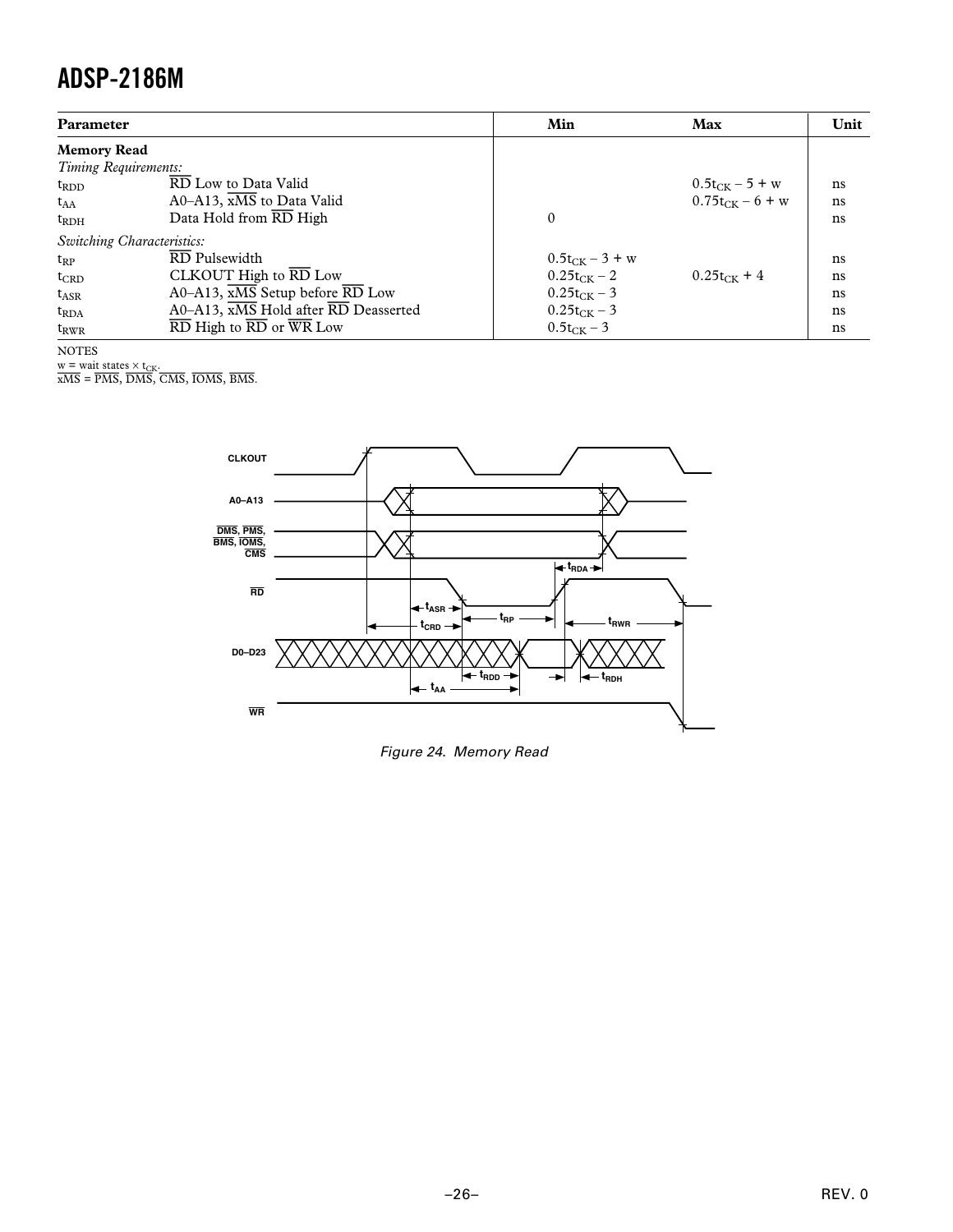| Parameter           |                                                                                     | Min                  | Max               | Unit |
|---------------------|-------------------------------------------------------------------------------------|----------------------|-------------------|------|
| <b>Memory Write</b> |                                                                                     |                      |                   |      |
|                     | Switching Characteristics:                                                          |                      |                   |      |
| $t_{DW}$            | Data Setup before WR High                                                           | $0.5t_{CK} - 4 + w$  |                   | ns   |
| $t_{\rm DH}$        | Data Hold after WR High                                                             | $0.25t_{CK} - 1$     |                   | ns   |
| $t_{WP}$            | WR Pulsewidth                                                                       | $0.5t_{CK} - 3 + w$  |                   | ns   |
| $t_{WDE}$           | WR Low to Data Enabled                                                              | $\Omega$             |                   | ns   |
| $t_{ASW}$           | A0–A13, $\overline{xMS}$ Setup before $\overline{WR}$ Low                           | $0.25t_{CK} - 3$     |                   | ns   |
| $t_{\rm DDR}$       | Data Disable before WR or RD Low                                                    | $0.25t_{CK} - 3$     |                   | ns   |
| $t_{CWR}$           | CLKOUT High to $\overline{\text{WR}}$ Low                                           | $0.25t_{CK} - 2$     | $0.25 t_{CK} + 4$ | ns   |
| $t_{AW}$            | $A0-A13$ , $\overline{xMS}$ , Setup before $\overline{WR}$ Deasserted               | $0.75t_{CK} - 5 + w$ |                   | ns   |
| $t_{\rm WRA}$       | A0-A13, $\overline{xMS}$ Hold after $\overline{WR}$ Deasserted                      | $0.25t_{CK} - 1$     |                   | ns   |
| $t_{WWR}$           | $\overline{\text{WR}}$ High to $\overline{\text{RD}}$ or $\overline{\text{WR}}$ Low | $0.5t_{CK} - 3$      |                   | ns   |

NOTES

w = wait states  $\times$  t<sub>CK.</sub>

*xMS* = *PMS*, *DMS*, *CMS*, *IOMS*, *BMS*.



Figure 25. Memory Write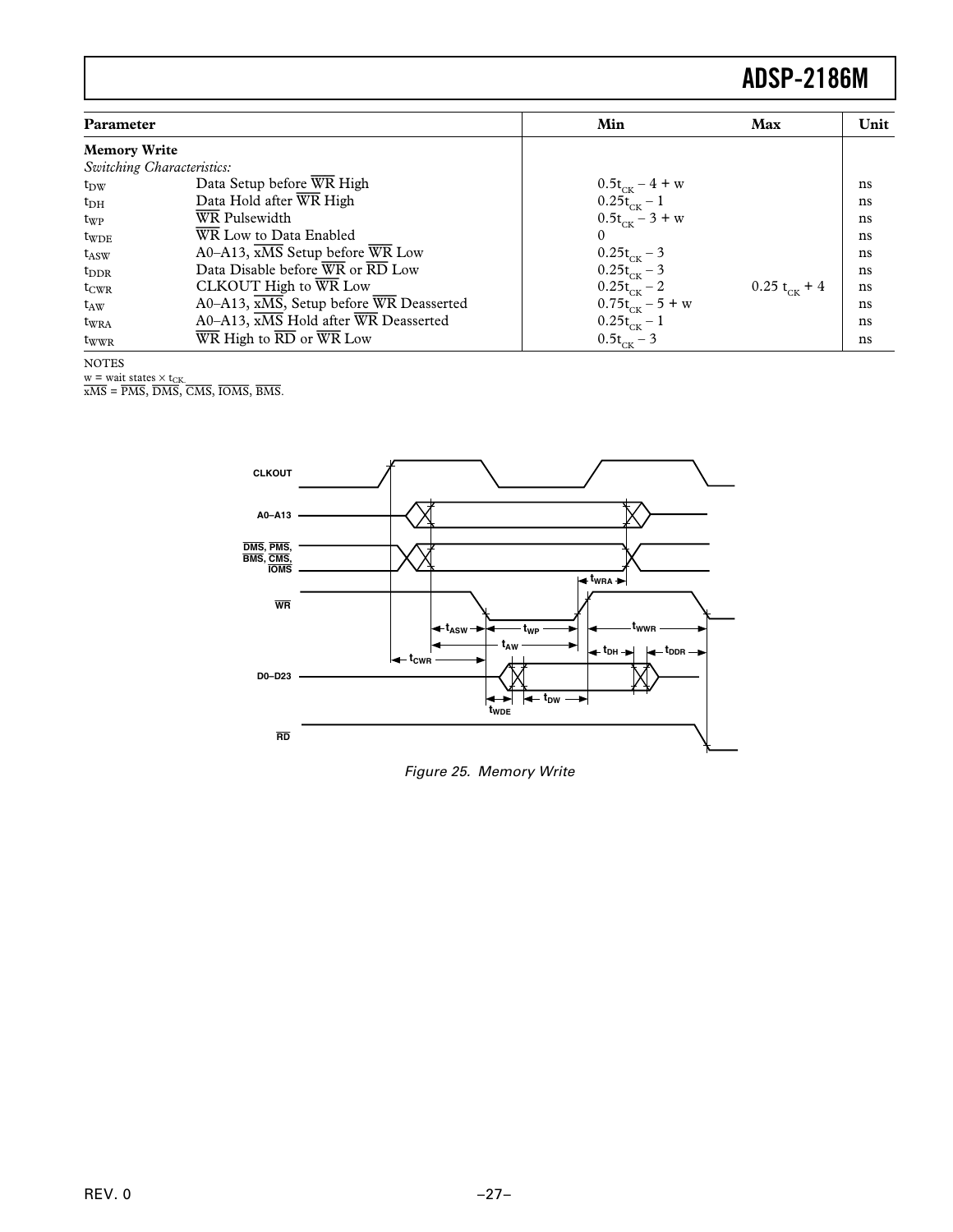### **Serial Ports**

| Parameter                  |                                                  | Min          | Max              | Unit |
|----------------------------|--------------------------------------------------|--------------|------------------|------|
| <b>Serial Ports</b>        |                                                  |              |                  |      |
| Timing Requirements:       |                                                  |              |                  |      |
| $t_{SCK}$                  | <b>SCLK</b> Period                               | 26.6         |                  | ns   |
| $t_{SCS}$                  | DR/TFS/RFS Setup before SCLK Low                 | 4            |                  | ns   |
| $t_{\rm SCH}$              | DR/TFS/RFS Hold after SCLK Low                   | 7            |                  | ns   |
| $t_{\text{SCP}}$           | <b>SCLKIN Width</b>                              | 12           |                  | ns   |
| Switching Characteristics: |                                                  |              |                  |      |
| $t_{CC}$                   | CLKOUT High to SCLKOUT                           | $0.25t_{CK}$ | $0.25t_{CK}$ + 6 | ns   |
| $t_{SCDE}$                 | SCLK High to DT Enable                           | $\Omega$     |                  | ns   |
| $t_{SCDV}$                 | SCLK High to DT Valid                            |              | 12               | ns   |
| $t_{\rm RH}$               | $TFS/RFSOUT$ Hold after SCLK High                | $\Omega$     |                  | ns   |
| $t_{RD}$                   | $TFS/RFSOUT$ Delay from SCLK High                |              | 12               | ns   |
| $t_{\rm SCDH}$             | DT Hold after SCLK High                          | $\mathbf{0}$ |                  | ns   |
| $t_{\rm TDE}$              | TFS (Alt) to DT Enable                           | $\theta$     |                  | ns   |
| $t_{\rm TDV}$              | TFS (Alt) to DT Valid                            |              | 12               | ns   |
| $t_{SCDD}$                 | SCLK High to DT Disable                          |              | 12               | ns   |
| $t_{\rm RDV}$              | RFS (Multichannel, Frame Delay Zero) to DT Valid |              | 12               | ns   |



Figure 26. Serial Ports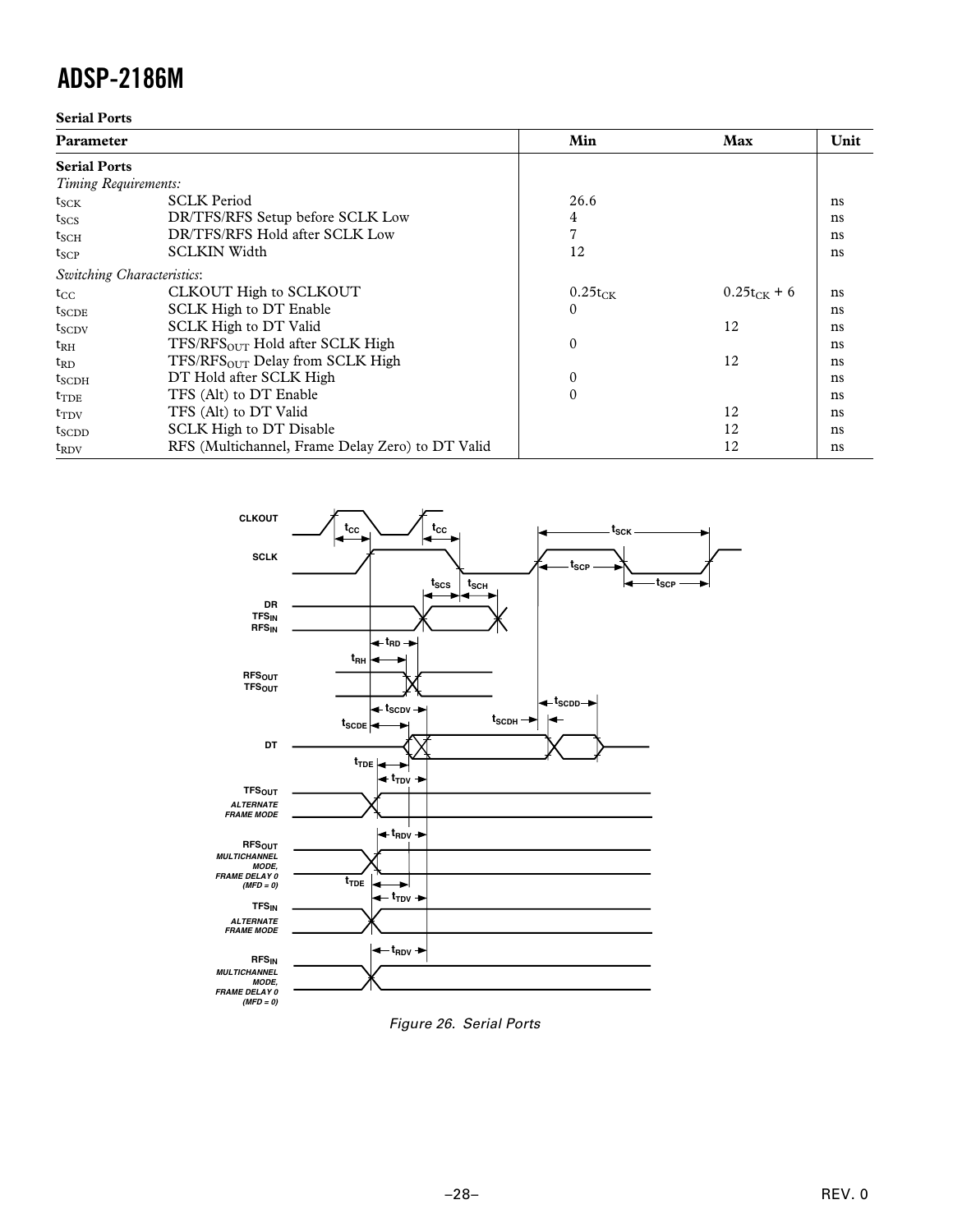| Parameter                 |                                                                            | Min | Max | Unit |
|---------------------------|----------------------------------------------------------------------------|-----|-----|------|
| <b>IDMA Address Latch</b> |                                                                            |     |     |      |
| Timing Requirements:      |                                                                            |     |     |      |
| $t_{\text{IAI,P}}$        | Duration of Address Latch <sup>1, 2</sup>                                  | 10  |     | ns   |
| $t_{IASU}$                | IAD15–0 Address Setup before Address Latch End <sup>2</sup>                |     |     | ns   |
| $t_{IAH}$                 | IAD15–0 Address Hold after Address Latch $End2$                            |     |     | ns   |
| $t_{IKA}$                 | $\overline{\text{IACK}}$ Low before Start of Address Latch <sup>2, 3</sup> |     |     | ns   |
| $t_{\rm IAI,S}$           | Start of Write or Read after Address Latch End <sup>2, 3</sup>             |     |     | ns   |
| $t_{\text{IALD}}$         | Address Latch Start after Address Latch End <sup>1, 2</sup>                |     |     | ns   |

NOTES

<sup>1</sup>Start of Address Latch =  $\overline{\text{IS}}$  Low and IAL High.<br><sup>2</sup>End of Address Latch =  $\overline{\text{IS}}$  High or IAL Low.<br><sup>3</sup>Start of Write or Read =  $\overline{\text{IS}}$  Low and  $\overline{\text{IWR}}$  Low or  $\overline{\text{RD}}$  Low.



Figure 27. IDMA Address Latch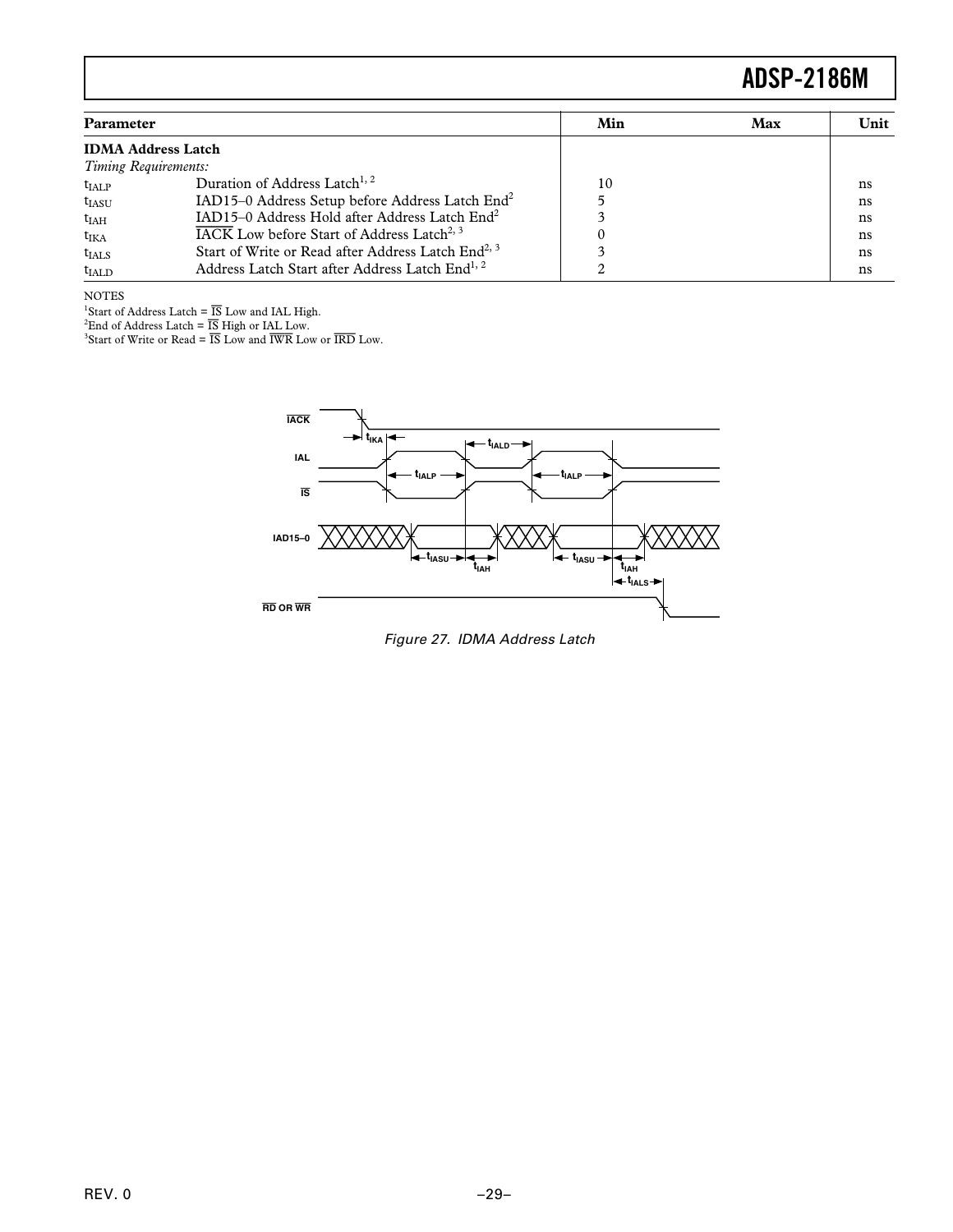| Parameter                 |                                                           | Min | Max | Unit |
|---------------------------|-----------------------------------------------------------|-----|-----|------|
|                           | <b>IDMA Write, Short Write Cycle</b>                      |     |     |      |
| Timing Requirements:      |                                                           |     |     |      |
| $t_{\rm IKW}$             | IACK Low before Start of Write                            |     |     | ns   |
| $t_{IWP}$                 | Duration of Write <sup>1, 2</sup>                         | 10  |     | ns   |
| $t_{\text{IDSU}}$         | IAD15-0 Data Setup before End of Write <sup>2, 3, 4</sup> |     |     | ns   |
| $t_{IDH}$                 | IAD15–0 Data Hold after End of Write <sup>2, 3, 4</sup>   |     |     | ns   |
| Switching Characteristic: |                                                           |     |     |      |
| $t_{\rm IKHW}$            | Start of Write to <b>IACK</b> High                        |     | 10  | ns   |

NOTES

<sup>1</sup>Start of Write =  $\overline{IS}$  Low and  $\overline{IWR}$  Low.<br><sup>2</sup>End of Write =  $\overline{IS}$  High or  $\overline{IWR}$  High.<br><sup>3</sup>If Write Pulse ends before  $\overline{IACK}$  Low, use specifications t<sub>IDSU</sub>, t<sub>IDH</sub>.<br><sup>4</sup>If Write Pulse ends after  $\overline{IACK}$ 



Figure 28. IDMA Write, Short Write Cycle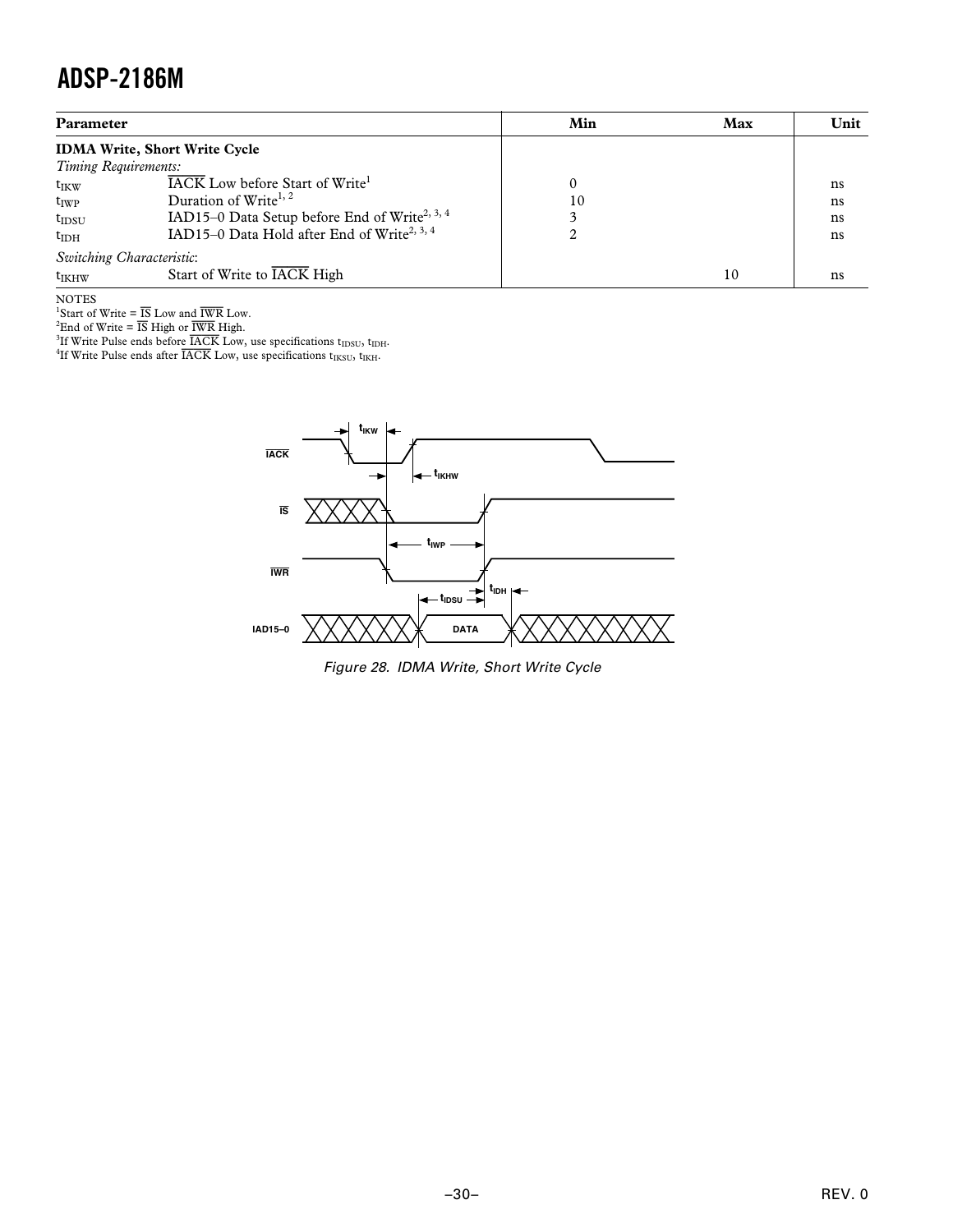| <b>Parameter</b>                    |                                                           | Min             | Max | Unit |
|-------------------------------------|-----------------------------------------------------------|-----------------|-----|------|
| <b>IDMA Write, Long Write Cycle</b> |                                                           |                 |     |      |
| Timing Requirements:                |                                                           |                 |     |      |
| $t_{\rm IKW}$                       | IACK Low before Start of Write <sup>1</sup>               |                 |     | ns   |
| $t_{\rm{IKSU}}$                     | IAD15-0 Data Setup before End of Write <sup>2, 3, 4</sup> | $0.5t_{CK} + 5$ |     | ns   |
| $t_{\rm IKH}$                       | IAD15-0 Data Hold after End of Write <sup>2, 3, 4</sup>   |                 |     | ns   |
|                                     | Switching Characteristics:                                |                 |     |      |
| $t_{\rm IKLW}$                      | Start of Write to <b>IACK</b> Low <sup>4</sup>            | $1.5$ t $_{CK}$ |     | ns   |
| $t_{\rm IKHW}$                      | Start of Write to IACK High                               |                 | 10  | ns   |

NOTES

<sup>1</sup>Start of Write = <del>I</del>S Low and <del>IWR</del> Low.<br><sup>2</sup>If Write Pulse ends before IACK Low, use specifications t<sub>IDSU</sub>, t<sub>IDH</sub>.<br><sup>3</sup>If Write Pulse ends after IACK Low, use specifications t<sub>IKSU</sub>, t<sub>IKH</sub>.<br><sup>4</sup>This is the earliest tim



Figure 29. IDMA Write, Long Write Cycle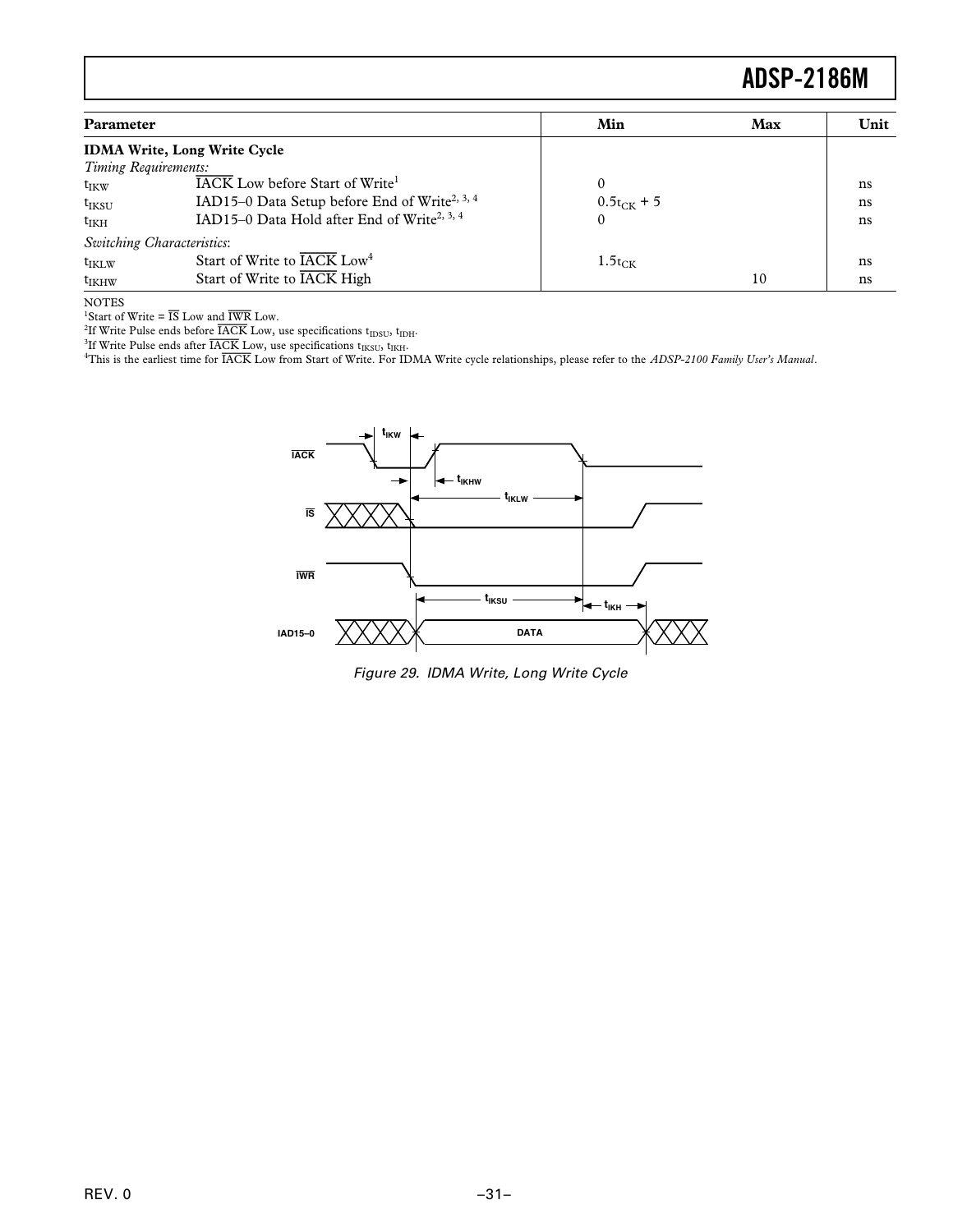| Parameter                |                                                                      | Min                           | Max | Unit |
|--------------------------|----------------------------------------------------------------------|-------------------------------|-----|------|
|                          | <b>IDMA Read, Long Read Cycle</b>                                    |                               |     |      |
| Timing Requirements:     |                                                                      |                               |     |      |
| $t_{\rm{IKR}}$           | IACK Low before Start of Read <sup>1</sup>                           | $\Omega$                      |     | ns   |
| $t_{\rm{IRK}}$           | End of Read after IACK Low <sup>2</sup>                              | $\overline{c}$                |     | ns   |
|                          | Switching Characteristics:                                           |                               |     |      |
| $t_{\rm IKHR}$           | IACK High after Start of Read <sup>1</sup>                           |                               | 10  | ns   |
| <b>t</b> <sub>IKDS</sub> | IAD15-0 Data Setup before IACK Low                                   | $0.5t_{CK} - 2$               |     | ns   |
| $t_{\rm IKDH}$           | IAD15-0 Data Hold after End of Read <sup>2</sup>                     |                               |     | ns   |
| $t_{\rm IKDD}$           | IAD15–0 Data Disabled after End of Read <sup>2</sup>                 |                               | 10  | ns   |
| $t_{IRDE}$               | IAD15–0 Previous Data Enabled after Start of Read                    | $\Omega$                      |     | ns   |
| $t_{IRDV}$               | IAD15–0 Previous Data Valid after Start of Read                      |                               | 11  | ns   |
| $t_{IRDH1}$              | IAD15–0 Previous Data Hold after Start of Read (DM/PM1) <sup>3</sup> |                               |     | ns   |
| $t_{IRDH2}$              | IAD15-0 Previous Data Hold after Start of Read (PM2) <sup>4</sup>    | $2t_{CK} - 5$<br>$t_{CK} - 5$ |     | ns   |

NOTES<br><sup>1</sup>Start of Read = *IS* Low and *IRD* Low.<br><sup>2</sup>End of Read = *IS* High or *IRD* High.<br><sup>3</sup>DM read or first half of PM read.<br><sup>4</sup>Second half of PM read.



Figure 30. IDMA Read, Long Read Cycle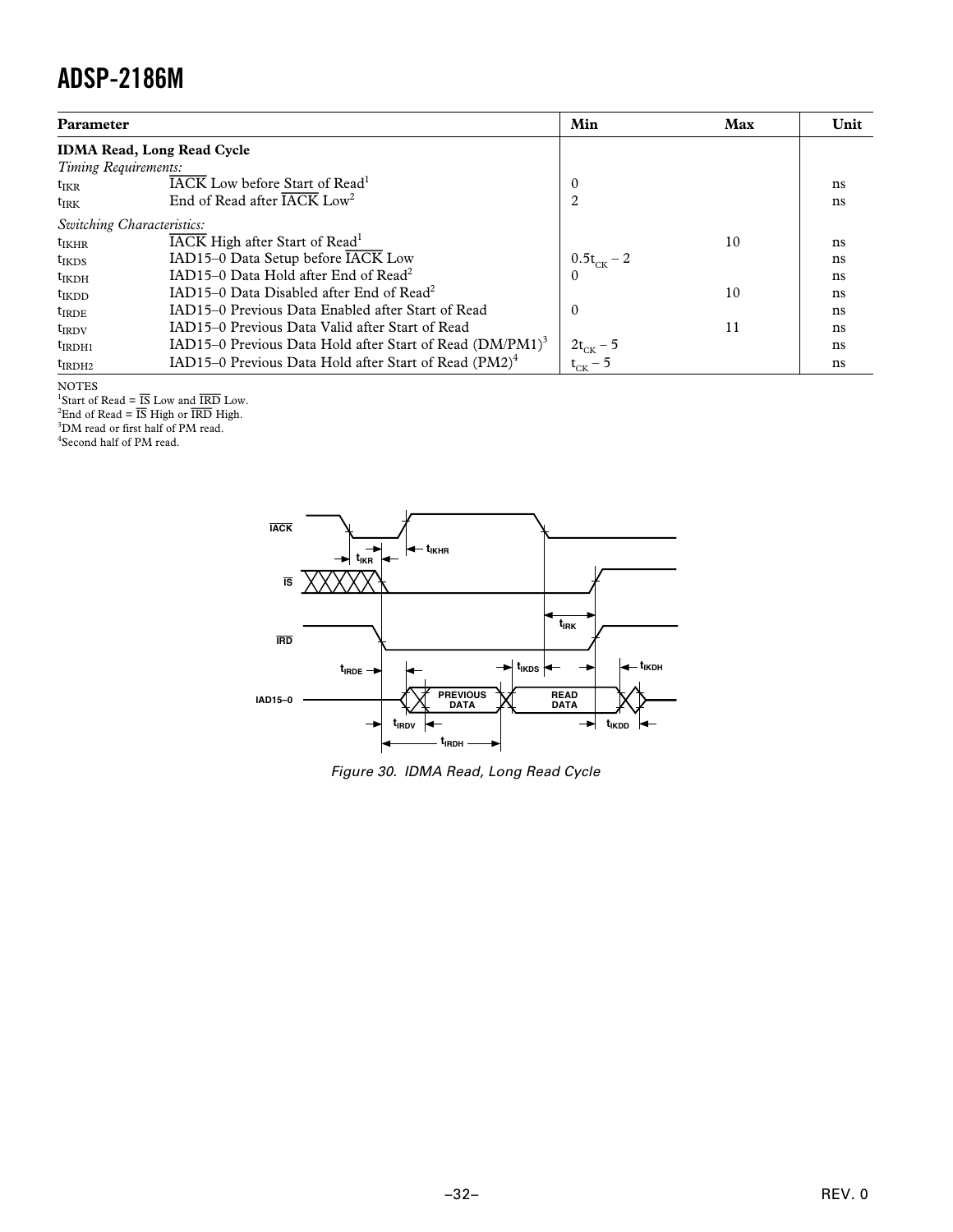| Parameter                                   |                                                      | Min      | Max                           | Unit |
|---------------------------------------------|------------------------------------------------------|----------|-------------------------------|------|
| IDMA Read, Short Read Cycle <sup>1, 2</sup> |                                                      |          |                               |      |
| Timing Requirements:                        |                                                      |          |                               |      |
| $t_{\rm{IKR}}$                              | IACK Low before Start of Read <sup>3</sup>           | $\Omega$ |                               | ns   |
| $t_{IRP1}$                                  | Duration of Read (DM/PM1) <sup>4</sup>               | 10       |                               | ns   |
| $t_{IRP2}$                                  | Duration of Read (PM2) <sup>5</sup>                  | 10       | $2t_{CK} - 5$<br>$t_{CK} - 5$ | ns   |
|                                             | Switching Characteristics:                           |          |                               |      |
| $t_{\rm IKHR}$                              | <b>IACK</b> High after Start of Read <sup>3</sup>    |          | 10                            | ns   |
| $t_{\rm IKDH}$                              | IAD15–0 Data Hold after End of Read <sup>6</sup>     | $\Omega$ |                               | ns   |
| $t_{\rm IKDD}$                              | IAD15–0 Data Disabled after End of Read <sup>6</sup> |          | 10                            | ns   |
| $t_{IRDE}$                                  | IAD15–0 Previous Data Enabled after Start of Read    | $\Omega$ |                               | ns   |
| $t_{IRDV}$                                  | IAD15–0 Previous Data Valid after Start of Read      |          | 10                            | ns   |

NOTES

<sup>1</sup>Short Read Only must be disabled in the IDMA Overlay memory mapped register.

2 Consider using the Short Read Only mode, instead, because Short Read mode is not applicable at high clock frequencies. 3 Start of Read = *IS* Low and *IRD* Low.

4 DM Read or first half of PM Read.

5 Second half of PM Read.

 ${}^{6}$ End of Read =  $\overline{IS}$  High or  $\overline{IRD}$  High.



Figure 31. IDMA Read, Short Read Cycle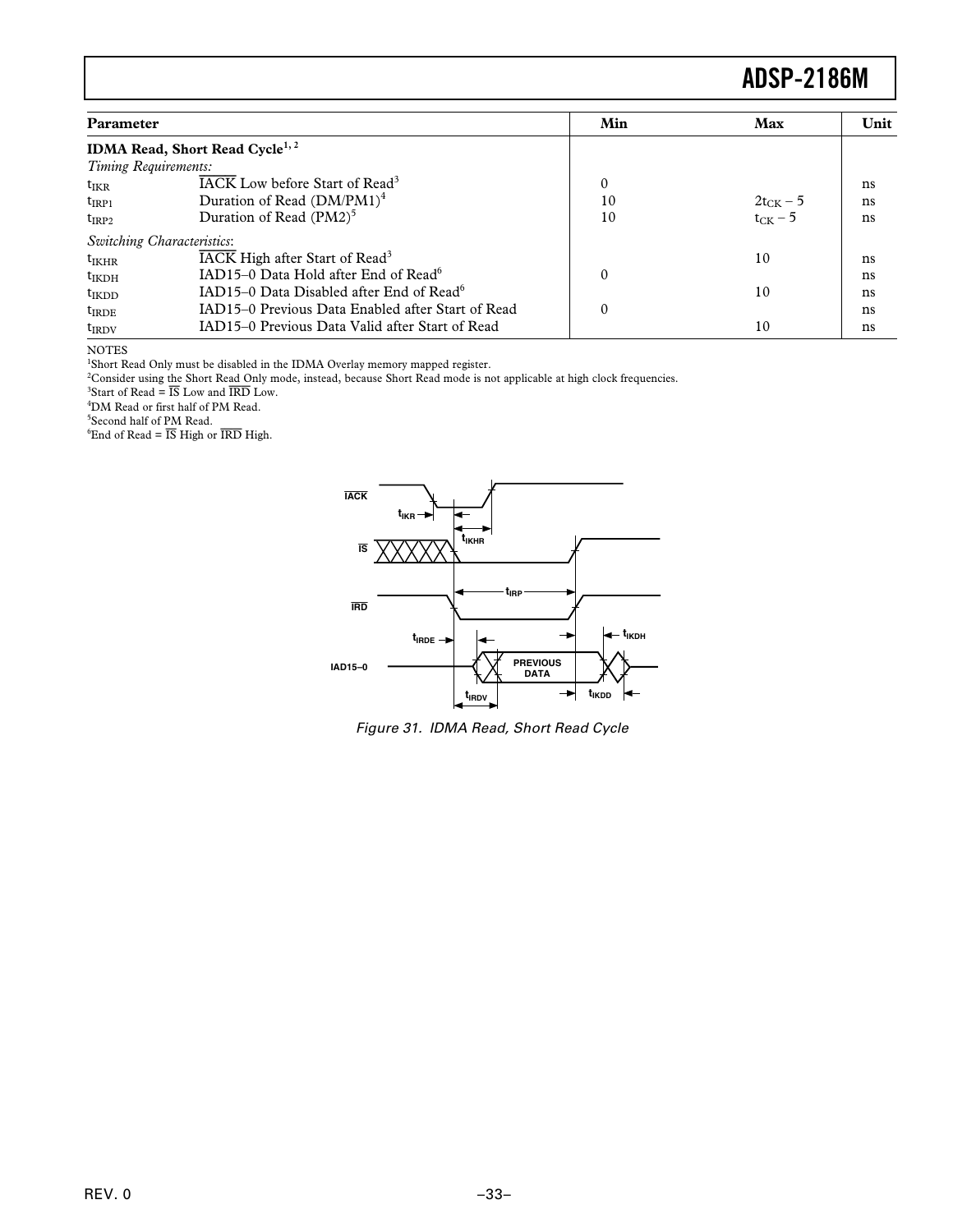| <b>Parameter</b>           |                                                                  | Min      | Max | Unit |
|----------------------------|------------------------------------------------------------------|----------|-----|------|
|                            | IDMA Read, Short Read Cycle in Short Read Only Mode <sup>1</sup> |          |     |      |
| Timing Requirements:       |                                                                  |          |     |      |
| $t_{\rm{IKR}}$             | $\overline{\text{IACK}}$ Low before Start of Read <sup>2</sup>   | 0        |     | ns   |
| $t_{IRP}$                  | Duration of Read <sup>3</sup>                                    | 10       |     | ns   |
| Switching Characteristics: |                                                                  |          |     |      |
| $t_{\rm IKHR}$             | $\overline{\text{IACK}}$ High after Start of Read <sup>2</sup>   |          | 10  | ns   |
| $t_{\rm IKDH}$             | IAD15-0 Previous Data Hold after End of Read <sup>3</sup>        | $\Omega$ |     | ns   |
| $t_{\rm IKDD}$             | IAD15–0 Previous Data Disabled after End of Read <sup>3</sup>    |          | 10  | ns   |
| $t_{IRDE}$                 | IAD15–0 Previous Data Enabled after Start of Read                | $\theta$ |     | ns   |
| $t_{IRDV}$                 | IAD15–0 Previous Data Valid after Start of Read                  |          | 10  | ns   |

NOTES

1 Short Read Only is enabled by setting Bit 14 of the IDMA Overlay Register to 1 (0x3FE7). Short Read Only can be enabled by the processor core writing to the

register or by an external host writing to the register. Disabled by default. 2 Start of Read = *IS* Low and *IRD* Low. Previous data remains until end of read. 3 End of Read = *IS* High or *IRD* High.



Figure 32. IDMA Read, Short Read Only Cycle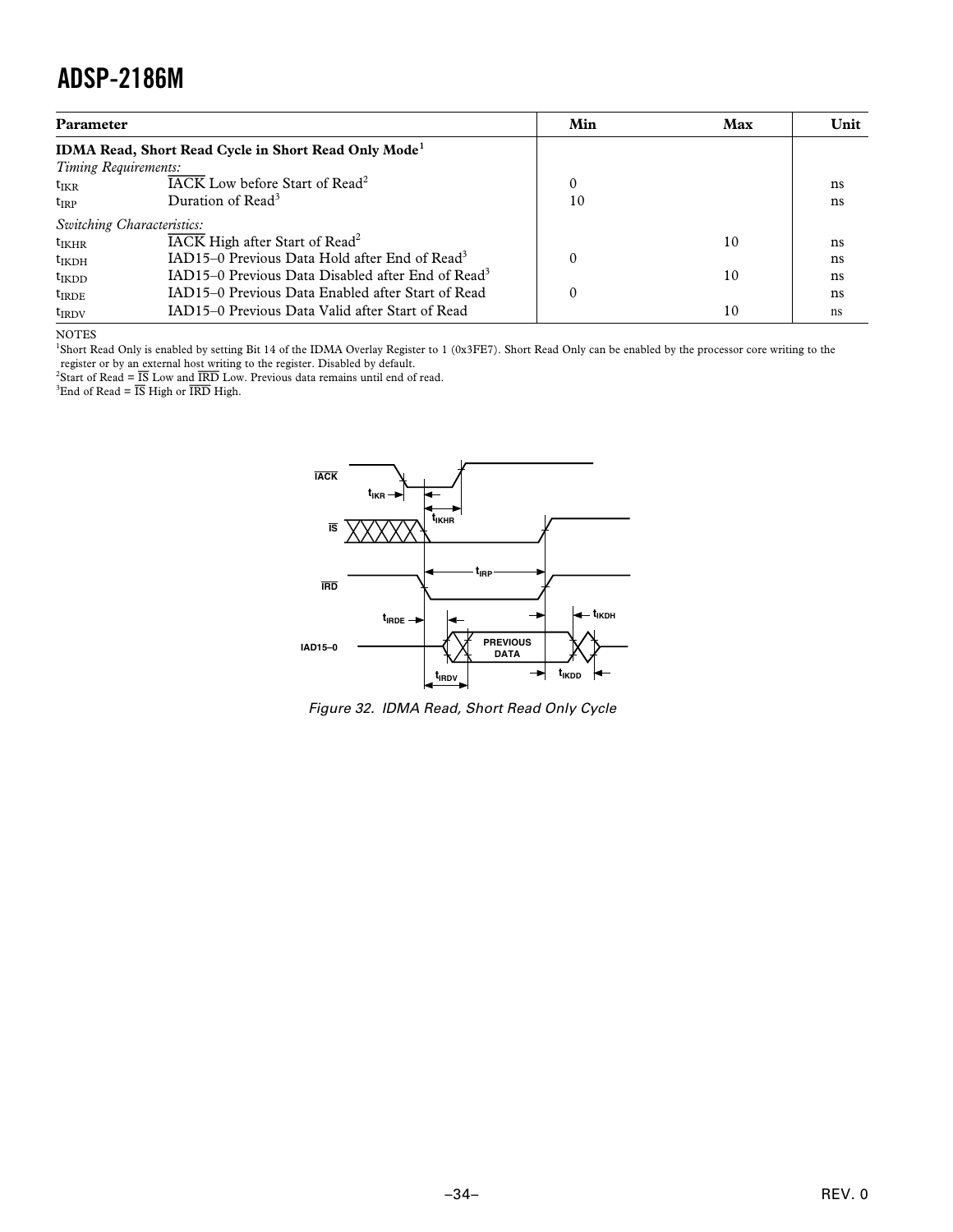#### **100-LEAD LQFP PIN CONFIGURATION**

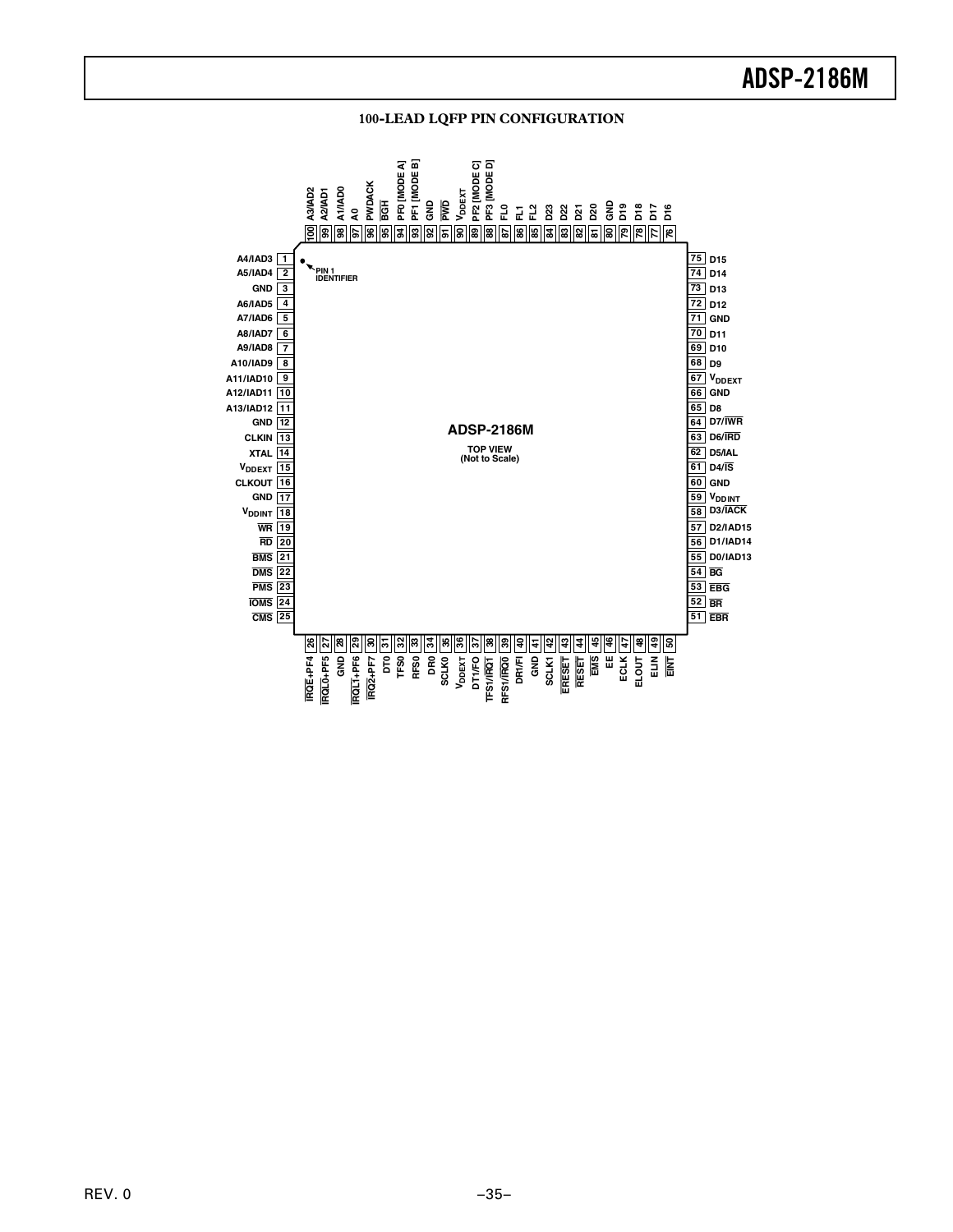The LQFP package pinout is shown in the table below. Pin names in bold text replace the plain text named functions when Mode  $C = 1$ . A + sign separates two functions when either function can be active for either major I/O mode. Signals enclosed in brackets [ ] are state bits latched from the value of the pin at the deassertion of *RESET*.

The multiplexed pins DT1/FO, TFS1/*IRQ1*, RFS1/*IRQ0*, and DR1/FI, are mode selectable by setting Bit 10 (SPORT1 configure) of the System Control Register. If Bit  $10 = 1$ , these pins have serial port functionality. If Bit  $10 = 0$ , these pins are the external interrupt and flag pins. This bit is set to 1 by default upon reset.

| Pin            |                         | Pin |                                 | Pin |                              | Pin |                         |
|----------------|-------------------------|-----|---------------------------------|-----|------------------------------|-----|-------------------------|
| No.            | <b>Pin Name</b>         | No. | <b>Pin Name</b>                 | No. | <b>Pin Name</b>              | No. | <b>Pin Name</b>         |
| $\mathbf{1}$   | A4/IAD3                 | 26  | $IRQE + PF4$                    | 51  | <b>EBR</b>                   | 76  | D16                     |
|                | $A5/$ <b>IAD4</b>       | 27  | $\overline{\text{IRQL0}}$ + PF5 | 52  | $\overline{\text{BR}}$       | 77  | D17                     |
| $\frac{2}{3}$  | <b>GND</b>              | 28  | <b>GND</b>                      | 53  | EBG                          | 78  | D <sub>18</sub>         |
| $\overline{4}$ | A6/IAD5                 | 29  | $\overline{\text{IRQL1}}$ + PF6 | 54  | $\overline{BG}$              | 79  | D <sub>19</sub>         |
| 5              | A7/IAD6                 | 30  | $\overline{\text{IRQ2}}$ + PF7  | 55  | D0/IAD13                     | 80  | <b>GND</b>              |
| 6              | A8/IAD7                 | 31  | DT <sub>0</sub>                 | 56  | D1/IAD14                     | 81  | D20                     |
| $\overline{7}$ | A9/IAD8                 | 32  | TFS0                            | 57  | D2/IAD15                     | 82  | D21                     |
| $\,8\,$        | $A10$ /IAD9             | 33  | RFS0                            | 58  | $D3/\overline{IACK}$         | 83  | D <sub>22</sub>         |
| 9              | $A11/$ <b>IAD10</b>     | 34  | DR <sub>0</sub>                 | 59  | <b>VDDINT</b>                | 84  | D23                     |
| 10             | A12/ <b>IAD11</b>       | 35  | SCLK0                           | 60  | <b>GND</b>                   | 85  | FL2                     |
| 11             | A13/ <b>IAD12</b>       | 36  | $V_{\text{DDEXT}}$              | 61  | $D4/\overline{IS}$           | 86  | FL1                     |
| 12             | <b>GND</b>              | 37  | DT1/FO                          | 62  | D5/IML                       | 87  | FL <sub>0</sub>         |
| 13             | <b>CLKIN</b>            | 38  | TFS1/IRQ1                       | 63  | $D6/\overline{\text{IRD}}$   | 88  | PF3 [MODE D]            |
| 14             | <b>XTAL</b>             | 39  | RFS1/IRQ0                       | 64  | $D7/\overline{\textbf{IWR}}$ | 89  | PF2 [MODE C]            |
| 15             | <b>VDDEXT</b>           | 40  | DR1/FI                          | 65  | D <sub>8</sub>               | 90  | $V_{\text{DDEXT}}$      |
| 16             | <b>CLKOUT</b>           | 41  | <b>GND</b>                      | 66  | <b>GND</b>                   | 91  | $\overline{\text{PWD}}$ |
| 17             | <b>GND</b>              | 42  | SCLK1                           | 67  | <b>VDDEXT</b>                | 92  | <b>GND</b>              |
| 18             | $V_{DDINT}$             | 43  | <b>ERESET</b>                   | 68  | D <sup>9</sup>               | 93  | PF1 [MODE B]            |
| 19             | $\overline{\text{WR}}$  | 44  | <b>RESET</b>                    | 69  | D10                          | 94  | PF0 [MODE A]            |
| 20             | $\overline{RD}$         | 45  | <b>EMS</b>                      | 70  | D11                          | 95  | $\overline{BGH}$        |
| 21             | $\overline{BMS}$        | 46  | EE                              | 71  | <b>GND</b>                   | 96  | <b>PWDACK</b>           |
| 22             | $\overline{DMS}$        | 47  | <b>ECLK</b>                     | 72  | D <sub>12</sub>              | 97  | A <sub>0</sub>          |
| 23             | $\overline{PMS}$        | 48  | <b>ELOUT</b>                    | 73  | D <sub>13</sub>              | 98  | $A1/$ <b>IAD0</b>       |
| 24             | <b>IOMS</b>             | 49  | <b>ELIN</b>                     | 74  | D14                          | 99  | A2/IAD1                 |
| 25             | $\overline{\text{CMS}}$ | 50  | <b>EINT</b>                     | 75  | D <sub>15</sub>              | 100 | A3/IAD2                 |

#### **LQFP Package Pinout**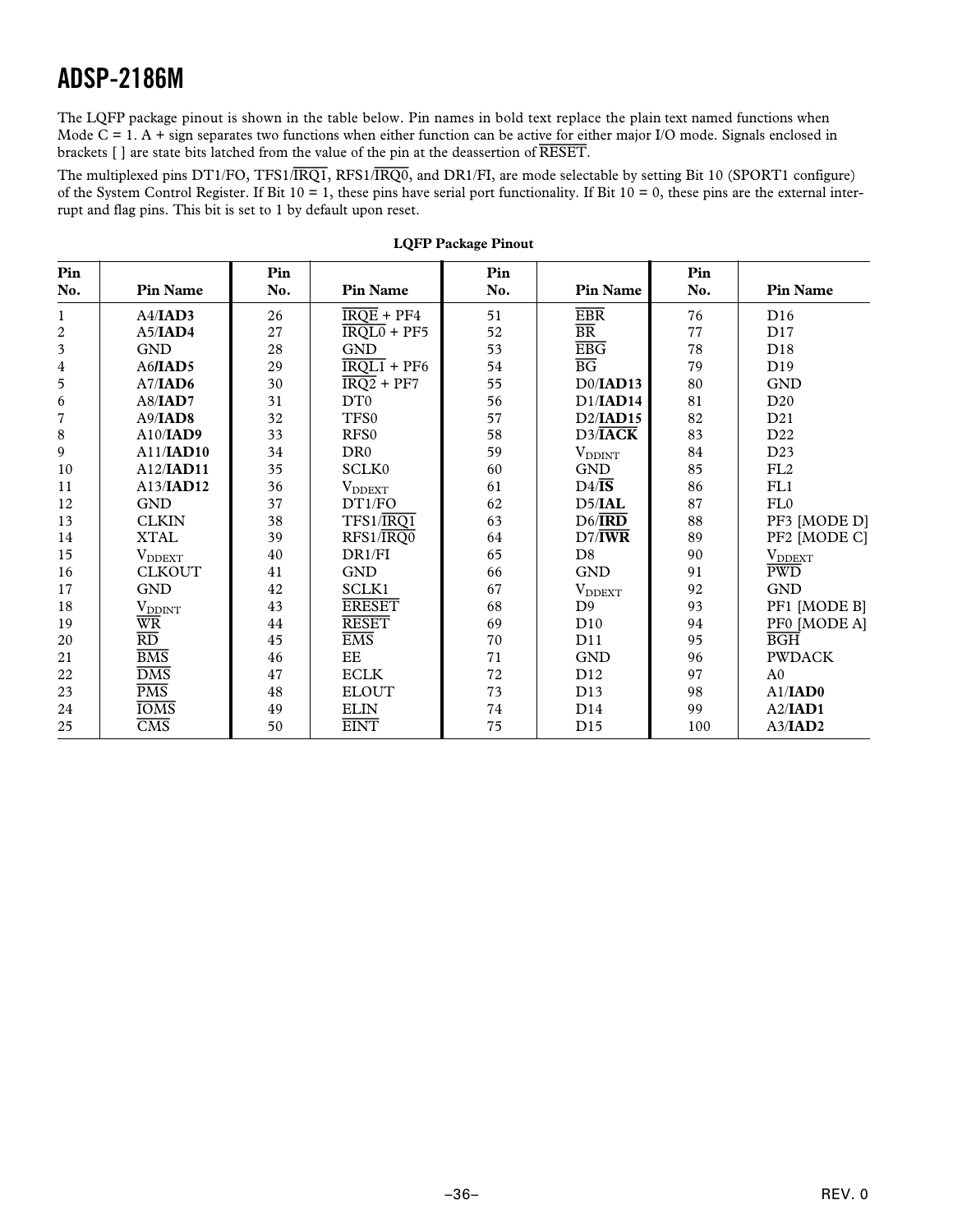| 12                 | 11                        | 10              | 9                                 | 8               | 7                           | 6               | 5                           | 4                         | 3              | $\mathbf{2}$                   | $\mathbf{1}$                     |              |
|--------------------|---------------------------|-----------------|-----------------------------------|-----------------|-----------------------------|-----------------|-----------------------------|---------------------------|----------------|--------------------------------|----------------------------------|--------------|
| <b>GND</b>         | <b>GND</b>                | D <sub>22</sub> | <b>NC</b>                         | <b>NC</b>       | <b>NC</b>                   | <b>GND</b>      | <b>NC</b>                   | A0                        | <b>GND</b>     | A1/IAD0                        | A2/IAD1                          | A            |
| D16                | D17                       | D18             | D <sub>20</sub>                   | D <sub>23</sub> | <b>VDDEXT</b>               | <b>GND</b>      | <b>NC</b>                   | <b>NC</b>                 | <b>GND</b>     | A3/IAD2                        | A4/IAD3                          | B            |
| D14                | <b>NC</b>                 | D15             | D19                               | D <sub>21</sub> | <b>V</b> <sub>DDEXT</sub>   | <b>PWD</b>      | A7/IAD6                     | A5/IAD4                   | RD             | A6/IAD5                        | <b>PWDACK</b>                    | C            |
| <b>GND</b>         | <b>NC</b>                 | D12             | D13                               | <b>NC</b>       | PF <sub>2</sub><br>[MODE C] | PF1<br>[MODE B] | A9/IAD8                     | <b>BGH</b>                | <b>NC</b>      | WR                             | <b>NC</b>                        | D            |
| D10                | <b>GND</b>                | <b>V</b> DDEXT  | <b>GND</b>                        | <b>GND</b>      | PF3<br>[MODE D]             | FL <sub>2</sub> | PF <sub>0</sub><br>[MODE A] | FL <sub>0</sub>           | <b>A8/IAD7</b> | <b>V</b> <sub>DDEXT</sub>      | <b>V</b> <sub>DDEXT</sub>        | E            |
| D9                 | <b>NC</b>                 | D8              | D11                               | D7/IWR          | <b>NC</b>                   | <b>NC</b>       | FL <sub>1</sub>             | A11/IAD10                 | A12/IAD11      | <b>NC</b>                      | A13/IAD12                        | F            |
| $D4/\overline{IS}$ | <b>NC</b>                 | NC              | D5/IAL                            | D6/IRD          | <b>NC</b>                   | <b>NC</b>       | <b>NC</b>                   | A10/IAD9                  | <b>GND</b>     | <b>NC</b>                      | <b>XTAL</b>                      | G            |
| <b>GND</b>         | <b>NC</b>                 | <b>GND</b>      | D3/IACK                           | D2/IAD15        | <b>TFS0</b>                 | DT0             | $V_{DDINT}$                 | <b>GND</b>                | <b>GND</b>     | <b>GND</b>                     | <b>CLKIN</b>                     | H            |
| $V_{DDINT}$        | <b>V</b> <sub>DDINT</sub> | D1/IAD14        | $\overline{\mathsf{B}\mathsf{G}}$ | RFS1/IRQ0       | D0/IAD13                    | <b>SCLK0</b>    | $V_{\text{DDEXT}}$          | <b>V</b> <sub>DDEXT</sub> | <b>NC</b>      | $V_{DDINT}$                    | <b>CLKOUT</b>                    | $\mathsf{J}$ |
| <b>EBG</b>         | $\overline{BR}$           | <b>EBR</b>      | <b>ERESET</b>                     | SCLK1           | TFS1/IRQ1                   | RFS0            | <b>DMS</b>                  | <b>BMS</b>                | <b>NC</b>      | <b>NC</b>                      | <b>NC</b>                        | K            |
| <b>EINT</b>        | <b>ELOUT</b>              | <b>ELIN</b>     | <b>RESET</b>                      | <b>GND</b>      | DR0                         | <b>PMS</b>      | <b>GND</b>                  | <b>TOMS</b>               | $IRQLI + PF6$  | <b>NC</b>                      | $\overline{\mathsf{IRQE}}$ + PF4 | L            |
| <b>ECLK</b>        | EE.                       | <b>EMS</b>      | <b>NC</b>                         | <b>GND</b>      | DR1/FI                      | DT1/FO          | <b>GND</b>                  | CMS                       | <b>NC</b>      | $\overline{\text{IRQ2}}$ + PF7 | $IRQL0 + PF5$                    | M            |
|                    |                           |                 |                                   |                 |                             |                 |                             |                           |                |                                |                                  |              |

**144-Ball Mini-BGA Package Pinout (Bottom View)**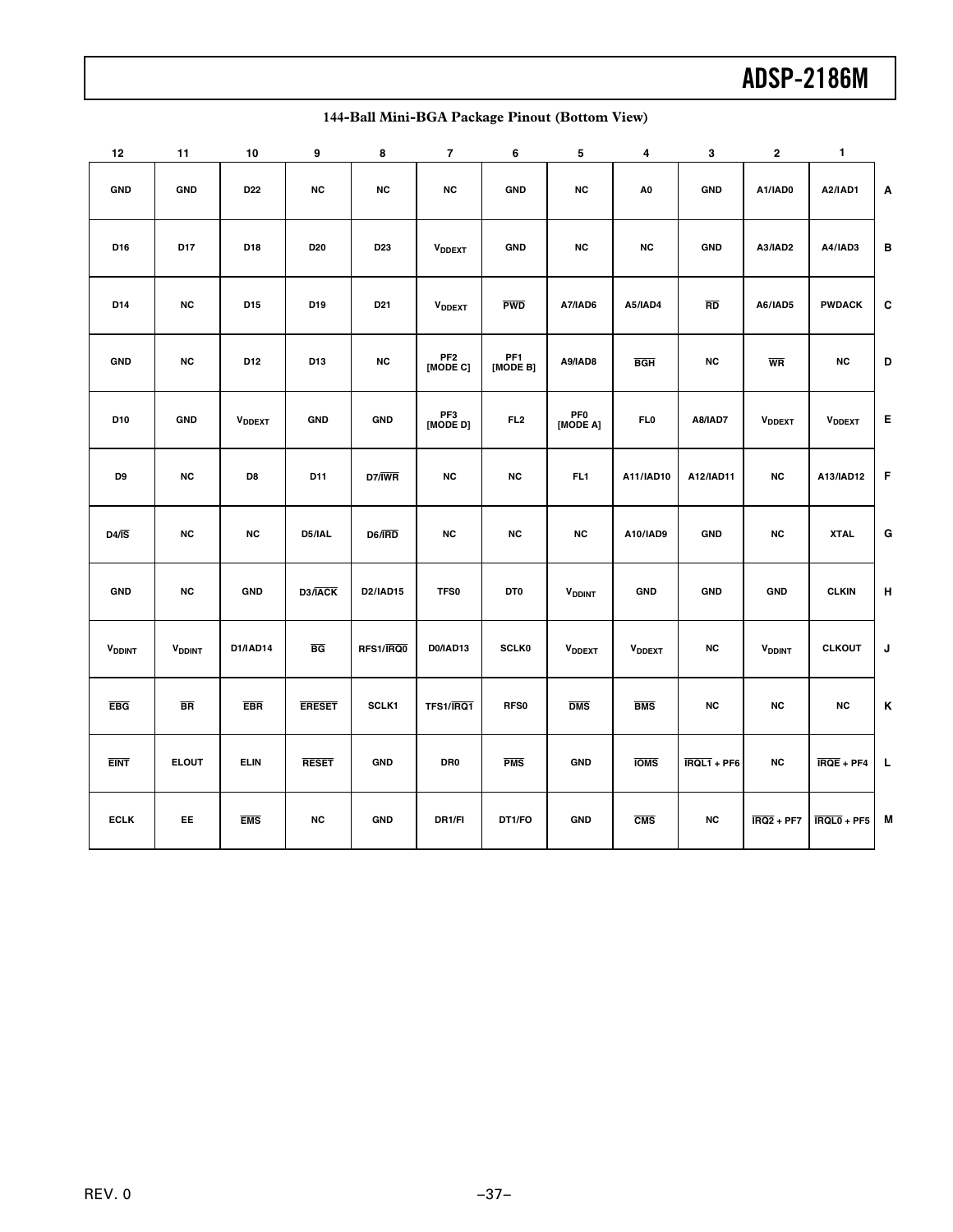The Mini-BGA package pinout is shown in the table below. Pin names in **bold** text replace the plain text named functions when Mode  $C = 1$ . A + sign separates two functions when either function can be active for either major I/O mode. Signals enclosed in brackets [ ] are state bits latched from the value of the pin at the deassertion of *RESET*.

The multiplexed pins DT1/FO, TFS1/*IRQ1*, RFS1/*IRQ0*, and DR1/FI, are mode selectable by setting Bit 10 (SPORT1 configure) of the System Control Register. If Bit  $10 = 1$ , these pins have serial port functionality. If Bit  $10 = 0$ , these pins are the external interrupt and flag pins. This bit is set to 1 by default upon reset.

| Ball #          | <b>Pin Name</b>         | Ball #          | <b>Pin Name</b>              | Ball #          | <b>Pin Name</b>           | Ball #          | <b>Pin Name</b>                       |
|-----------------|-------------------------|-----------------|------------------------------|-----------------|---------------------------|-----------------|---------------------------------------|
| A01             | $A2/$ <b>IAD1</b>       | D <sub>01</sub> | NC                           | G01             | <b>XTAL</b>               | K01             | NC                                    |
| A02             | $A1/$ <b>IAD0</b>       | D <sub>02</sub> | $\overline{\text{WR}}$       | G <sub>02</sub> | NC                        | K02             | NC                                    |
| A03             | <b>GND</b>              | D <sub>03</sub> | NC                           | G <sub>03</sub> | <b>GND</b>                | K03             | NC                                    |
| A04             | ${\rm A0}$              | D04             | $\overline{BGH}$             | G04             | A10/ <b>IAD9</b>          | $\rm K04$       | <b>BMS</b>                            |
| A05             | NC                      | D05             | A9/IAD8                      | G05             | NC                        | K05             | $\overline{\text{DMS}}$               |
| A06             | <b>GND</b>              | D <sub>06</sub> | PF1 [MODE B]                 | G06             | NC                        | K06             | RFS0                                  |
| A07             | $_{\mathrm{NC}}$        | $\rm{D}07$      | PF2 [MODE C]                 | G07             | NC                        | K07             | TFS1/IRQ1                             |
| A08             | NC                      | D08             | $_{\rm NC}$                  | G08             | $D6/\overline{\text{R}D}$ | <b>K08</b>      | SCLK1                                 |
| A09             | $_{\rm NC}$             | D09             | D13                          | G09             | D5/IAL                    | K09             | <b>ERESET</b>                         |
| A10             | D <sub>22</sub>         | D10             | D12                          | G10             | NC                        | K10             | <b>EBR</b>                            |
| A11             | <b>GND</b>              | D11             | $_{\mathrm{NC}}$             | G11             | NC                        | K11             | $\overline{\text{BR}}$                |
| A12             | <b>GND</b>              | D12             | <b>GND</b>                   | G12             | $D4/\overline{IS}$        | K12             | $\overline{\text{EBG}}$               |
| B01             | A4/IAD3                 | E01             | $\rm V_{\rm DDEXT}$          | H01             | <b>CLKIN</b>              | L <sub>01</sub> | $\overline{\text{IRQE}} + \text{PF4}$ |
| <b>B02</b>      | $A3/$ <b>IAD2</b>       | E02             | $\rm V_{\rm DDEXT}$          | H02             | <b>GND</b>                | L <sub>02</sub> | <b>NC</b>                             |
| <b>B03</b>      | <b>GND</b>              | E03             | A8/IAD7                      | H <sub>03</sub> | <b>GND</b>                | L <sub>03</sub> | $\overline{\text{IRQL1}}$ + PF6       |
| <b>B04</b>      | NC                      | E04             | FL0                          | H <sub>04</sub> | <b>GND</b>                | L04             | <b>IOMS</b>                           |
| B05             | NC                      | E05             | PF0 [MODE A]                 | H05             | $\rm V_{DDINT}$           | L <sub>05</sub> | <b>GND</b>                            |
| <b>B06</b>      | <b>GND</b>              | <b>E06</b>      | FL <sub>2</sub>              | H06             | DT0                       | L06             | $\overline{\text{PMS}}$               |
| <b>B07</b>      | $V_{DDEXT}$             | E07             | PF3 [MODE D]                 | H07             | TFS0                      | L07             | DR <sub>0</sub>                       |
| B08             | D23                     | E08             | $\operatorname{GND}$         | H08             | D2/IAD15                  | $_{\rm L08}$    | <b>GND</b>                            |
| <b>B09</b>      | D20                     | E09             | <b>GND</b>                   | H09             | D3/ <b>IACK</b>           | L <sub>09</sub> | <b>RESET</b>                          |
| B10             | D18                     | E10             | $\rm V_{\rm DDEXT}$          | H10             | <b>GND</b>                | L10             | <b>ELIN</b>                           |
| B11             | D17                     | E11             | <b>GND</b>                   | H11             | NC                        | L11             | <b>ELOUT</b>                          |
| <b>B12</b>      | D16                     | E12             | D10                          | H12             | <b>GND</b>                | $\mbox{L}12$    | <b>EINT</b>                           |
| C <sub>01</sub> | <b>PWDACK</b>           | F01             | A13/IAD12                    | J01             | <b>CLKOUT</b>             | M <sub>01</sub> | $\overline{\text{IRQLO}}$ + PF5       |
| C <sub>02</sub> | A6/IAD5                 | F02             | NC                           | J02             | <b>VDDINT</b>             | M02             | $\overline{\text{IRQL2}}$ + PF7       |
| C <sub>03</sub> | $\overline{RD}$         | F03             | A12/ <b>IAD11</b>            | J03             | <b>NC</b>                 | M <sub>03</sub> | NC                                    |
| C <sub>04</sub> | A5/IAD4                 | ${\rm F}04$     | A11/IAD10                    | J04             | <b>VDDEXT</b>             | M <sub>04</sub> | $\overline{\text{CMS}}$               |
| C <sub>05</sub> | A7/IAD6                 | F05             | FL1                          | J05             | $V_{DDEXT}$               | M05             | <b>GND</b>                            |
| C <sub>06</sub> | $\overline{\text{PWD}}$ | F06             | NC                           | J06             | SCLK0                     | M06             | DT1/FO                                |
| C <sub>07</sub> | $\rm V_{\rm DDEXT}$     | F07             | <b>NC</b>                    | J07             | D0/IAD13                  | $\rm M07$       | DR1/FI                                |
| C <sub>08</sub> | D21                     | ${\rm F08}$     | $D7/\overline{\textbf{IWR}}$ | J <sub>08</sub> | RFS1/IRQ0                 | M08             | <b>GND</b>                            |
| C <sub>09</sub> | D19                     | F09             | D11                          | J09             | $\overline{BG}$           | M09             | NC                                    |
| C10             | D15                     | F10             | $\mathbf{D}8$                | J10             | D1/IAD14                  | M10             | <b>EMS</b>                            |
| C11             | NC                      | F11             | NC                           | J11             | $\rm V_{DDINT}$           | M11             | EE                                    |
| C12             | D14                     | F12             | D <sub>9</sub>               | J12             | $\rm V_{DDINT}$           | M12             | <b>ECLK</b>                           |

#### **Mini-BGA Package Pinout**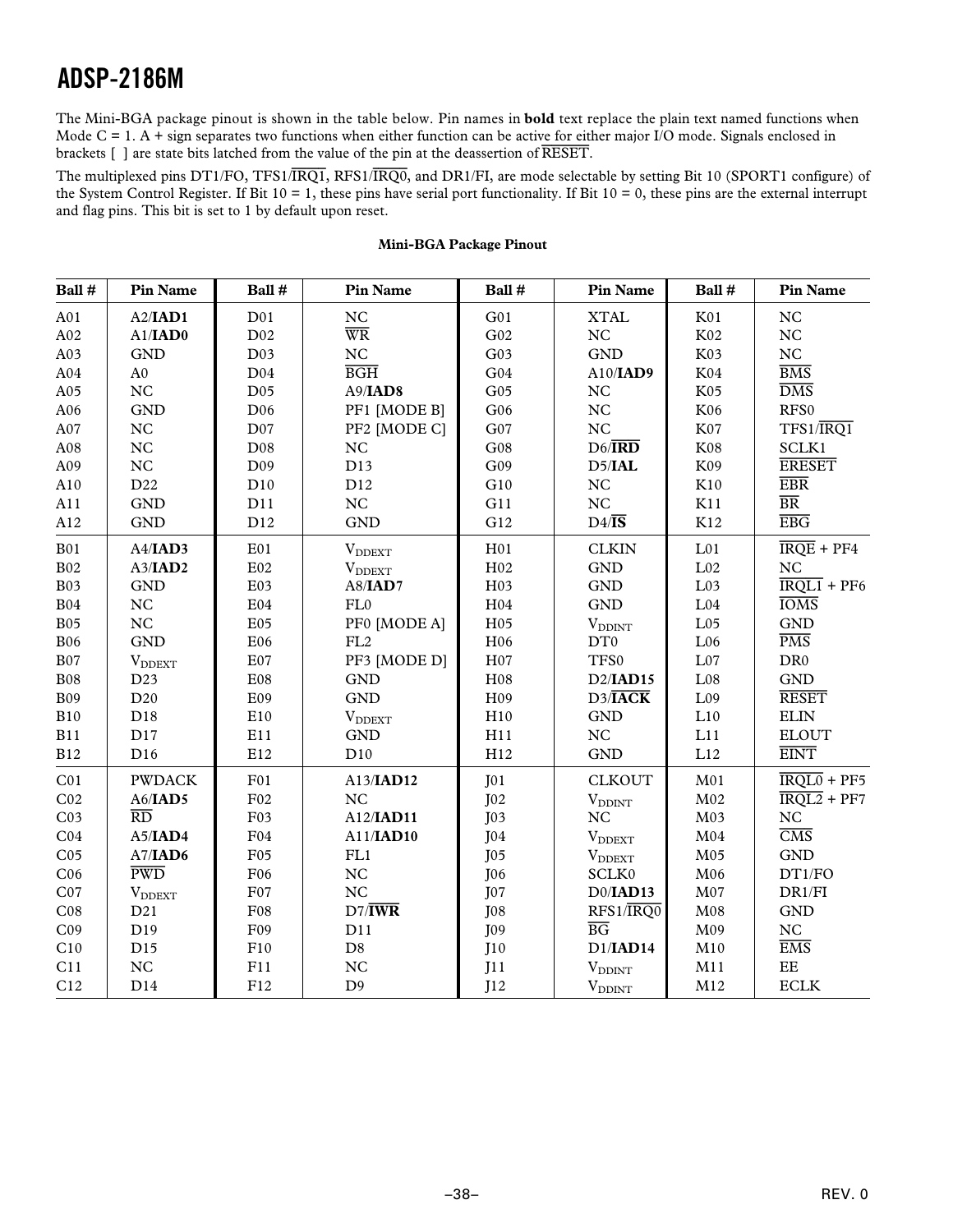#### **OUTLINE DIMENSIONS**

Dimensions shown in millimeters.

#### **100-Lead Metric Thin Plastic Quad Flatpack (LQFP) (ST-100)**



**NOTE: THE ACTUAL POSITION OF EACH LEAD IS WITHIN 0.08 FROM ITS IDEAL POSITION WHEN MEASURED IN THE LATERAL DIRECTION.**